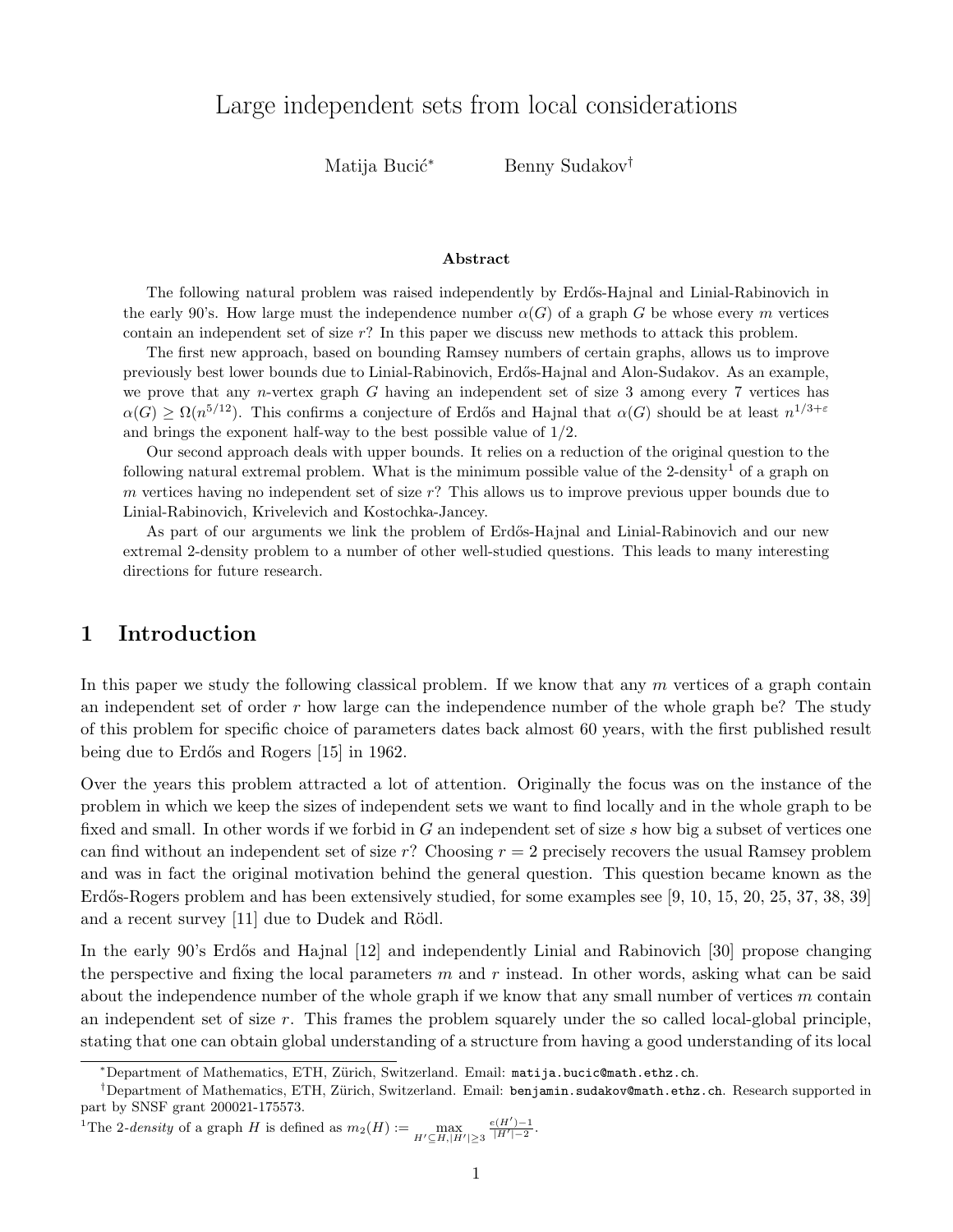properties, or vice versa. This phenomenon has been ubiquitous in many areas of mathematics and beyond, see e.g. [\[5,](#page-24-4) [18,](#page-25-7) [19,](#page-25-8) [29\]](#page-25-9). In fact one can define an m-local independence number  $\alpha_m(G)$  of a graph G to be the minimum independence number we can find among subgraphs of  $G$  on  $m$  vertices and the problem becomes relating the local independence number to the independence number of G itself, the "global" independence number. In particular, we are interested in the smallest possible size of  $\alpha(G)$  in an *n*-vertex graph satisfying  $\alpha_m(G) \geq r$ .

In this paper we discuss two new approaches for attacking this problem, which allow us to significantly improve previously best known bounds due to Linial and Rabinovich [\[30\]](#page-25-6), Erdős-Hajnal [\[12\]](#page-24-3), Alon and Sudakov [\[4\]](#page-24-5), Krivelevich [\[26\]](#page-25-10) and Kostochka and Jancey [\[24\]](#page-25-11). In the case of lower bounds we improve their results for at least half of the possible choices of  $m$  and  $r$  and in the case of upper bounds for essentially all choices. Moreover, we believe that both approaches have potential for further improvements.

The initial approach of Linial and Rabinovich [\[30\]](#page-25-6) and independently Alon and Sudakov [\[4\]](#page-24-5) reduces the lower bound problem to the question of bounding from above Ramsey numbers of a clique of size  $k = \lceil \frac{m}{r-1} \rceil$ vs a large independent set. Our new idea is that one can find other "forbidden" graphs whose Ramsey numbers perform better. For this to work we need to obtain upper bounds on the Ramsey numbers of our new graphs vs a large independent set, which often turns out to be an interesting problem in its own right.

The above introduced parameter k controls in large part the known lower bounds for  $\alpha(G)$  among all graphs satisfying  $\alpha_m(G) \geq r$ . Linial and Rabinovich [\[30\]](#page-25-6) determine the answer precisely if  $k \leq 2$ , i.e. for  $m \leq 2r-2$ . For  $k = 3$ , they show that an n vertex graph satisfying  $\alpha_m(G) \geq r$  must have  $\alpha(G) \geq n^{1-\frac{2}{r-1}-o(1)}$ if  $m = 2r - 1$  and  $\alpha(G) \geq \Omega(n^{1/2})$  for the rest of the range  $m \leq 3r - 3$ . Our first result improves the exponent in their bounds for the first half of this range. Moreover, the improvement in the exponent is by a constant factor independent of r, unless  $m = 2r - 1$ .

<span id="page-1-0"></span>**Proposition 1.1.** Let  $m = 2r - 2 + t$  for  $1 \le t \le r - 1$ . Then any n-vertex graph G satisfying  $\alpha_m(G) \ge r$ has  $\alpha(G) \geq \Omega(n^{1-1/\ell})$ , where  $\ell = \lceil \frac{r-1}{t} \rceil$  $\frac{-1}{t}$  | + 1.

In the general case of  $k \geq 4$ , Linial and Rabinovich and independently Alon and Sudakov show that an *n*-vertex graph satisfying  $\alpha_m(G) \geq r$  must have  $\alpha(G) \geq \Omega(n^{\frac{1}{k-1}})$ . We improve the exponent in these bounds for the first half of the range for any  $k$ .

<span id="page-1-1"></span>**Theorem 1.2.** Let  $k = \lceil \frac{m}{r-1} \rceil$  and let us assume  $m \leq (k - \frac{1}{2})$  $\frac{1}{2}$  $\left( r-1\right)$ . Then any n-vertex graph G satisfying  $\alpha_m(G) \geq r$  has  $\alpha(G) \geq \Omega(n^{\frac{1}{k-3/2}})$ .

Going beyond  $k - 2$  in the denominator of the exponent in the above theorem seems likely to require an improvement over the best known upper bounds on Ramsey numbers, which have not seen an improvement in the exponent since the initial paper of Erdős and Szekeres [\[16\]](#page-25-12) from 1935. This means our result is in some sense half-way between previously best bound and the Ramsey barrier.

The key part of the above result is actually the special case of  $r = 3$ . This is due to an easy observation which allows us to generalise any improvement in this case to the first half of the range as above, for any  $r$ . The first interesting instance here, which actually lead us to the general improvements above, is  $m = 7$  and  $r = 3$  in which case we can obtain an even better bound. Studying this case was explicitly proposed by Erdős and Hajnal [\[12\]](#page-24-3) who observed that any graph G on n vertices with  $\alpha_7(G) \geq 3$  must have  $\alpha(G) \geq \Omega(n^{1/3})$ and that such a graph G exists with  $\alpha(G) \leq O(n^{1/2})$ . They conjectured that neither of these bounds is tight. Our next result confirms their first conjecture.

<span id="page-1-2"></span>**Theorem 1.3.** Any n-vertex graph G with  $\alpha_7(G) \geq 3$  has  $\alpha(G) \geq n^{5/12 - o(1)}$ .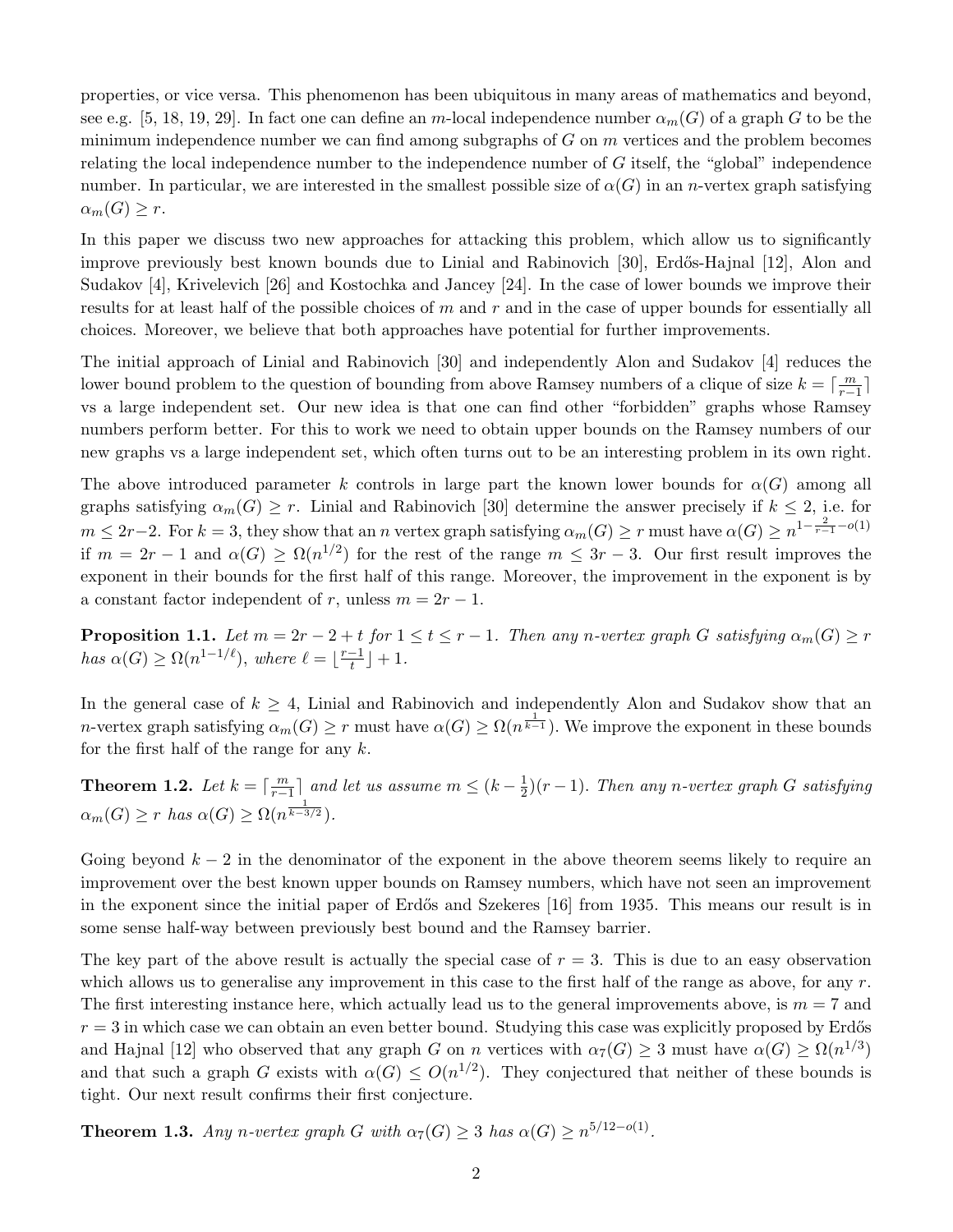By the aforementioned observation this actually gives the same improved bound for first half of the range for any instance with  $k = 4$ , i.e. for  $3r - 2 \le m \le 3.5(r - 1)$ .

To prove an upper bound on the minimum possible  $\alpha(G)$  among all graphs with  $\alpha_m(G) \geq r$ , one needs to find a graph which has small independence number while having big independent sets spread around everywhere. Given the close relation of our problem to Ramsey numbers, random graphs are natural candidates for such examples. A binomial random graph  $\mathcal{G}(n, p)$  is an *n*-vertex graph in which we include every possible edge independently with probability p. Understanding  $\alpha_m(G)$  in  $G \sim \mathcal{G}(n, p)$  turns out to be an interesting problem in its own right. Observe that the requirement  $\alpha_m(G) \geq r$  may be rephrased as stating that G contains no copy of an m-vertex graph H with  $\alpha(H) \leq r-1$  as a subgraph. A standard application of Lovász local lemma tells us that if we are only forbidding a single graph  $H$  then the largest  $p$ we can take is controlled by the 2-density of  $H$ . If we are instead forbidding a family of graphs the correct parameter turns out to be the minimum of the 2-densities over all graphs in our family. This reduces our problem to the following natural extremal question, which we propose to study. What is the minimum value of the 2-density of an m-vertex graph H with  $\alpha(H) \leq r - 1$ ? If we denote the answer to this question by  $M(m, r)$  the above discussion leads us to the following reduction.

<span id="page-2-0"></span>**Proposition 1.4.** Let m, r be fixed,  $m \geq 2r - 1 \geq 3$  and  $M = M(m, r)$ . Then for any n there exists an *n*-vertex graph G with  $\alpha_m(G) \geq r$  and  $\alpha(G) \leq n^{1/M + o(1)}$ .

The value of  $M(m, r)$ , and hence also our upper bounds for the local to global independence number problem, are mostly controlled by the same parameter  $k = \lceil \frac{m}{r-1} \rceil$  as before. Some intuition behind this, suggested by Linial and Rabinovich  $[30]$ , is that a natural example of an m vertex graph with independence number at most r−1 is a vertex disjoint union of r−1 cliques with sizes as equal as possible (in other words complement of a Turán graph on m vertices with no clique of size r). This graph clearly has no independent set of size r and we picked the clique sizes as equal as possible in order to minimise the 2-density. Our parameter  $k$  is simply the size of a largest clique in this example.

Turning to the results, we start once again with the range  $2r - 1 \le m \le 3r - 3$ , i.e.  $k = 3$ . Here Linial and Rabinovich show that there exist *n*-vertex graphs G satisfying  $\alpha_m(G) \geq r$  and  $\alpha(G) \leq n^{1-1/(8r-4)}$ . We improve the exponent in this bound for the whole range. Moreover, the improvement in the exponent is by a constant factor independent of r, towards the end of the range.

**Proposition 1.5.** Let  $m \geq 2r - 1 \geq 3$ , for any n there exists an n-vertex graph G satisfying  $\alpha_m(G) \geq r$ with  $\alpha(G) \leq n^{1-\frac{1}{2r-2}+o(1)}$  and if  $m \geq 3r-4$  with  $\alpha(G) \leq n^{\frac{3}{5}-\frac{2}{5r-13}+o(1)}$ .

These bounds follow from our results on  $M(2r-1, r)$ , which we determine precisely and  $M(3r-4, r)$  which we determine up to lower order terms. This means that in terms of using random graphs as examples these bounds are essentially best possible for  $m = 2r - 1$ ,  $3r - 4$ . We can obtain a constant factor improvement in the exponent for about 1/3 of the range, but since we believe our current argument does not give the best possible answer, in terms of  $M(m, r)$ , for the whole range we leave this open for future research.

The problem of determining  $M(3r-4, r)$  is closely related to a well-studied problem of finding large independent sets in sparse triangle-free graphs. Perhaps the most famous result in this direction is due to Ajtai-Komlós-Szemerédi [\[1\]](#page-24-6) and Shearer [\[34\]](#page-25-13), but for our problem earlier results of Staton [\[35\]](#page-25-14) and Jones [\[21\]](#page-25-15) turn out to be more relevant. These results are part of a very active research area of studying graphs having no cliques of size k nor independent sets of size r but which have potentially much fewer vertices than the corresponding Ramsey number  $R(k, r)$ . Our problem of lower bounding  $M(m, r)$  falls under this framework since we can always assume that our graphs, in addition to having no independent sets of size  $r$ ,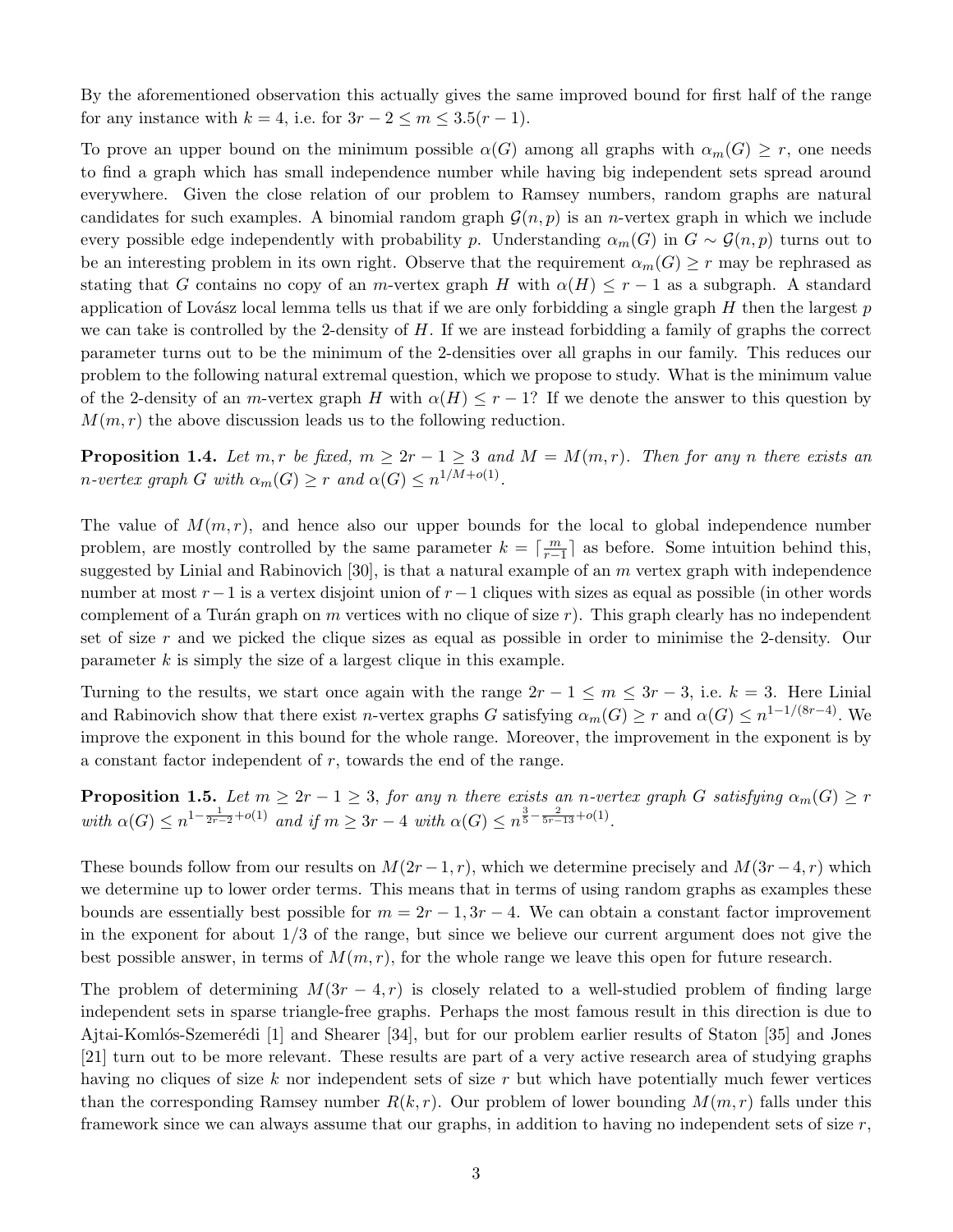are also  $K_k$ -free or the 2-density is already large. We point the interested reader to classical papers [\[2,](#page-24-7) [35\]](#page-25-14) and numerous papers citing them.

We now turn to the general case of  $k \geq 4$ . Let us begin with the initial instance, when  $r = 3$ . Unfortunately, here the results for  $r = 3$  do not immediately generalise as they did in the case of lower bounds. They do however provide a starting point, which serves as a basis for more general results. Here we determine  $M(m, 3)$  precisely for all m, which allows us to improve exponents in the previously best bounds of Linial and Rabinovich [\[30\]](#page-25-6). They showed there are *n*-vertex graphs G with  $\alpha_m(G) \geq 3$  and  $\alpha(G) \leq n^{\frac{4+o(1)}{m-4/(m-2)}}$  if m is even and  $\alpha(G) \leq n^{\frac{4+o(1)}{m-3/(m-2)}}$  if m is odd.

<span id="page-3-0"></span>**Theorem 1.6.** For any n there exists an n-vertex graph G satisfying  $\alpha_m(G) \geq 3$  with  $\alpha(G) \leq n^{\frac{4+o(1)}{m+2}}$  if m is even and  $\alpha(G) \leq n^{\frac{4+o(1)}{m+3-13/\sqrt{m}}}$  when  $m \geq 5$  is odd (here both terms  $o(1) \to 0$  as  $n \to \infty$ ).

We remark that in the even case any improvement of our exponent, in terms of  $m$ , provably leads to improvement over the best known lower bounds on Ramsey numbers and in the odd case without improving the Ramsey numbers one can only improve the term  $13/\sqrt{m}$ .

Once again our arguments in this particular regime show that the problem of determining  $M(m, r)$  is related to yet another well-studied problem. Namely, the stability problem for Turán's theorem first considered by Erdős, Győri and Simonovits in [\[14\]](#page-25-16). While one can use their results to obtain good bounds on  $M(m, 3)$ obtaining precise answers requires a different, more careful argument.

In the fully general case we determine  $M(m, r)$  up to lower order terms (where r is considered fixed and m large), giving us the following result.

<span id="page-3-1"></span>**Theorem 1.7.** Let us assume m is sufficiently larger than r and set  $k = \lceil \frac{m}{r-1} \rceil$ . Then for any n there exists an n-vertex graph G satisfying  $\alpha_m(G) \geq r$  with  $\alpha(G) \leq n^{\frac{2+o(1)}{k+1-c_r}}$  $rac{z+o(1)}{k+1-c_r/\sqrt{k}}$ .

This improves previous upper bounds of Linial and Rabinovich from roughly  $n^{\frac{2}{k-1}}$  to roughly  $n^{\frac{2}{k+1}}$  and is once again essentially best possible assuming lower bounds on Ramsey numbers are tight.

While the above result requires m to be large compared to r some of our ideas apply for any choice of the parameters. To illustrate this we consider the case  $m = 20, r = 5$  which was used by various researchers as a benchmark to compare their methods. Here Linial and Rabinovich show there are graphs G having  $\alpha_{20}(G) \geq 5$  and  $\alpha(G) \leq n^{18/39+o(1)}$ . Krivelevich [\[26\]](#page-25-10) improved this to  $\alpha(G) \leq n^{14/33+o(1)}$ . He obtains this as an application of his result on minimum number of edges in colour-critical graphs. The best possible bound using this approach was later obtained by Kostochka and Jancey [\[24\]](#page-25-11) who showed  $\alpha(G) \leq n^{18/43+o(1)}$ . For comparison  $39/18 \approx 2.17, 33/14 \approx 2.36$  and  $43/18 \approx 2.39$ , while our methods allow us to improve this to 3. That is, there exists a graph G with  $\alpha_{20}(G) \geq 5$  which has  $\alpha(G) \leq n^{1/3+o(1)}$  and once again this is best possible (up to  $o(1)$  term) without improving the lower bounds on Ramsey numbers  $R(5, s)$ .

In addition to above applications and connections another reason which makes the study of  $M(m, r)$  interesting is its relation to a random graph process. For a graph property  $\mathcal P$  the random graph process with respect to  $P$  starts with an empty graph and iteratively adds a new uniformly random edge for as long as this does not violate  $\mathcal{P}$ . Random graph processes have been extensively studied for a variety of properties and have found numerous applications (see e.g. [\[7,](#page-24-8) [8,](#page-24-9) [17,](#page-25-17) [22,](#page-25-18) [27,](#page-25-19) [32\]](#page-25-20) and references therein). In our setting  $M(m, r)$  controls the final density of the random process w.r.t. m-local r-independence property  $\alpha_m \geq r$ . So  $M(m, r)$  essentially controls the behaviour of this random process.

**Notation.** We will denote by |G| the number of vertices in G and by  $e(G)$  the number of edges in G. For  $v \in G$  we denote by  $N(v)$  the neighbourhood of v and by  $d(v) = |N(v)|$  its degree in G. For  $S \subseteq G$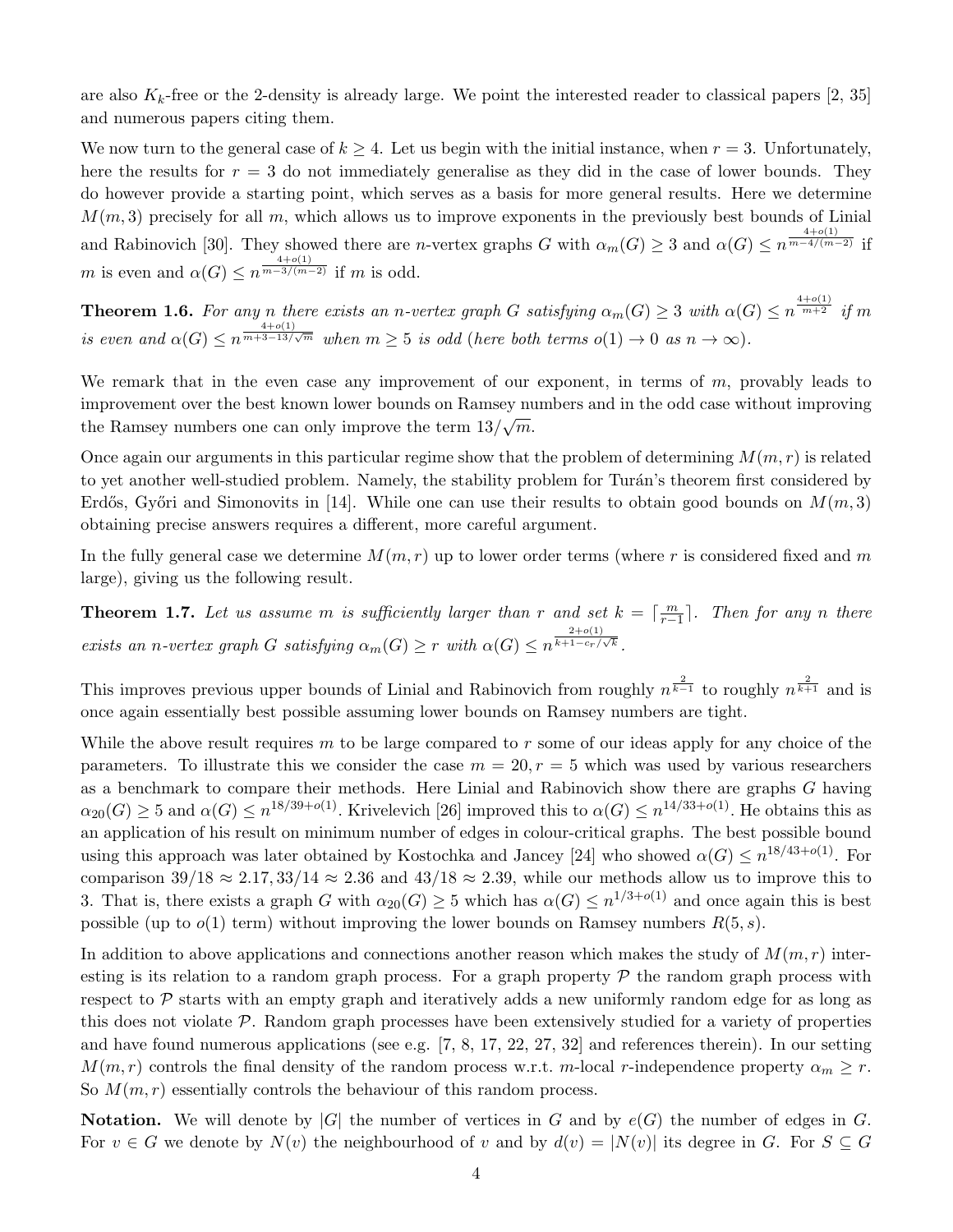we denote the induced subgraph of G on this subset by  $G[S]$ . Whenever working with graphs satisfying  $\alpha_m(G) \geq r$  all our asymptotics are with respect to  $n = |G|$  and we treat m and r as constants unless otherwise specified. When working with directed graphs  $N^{\pm}(v)$  denotes the in/out neighbourhood of v and  $d^{\pm}(v)$  in/out degree.

### <span id="page-4-0"></span>2 Local to global independence number

In this section we prove our lower bounds on  $\alpha(G)$  for a graph G satisfying  $\alpha_m(G) \geq r$ . We begin with our lower bound result for  $k = \lceil \frac{m}{r-1} \rceil = 3$ , namely Proposition [1.1.](#page-1-0)

**Proposition 1.1.** Let  $m = 2r - 2 + t$  for  $1 \le t \le r - 1$ . Then any n-vertex graph G satisfying  $\alpha_m(G) \ge r$ has  $\alpha(G) \geq \Omega(n^{1-1/\ell})$ , where  $\ell = \lceil \frac{r-1}{t} \rceil$  $\frac{-1}{t}$  | + 1.

**Proof.** Let us first assume we can find a vertex disjoint collection of  $a = t\ell - (r - 1)$  cycles  $C_{2\ell-1}$  and  $t - a$ cycles  $C_{2\ell+1}$ . Their union makes a subgraph of G of order  $a(2\ell - 1) + (t - a)(2\ell + 1) = (2\ell + 1)t - 2a$  $2r - 2 + t = m$  and has no independent set of size larger than  $a(\ell - 1) + (t - a)\ell = t\ell - a = r - 1$ . This gives us a contradiction to  $\alpha_m(G) \geq r$ , which means such a union does not exist in G.

If we can find a cycles  $C_{2\ell-1}$  in G then the remainder of the graph can not contain  $t - a$  cycles  $C_{2\ell+1}$ , this means that by removing at most m vertices from G we can find a subgraph which is  $C_{2\ell+1}$ -free. If there are less than a cycles  $C_{2\ell-1}$  in G then we find a subgraph, again with at least  $n-m$  vertices which is  $C_{2\ell-1}$ -free. In either case a classical result from [\[13\]](#page-24-10) (see also [\[28,](#page-25-21) [36\]](#page-25-22) for slight improvements) on cycle-complete Ramsey numbers tells us there is an independent set of size at least  $\Omega((n-m)^{1-1/\ell}) = \Omega(n^{1-1/\ell})$ , as desired.  $\Box$ 

We now show how to generalise any improvement made in the  $r = 3$  case to half of the range for any k. It will be convenient to denote by  $f(n, m, r)$  the smallest possible size of  $\alpha(G)$  in an n vertex graph with  $\alpha_m(G) \geq r$ .

<span id="page-4-1"></span>**Lemma 2.1.** Let  $k = \lceil \frac{m}{r-1} \rceil$  and  $\ell = m - (k-1)(r-1)$ . Provided  $\ell \leq \frac{r-1}{2}$  $\frac{-1}{2}$  we have  $f(n, m, r) \geq$  $\min(f(n-m, 2k-1, 3), f(n-m, k-1, 2)).$ 

**Proof.** Let G be a graph on n vertices with  $\alpha_m(G) \geq r$ . Let us first assume that we can find a vertex disjoint union consisting of  $\ell$  subgraphs on  $2k - 1$  vertices, each having no independent set of size 3, and  $r-1-2\ell$  copies of  $K_{k-1}$ . This union is a subgraph on  $\ell(2k-1) + (r-1-2\ell)(k-1) = (r-1)(k-1)+\ell = m$ vertices which has no independent set larger than  $2\ell + r - 1 - 2\ell = r - 1$ , contradicting  $\alpha_m(G) \geq r$ .

If we can find  $\ell$  such subgraphs on  $2k-1$  vertices this means that the remainder of the graph can not contain  $r-1-2\ell$  copies of  $K_{k-1}$ . Removing our subgraphs and a maximal collection of  $K_{k-1}$ 's in the remainder we obtain a subgraph on at least  $n - m$  vertices which is  $K_{k-1}$ -free, or in other words has  $\alpha_{k-1} \geq 2$  implying  $f(n, m, r) \ge f(n-m, k-1, 2)$ . If there are less than  $\ell$  such subgraphs we may remove a maximal collection and obtain a subgraph on at least  $n-m$  vertices which contains no subgraphs on  $2k-1$  vertices without an independent set of size 3. In other words our new subgraph has  $\alpha_{2k-1} \geq 3$  so  $f(n,m,r) \geq f(n-m, 2k-1, 3)$ as claimed.  $\Box$ 

Note that  $f(n, k - 1, 2) \ge \alpha$  is equivalent to  $R(k - 1, \alpha) \le n$  implying that the best known bound is  $f(n, k-1, 2) \geq n^{1/(k-2)-o(1)}$ . This represents a natural barrier for our results since it seems very likely that  $f(n, 2k-1, 3) \ge f(n, k-1, 2)$ . On the other hand the results of [\[30\]](#page-25-6) and [\[4\]](#page-24-5) may be stated as  $f(n, m, r) \ge f(n-m, k, 2)$ . Therefore, obtaining a lower bound for  $f(n, 2k-1, 3)$ , better than  $f(n, k, 2)$ ,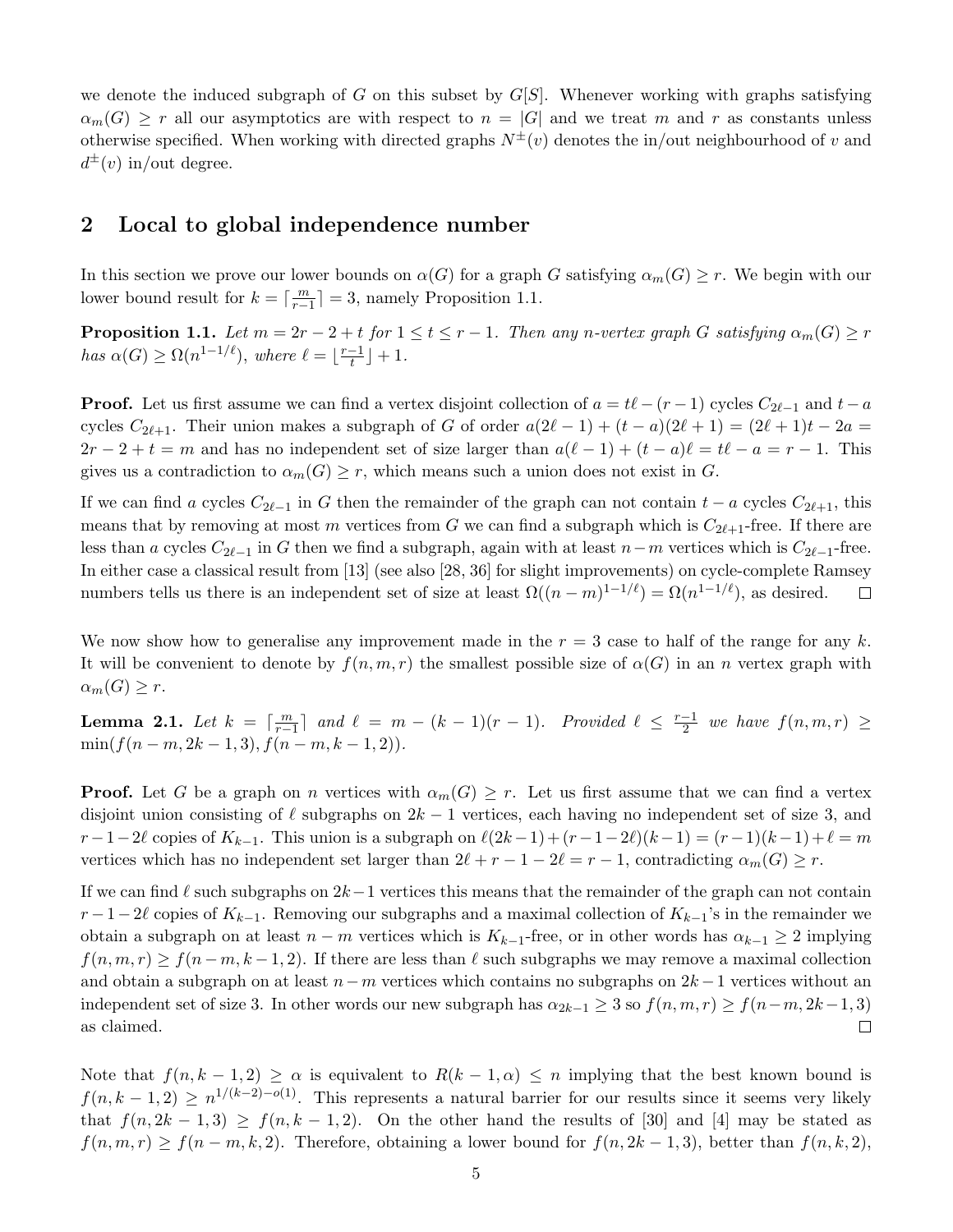

Figure 1:  $H_7$ 

Figure 2: M

Figure 3: Extending M

immediately improves their bound whenever the above lemma applies, i.e.  $\ell \leq \frac{r-1}{2}$  $\frac{-1}{2}$ . Our result in the next section gives a bound which is half-way (in terms of exponents) between the above bounds coming from Ramsey numbers of  $K_{k-1}$  and  $K_k$  vs large independent set.

### 2.1 Independent sets of size three everywhere.

In this subsection we will show how to find big independent sets in graphs satisfying  $\alpha_{2k-1}(G) \geq 3$ . This is inherently a Ramsey question in the following sense. How big a graph do we need take in order to guarantee that we can find an independent set of size  $\alpha$  or a subgraph H with  $2k-1$  vertices and no independent set of size 3? The approach of  $[30]$  and  $[4]$  is to always look for only a single graph H, namely a vertex disjoint union of  $K_k$  and  $K_{k-1}$ . This H clearly has no independent set of size 3 and their approach actually further reduces to finding a copy of  $K_k$ . The reason is that if we can find a single copy of  $K_k$  then the rest of the graph has lost barely any vertices and yet must be  $K_{k-1}$ -free or we find H. Hence, this would give us an even better bound than just using  $K_k$ -freeness. Our key new ingredient is to in addition look for a different  $2k - 1$ -vertex graph which we call  $H_{2k-1}$  and define to be a blow-up of  $C_5$  with parts of sizes  $1, k-2, 1, 1, k-2$  appearing in that order around the cycle, with cliques placed inside of parts (see Figure [1](#page-0-0) for an illustration). Since the complement of this graph is an actual blow-up of  $C_5$  it is trianglefree, implying that  $H_{2k-1}$  has no independent set of size 3 and is hence forbidden in any graph satisfying  $\alpha_{2k-1}(G) \geq 3.$ 

We start by explaining the general idea behind our argument. As argued above our goal is to find in an arbitrary K<sub>k</sub>-free and  $H_{2k-1}$ -free n-vertex graph G a large independent set. We will do so by finding a vertex v and a large collection of vertex disjoint  $K_{k-1}$ 's with  $k-2$  vertices inside  $N(v)$ . We know that the remaining vertex of any such  $K_{k-1}$  lies outside  $N(v)$  as our graph is  $K_k$ -free. Furthermore, we know that the set of these last vertices spans an independent set as otherwise any edge between such vertices together with their  $K_{k-1}$ 's and v make a copy of  $H_{2k-1}$  (see Figure [2](#page-0-0) for an illustration). This gives us our desired large independent set.

The more difficult part of the argument is to actually find such a collection of  $K_{k-1}$ 's. The following two easy lemmas will help us control how many  $K_{k-1}$ 's we can find with  $k-2$  vertices inside a neighbourhood of v and how many such  $K_{k-1}$ 's can intersect another one, respectively. Let us denote by  $t_i(G)$  the number of copies of  $K_i$  in  $G$ , (we omit  $G$  when it is clear from context).

<span id="page-5-0"></span>**Lemma 2.2.** Let G be a graph with  $\alpha(G) \leq \alpha$  and let  $k \geq 2$ . Provided  $t_{k-1}(G) > 0$ , we have

$$
\frac{t_k(G)}{t_{k-1}(G)} \ge \frac{|G|}{k\alpha^{k-1}} - 1.
$$

**Proof.** We will prove the claim by induction on k. For the base case of  $k = 2$  (note that  $t_1 = |G|$ ) the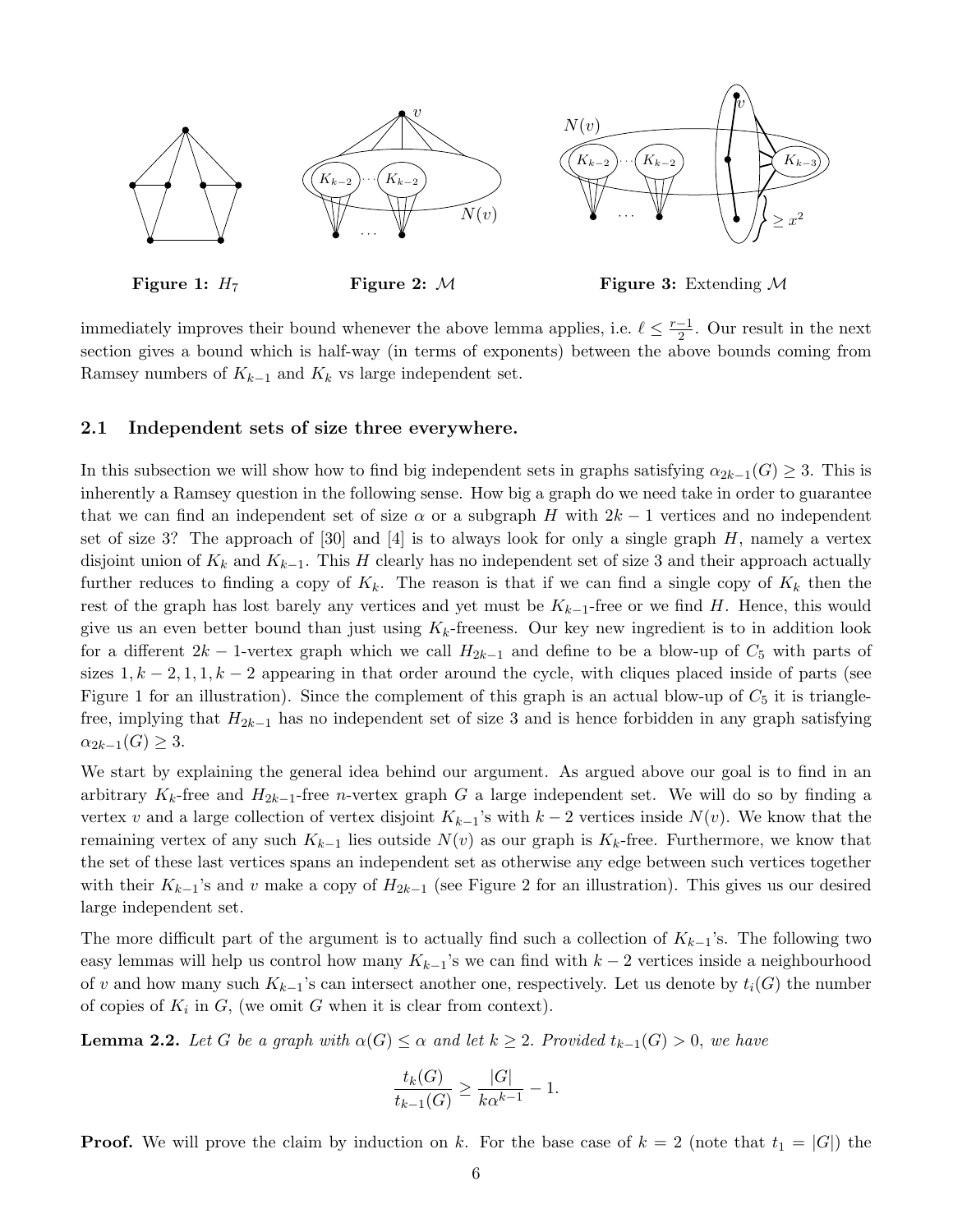claim follows from Turán's theorem which gives  $e(G) \geq \frac{n^2}{2\alpha} - \frac{n}{2}$  $\frac{n}{2}$  (see [\[3\]](#page-24-11)). Let us now assume  $k \geq 3$  and that the claim holds for  $k-1$ . Given  $S \subseteq V(G)$  let us denote by  $e(S)$  the number of edges in the common neighbourhood of S and by  $d(S)$  the number of common neighbours of S. Then we have

$$
\binom{k}{2} t_k = \sum_{G[S] = K_{k-2}} e(S) \ge \sum_{G[S] = K_{k-2}} \left( \frac{(d(S))^2}{2\alpha} - \frac{d(S)}{2} \right)
$$
  
 
$$
\ge \frac{\left( \sum_{G[S] = K_{k-2}} d(S) \right)^2}{2t_{k-2}\alpha} - \sum_{G[S] = K_{k-2}} \frac{d(S)}{2} = \frac{(k-1)^2 t_{k-1}^2}{2t_{k-2}\alpha} - \frac{(k-1)t_{k-1}}{2}
$$

Where we used Turan's theorem within common neighbourhood of  $S$  in the first inequality and Cauchy-Schwarz inequality for the second. Dividing by  $(k-1)t_{k-1}/2$  and using the induction assumption we obtain

$$
\frac{kt_k}{t_{k-1}} \ge \frac{(k-1)t_{k-1}}{\alpha t_{k-2}} - 1 \ge \frac{|G|}{\alpha^{k-1}} - \frac{k-1}{\alpha} - 1 \ge \frac{|G|}{\alpha^{k-1}} - k.
$$

<span id="page-6-0"></span>**Lemma 2.3.** Let G be a  $K_k$ -free graph with  $\alpha(G) < \alpha$ . Then for any  $i \leq k$  we have

$$
t_i(G) \le \frac{1}{i!} \cdot \alpha^{\binom{k}{2} - \binom{k-i}{2}}.
$$

**Proof.** We prove the claim by induction on i. For the base case of  $i = 1$  the claim is equivalent to  $t_1 = |G| \leq \alpha^{k-1}$  which holds by the classical bound on the Ramsey number  $R(k, \alpha)$ . Let us now assume the claim holds for  $i - 1$ . Given a subset of vertices S we denote by  $N(S)$  the set of common neighbours of S and by  $d(S) = |N(S)|$ . If  $G[S] = K_{i-1}$  then  $N(S)$  is  $K_{k-i+1}$ -free in addition to having no independent set of size  $\alpha$ . So the same classical bound on Ramsey numbers as above implies  $d(S) \leq \alpha^{k-i}$ . Taking a sum and using the inductive assumption we obtain:

$$
it_i = \sum_{G[S]=K_{i-1}} d(S) \le \alpha^{k-i} t_{i-1} \le \frac{1}{(i-1)!} \cdot \alpha^{k-i+\binom{k}{2}-\binom{k-i+1}{2}} = \frac{1}{(i-1)!} \cdot \alpha^{\binom{k}{2}-\binom{k-i}{2}}.
$$

We are now ready to prove our general result for  $r = 3$ .

**Proof of Theorem [1.2.](#page-1-1)** Our task is to show that in an *n*-vertex graph  $G$  which contains an independent set of size 3 among any  $2k-1$  vertices we can find an independent set of size  $\alpha = \Omega(n^{1/(k-3/2)})$ . With this choice of  $\alpha$  we may assume  $n \geq C\alpha^{k-3/2}$  for an arbitrarily large constant C. Since the result for  $k=3$ holds by Proposition [1.1](#page-1-0) we may assume  $k \geq 4$ .

As discussed above if G contains a  $K_k$  then the remainder of the graph has no  $K_{k-1}$ , so by the classical Ramsey bound we get  $\alpha(G) \ge (n-k)^{1/(k-2)} \ge \Omega(n^{1/(k-3/2)})$ . So we may assume G is  $K_k$ -free. Our goal is to find a vertex v and a collection M of  $\alpha$  vertex disjoint  $K_{k-1}$ 's each with  $k-2$  vertices in  $N(v)$ . Then, as we already explained above, any such  $K_{k-1}$  has exactly one vertex outside  $N(v)$  as our graph is  $K_k$ -free and these vertices form an independent set as otherwise any edge between such vertices together with their  $K_{k-1}$ 's and v make a copy of  $H_{2k-1}$ , a contradiction. In order to do so we will analyse common neighbourhoods of cliques of size  $k-3$  inside  $N(v)$ . Any edge we find inside such a common neighbourhood gives rise to a copy of  $K_{k-1}$  and if we find there a path of length 2 starting with v then the last edge of this path gives rise to a copy of  $K_{k-1}$  with exactly  $k-2$  vertices in  $N(v)$ , which we are looking for.

Let us first give a lower bound on  $T := (k-2)t_{k-2}$  (recall that  $t_{k-2}$  counts the number of  $K_{k-2}$ 's in G) which counts the number of extensions of a  $K_{k-3}$  into a  $K_{k-2}$ , i.e. the sum of sizes of common neighbourhoods of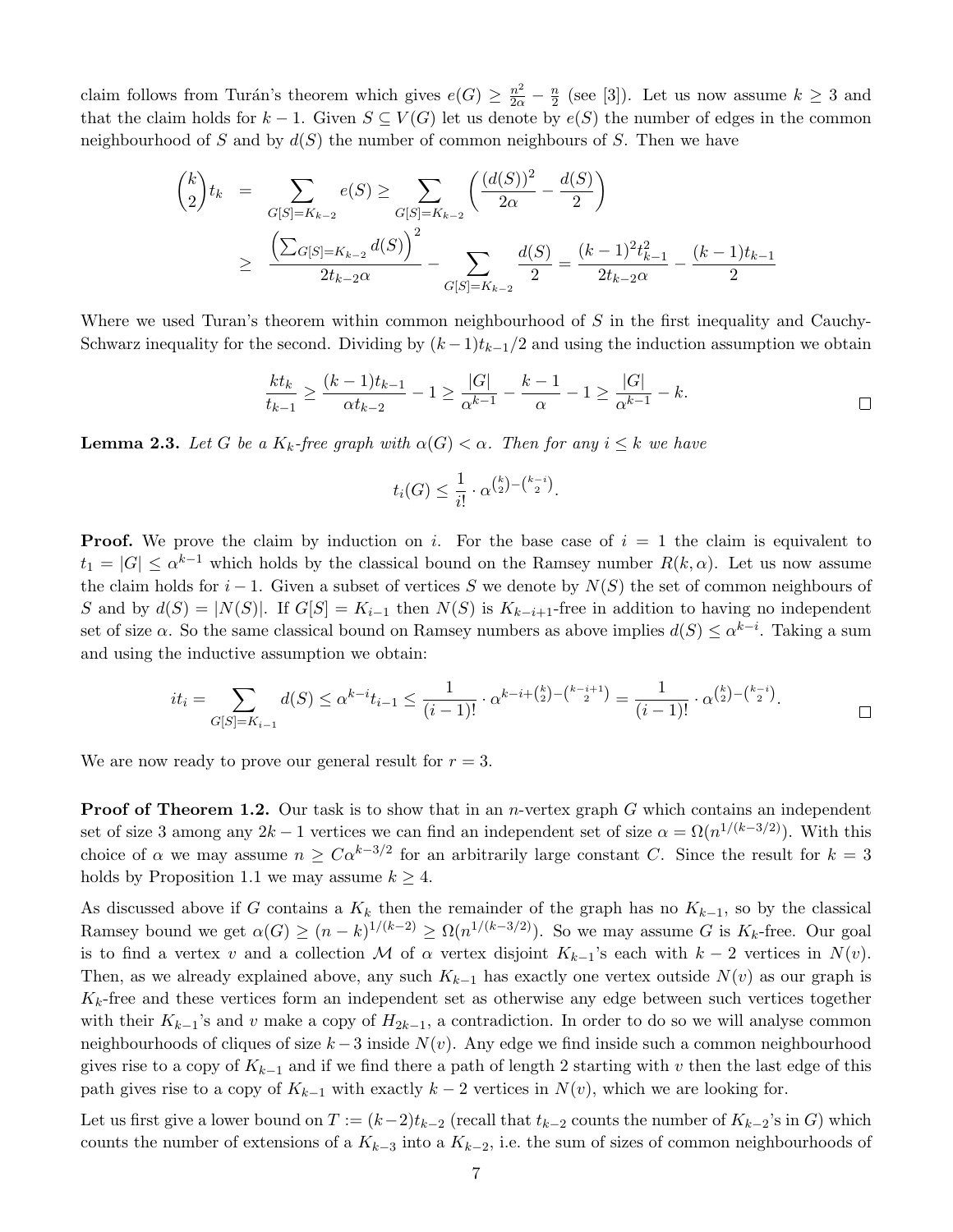$K_{k-3}$ 's in our graph. It is a simple application of Lemma [2.2.](#page-5-0)

<span id="page-7-0"></span>
$$
T = (k-2)t_{k-2} \ge t_{k-3} \cdot \left(\frac{n}{\alpha^{k-3}} - k + 2\right) \ge t_{k-3} \cdot \frac{n}{2\alpha^{k-3}},\tag{1}
$$

where in the second inequality we used  $n \geq 2k\alpha^{k-3}$  which holds for our choice of  $\alpha$ . Using Lemma [2.2](#page-5-0) repeatedly in a similar way we get the following lower bound on  $T$  which will be useful later in the argument.

<span id="page-7-1"></span>
$$
T = (k-2)t_{k-2} = (k-2) \cdot \frac{t_{k-2}}{t_{k-3}} \cdots \frac{t_2}{t_1} \cdot n \ge (k-2) \cdot \frac{n}{2(k-2)\alpha^{k-3}} \cdots \frac{n}{4\alpha} \cdot n = \frac{n^{k-2}}{2^{k-3}(k-3)!\alpha^{\binom{k-2}{2}}} \tag{2}
$$

In order to carry out the above proof strategy, for every clique of size  $k-3$  we are going to restrict our attention only to a large part of its common neighbourhood where independent sets expand (meaning they have many vertices adjacent to some vertex of the set). This will achieve our goal since G being  $K_k$ -free means that the common neighbourhood of a  $K_{k-3}$  is triangle-free, so part of this common neighbourhood inside  $N(v)$  is an independent set. Hence, expansion of this independent set precisely means there are many endpoints of a path of length 2 starting with v, giving many choices for a  $K_{k-1}$  with  $k-2$  vertices in  $N(v)$ .

To obtain such an expansion we are going to restrict attention to  $K_{k-3}$ 's which have common neighbourhood of order at least half the average. By [\(1\)](#page-7-0), this means it is at least  $d := n/(4\alpha^{k-3})$ . We will call such a  $K_{k-3}$ average and we know that altogether there are at least  $T/2$  ways of extending average  $K_{k-3}$ 's into a  $K_{k-2}$ .

We now proceed to obtain independent set expansion inside the common neighbourhood of each average  $K_{k-3}$ . Let S be such a  $K_{k-3}$ . As long as we can find a subset X of the common neighbourhood N of S which has less than  $\frac{d-2\alpha}{2\alpha}$  |X| neighbours inside N we add X to our current independent set, remove its neighbours and repeat. We either find an independent set of size  $\alpha$  or we have removed at most  $\alpha + \frac{d-2\alpha}{2\alpha}$  $\frac{-2\alpha}{2\alpha} \cdot \alpha = \frac{d}{2}$  $\frac{d}{2}$  vertices from N. Any remaining vertex in N is called an *expanding neighbour* of S. Since S was arbitrary, every average  $K_{k-3}$  has at least  $d/2$  expanding neighbours and inside its expanding neighbourhood independent sets expand by a factor of  $\frac{d-2\alpha}{2\alpha} \ge \frac{d}{4\alpha} = \frac{n}{16\alpha^{k-2}} =: d'$ . In particular, every vertex in N (being an independent set of size one) has degree at least  $d'$  in this set. Furthermore, there are still at least  $T/4$  ways to extend an average  $K_{k-3}$  into a  $K_{k-2}$  using an expanding neighbour.

We now pick our v to be a vertex which is an expanding neighbour of  $g_v \geq T/(4n)$  average  $K_{k-3}$ 's (such v exists by double counting and the above bound). Let S denote the collection consisting of all such  $K_{k-3}$ 's. Let us first observe some properties of an  $S \in \mathcal{S}$ . We denote by  $N_S$  its expanding neighbourhood and by  $D_S := N(v) \cap N_S$  the set of its expanding neighbours inside  $N(v)$ . By definition,  $v \in N_S$  for all  $S \in S$ . Also, as was explained above, we know that v has at least d' neighbours within  $N_S$ , i.e.  $|D_S| \ge d'$ . These neighbours span an independent set (since they belong to the common neighbourhood of  $k-2$  vertices in  $v \cup S$ ) of size at least d', so they expand inside N<sub>S</sub>. This gives us d<sup>'2</sup> different vertices which together with S and one of the vertices in  $D<sub>S</sub>$  make a  $K<sub>k-1</sub>$  with exactly  $k-2$  vertices inside  $N(v)$ . To find many such disjoint  $K_{k-1}$ 's we will use the fact that there are in total  $\sum_{S \in \mathcal{S}} |D_S| \ge g_v \cdot d'$  ways to extend  $K_{k-3}$ 's in  $\mathcal{S}$ into a  $K_{k-2}$  using an expanding neighbour belonging to  $N(v)$ .

Let us now consider a maximal collection M of vertex disjoint  $K_{k-1}$ 's each with exactly  $k-2$  vertices inside  $N(v)$ . Let us assume towards a contradiction that  $|\mathcal{M}| < \alpha$ . We will show below that if  $|\mathcal{M}| < \alpha$  we can still find some  $S \in \mathcal{S}$  and a set  $D_S \subseteq D_S$  of at least  $d'/2$  of its expanding neighbours in  $N(v)$  such that both S and  $D'_S$  are vertex disjoint from all cliques in M. For now, suppose we found such S and  $D'_S$ . Since  $D'_S \subseteq D_S$  is an independent set (as we explained above), it expands within neighbourhood of S meaning that there are at least  $d'^2/2 = \frac{n^2}{2^2 n^2}$  $\frac{n^2}{2^9 \alpha^{2k-4}} \ge \alpha$  vertices which together with S and some vertex in  $D'_S$  make a  $K_{k-1}$  with  $k-2$  vertices in  $N(v)$ . Moreover, note that all these  $d'^2/2$  vertices lie outside of  $N(v)$  or we get a  $K_k$  in G. Since we removed less than  $\alpha$  vertices outside of  $N(v)$  (recall that each  $K_{k-1} \in \mathcal{M}$  has exactly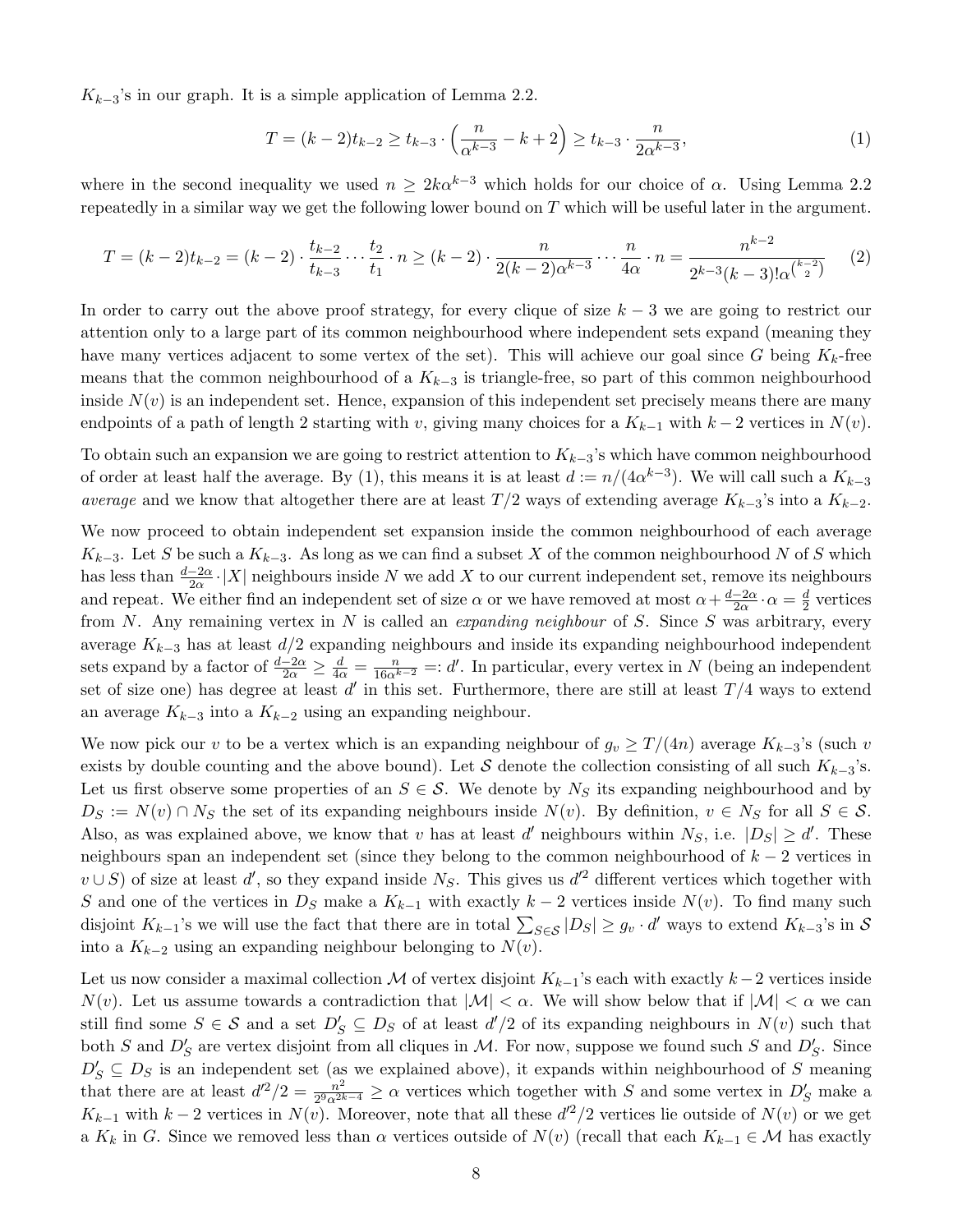one vertex outside  $N(v)$  one of these vertices is disjoint from all cliques in M and gives rise to the desired copy of  $K_{k-1}$ , which is vertex disjoint from any clique in M (since both S and  $D'_{S}$  are chosen disjoint from any clique in  $\mathcal{M}$  and hence contradicts its maximality.

Therefore, it remains to be shown that there is an  $S \in \mathcal{S}$  and  $d'/2$  of its expanding neighbours inside  $N(v)$ , all disjoint from any clique in M. Note that cliques in M cover at most  $\alpha(k-2)$  vertices inside  $N(v)$ . On the other hand note that any vertex  $u \in N(v)$  can belong to at most  $\alpha^{k-2}$ /(k – 3)! copies of  $K_{k-2}$ inside  $N(v)$ . This follows from Lemma [2.3](#page-6-0) since any such copy of  $K_{k-2}$  amounts to a copy of  $K_{k-3}$  in the common neighbourhood of v and u which spans a  $K_{k-2}$ -free graph with no independent set of size  $\alpha$  (or we are done). On the other hand, any  $K_{k-2}$  can be an extension of at most  $k-2$  different copies of  $K_{k-3}$  in S so there are at least  $g_v d' - \alpha^{k-2 \choose 2} + (k-2)^2/(k-3)!$  extensions of a  $K_{k-3}$  from S to a  $K_{k-2}$  inside  $N(v)$ both disjoint from any clique in  $M$ . Note that

$$
\frac{g_v d'}{\alpha^{{k-2 \choose 2}+1}(k-2)^2/(k-3)!} \ge \frac{n^{k-3}/(2^{k-1}\alpha^{{k-2 \choose 2}})\cdot n/(16\alpha^{k-2})}{\alpha^{{k-2 \choose 2}+1}(k-2)^2} = \frac{n^{k-2}}{2^{k+3}(k-2)^2\alpha^{(k-2)^2+1}} \ge \frac{1}{2}
$$

where in the first inequality we used  $g_v \geq T/(4n)$  and [\(2\)](#page-7-1) to bound T, while in the last inequality we used that  $n \geq C\alpha^{k-3/2} \geq C\alpha^{k-2+1/(k-2)}$ . This means that there are at least  $g_v d'/2$  such extensions and since  $g_v = |\mathcal{S}|$  there must be a  $K_{k-3}$  with  $d'/2$  extensions, as desired.  $\Box$ 

### 2.2 The Erdos-Hajnal (7,3) case.

For  $k = 4$  the result from the previous section implies that graphs with  $\alpha_7 \geq 3$  have  $\alpha \geq \Omega(n^{2/5})$  which already suffices to confirm the conjecture of Erdős and Hajnal [\[12\]](#page-24-3). In this section we show how to further improve this bound to  $\alpha \geq n^{5/12-o(1)}$ , i.e. we prove Theorem [1.3.](#page-1-2)

The general idea will be similar as in the previous subsection. Here since  $k = 4$  we may assume our G satisfying  $\alpha_7(G) \geq 3$  is  $K_4$  and  $H_7$ -free. In fact in this case,  $\alpha_7(G) \geq 3$  is essentially (up to removal of a few vertices) equivalent to G being  $K_4$  and  $H_7$ -free. Since we do not need the non-obvious direction here, we prove it as Lemma [3.6](#page-21-0) in the following section where it will be useful.

Unlike in the previous section, since desired  $\alpha$  is bigger we will not be able to find a large enough set of vertex disjoint triangles (not containing v) with an edge in  $N(v)$ . However, these triangles will still play a major role in the argument. We will call them v-triangles and the vertex of a v-triangle not in  $N(v)$  is going to be called a v-extending vertex (in other words any non-neighbour of v which belongs to a  $K_4$  minus an edge together with  $v$ ). While we can not find a large enough collection of disjoint  $v$ -triangles the fact our graph is  $H_7$ -free imposes many restrictions on the subgraph induced by v-extending vertices, which we call  $N_{\Delta}(v)$ . The following lemma establishes the properties of  $N_{\Delta}(v)$  that we will use in our argument.

<span id="page-8-0"></span>**Lemma 2.4.** Let G be a  $K_4$  and  $H_7$ -free graph and  $v \in G$ . Then

- a)  $N_{\wedge}(v) \cap N(v) = \emptyset$ .
- b) If  $u, w \in N_\Delta(v)$  belong to vertex disjoint v-triangles then  $u \nsim w$ .
- c)  $N_{\wedge}(v)$  is triangle-free.
- d) Let C be a connected subgraph of  $N_{\Delta}(v)$  consisting only of vertices belonging to at least 5 different v-triangles. If  $|C| \geq 2$  then there exists  $u \in N(v)$  such that for any  $w \in C$   $N(v) \cap N(w)$  induces a star centred at u in G.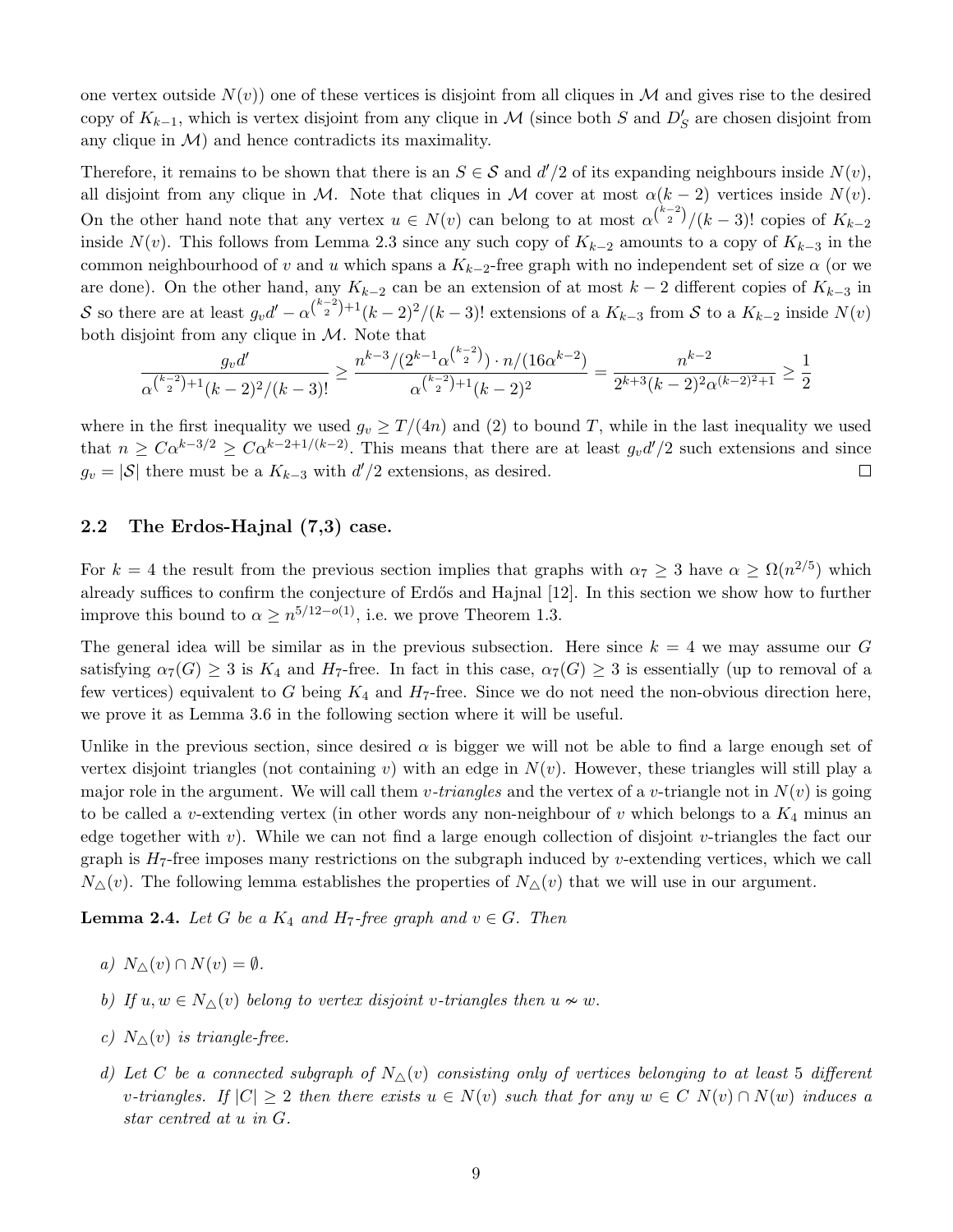**Proof.** Part a) is immediate since G is  $K_4$ -free and part b) since it is  $H_7$ -free.

For part c) assume to the contrary that there is a triangle x, y, z in  $N_{\Delta}(v)$  and that f, g, h are edges in  $N(v)$ completing a v-triangle with  $x, y, z$  respectively. By part b) any two of  $f, g, h$  need to intersect. This is only possible if they make a triangle (in which case together with v they make a  $K_4$ ) or if they make a star, in which case the centre of the star together with  $x, y, z$  makes a  $K_4$ , either way we obtain a contradiction.

For part d) let  $u, w \in N_{\Delta}(v)$  be adjacent and belong to at least 5 different v-triangles. We claim that then  $(N(w) \cap N(v)) \cup (N(u) \cap N(v))$  make a star in G. Indeed if  $N(u) \cap N(v)$  would contain two disjoint edges then by part b) any edge in  $N(w) \cap N(v)$ , of which there are at least 5 by assumption, must intersect them both. Since there can be at most 4 edges which intersect each of two disjoint edges, we conclude there can be no disjoint edges in  $N(u) \cap N(v)$ . This means that they span either a star or a triangle. Since there are at least 5 edges, the former must occur. We can repeat for  $w$  in place of  $u$  and observe that the only way for each pair of edges, one per star, to intersect is that they share the centre, as claimed. Propagating along any path in  $C$  we deduce that the same holds for any pair of vertices in  $C$ .  $\Box$ 

The following corollary, based mostly on part d) of the above lemma, allows us to partition  $N_{\Delta}(v)$  into three parts which we will deal with separately in our argument.

<span id="page-9-0"></span>**Corollary 2.5.** Let G be a  $K_4$  and  $H_7$ -free graph and  $v \in G$ . Then there exists a partition of  $N_{\Delta}(v)$  into three sets  $L, I$  and  $C$  with the following properties:

- a) L consists only of vertices belonging to at most 4 different v-triangles.
- b) I is an independent set.
- c) C can be further partitioned into  $C_1, \ldots, C_m$  such that there are no edges between different  $C_i$ 's and for every  $C_i$  there is a distinct  $v_i \in N(v)$  such that any v-triangle containing a vertex from  $C_i$  must contain v<sup>i</sup> as well.

**Proof.** We chose L to consist of all v-extending vertices belonging to at most 4 v-triangles. We chose I to consist of isolated vertices in  $G[N_\Delta(v) \setminus L]$  and  $C = N_\Delta(v) \setminus (L \cup I)$ . Note that C is a union of connected components of  $G[N_\Delta(v) \setminus L]$ , which we denote by  $C'_1, C'_2, \ldots$  each of order at least 2 and consisting entirely of vertices belonging to at least 5 different v-triangles. In particular, Lemma [2.4](#page-8-0) part d) implies that there exists a vertex  $v'_i \in N(v)$  such that any v-triangle containing a vertex from  $C'_i$  must also contain  $v'_i$ . Finally, we merge any  $C_i$ 's which have the same vertex for their  $v_i'$  to obtain the desired partition  $C_1, \ldots, C_m$  of C.  $\Box$ 

We are now ready to prove Theorem [1.3.](#page-1-2)

**Proof of Theorem [1.3.](#page-1-2)** Let G be an n-vertex graph with  $\alpha_7(G) \geq 3$ . Our task is to show it has an independent set of size  $\alpha = n^{5/12-o(1)}$ . If G contains a  $K_4$  the remainder of the graph must be triangle-free so has an independent set of size  $\Omega(\sqrt{n}) > \alpha$ . Hence, we may assume G is  $K_4$ -free as well as  $H_7$ -free.

We begin by ensuring minimum degree is high, so that we can ensure good independent set expansion inside neighbourhoods. We repeatedly remove any vertex with degree at most  $2n/\alpha$ . Observe that if we remove more than half of the vertices, then the removed vertices induce a subgraph with at least  $n/2$  vertices and at most  $n \cdot 2n/\alpha$  edges. So, Turán's theorem implies there is an independent set of size at least  $\frac{n/2}{8n/\alpha+1} \ge \Omega(\alpha)$ and we are done. Let us hence assume that G has minimum degree at least  $2n/\alpha$  (we technically need to pass to a subgraph on at least  $n/2$  vertices but this only impacts the constants).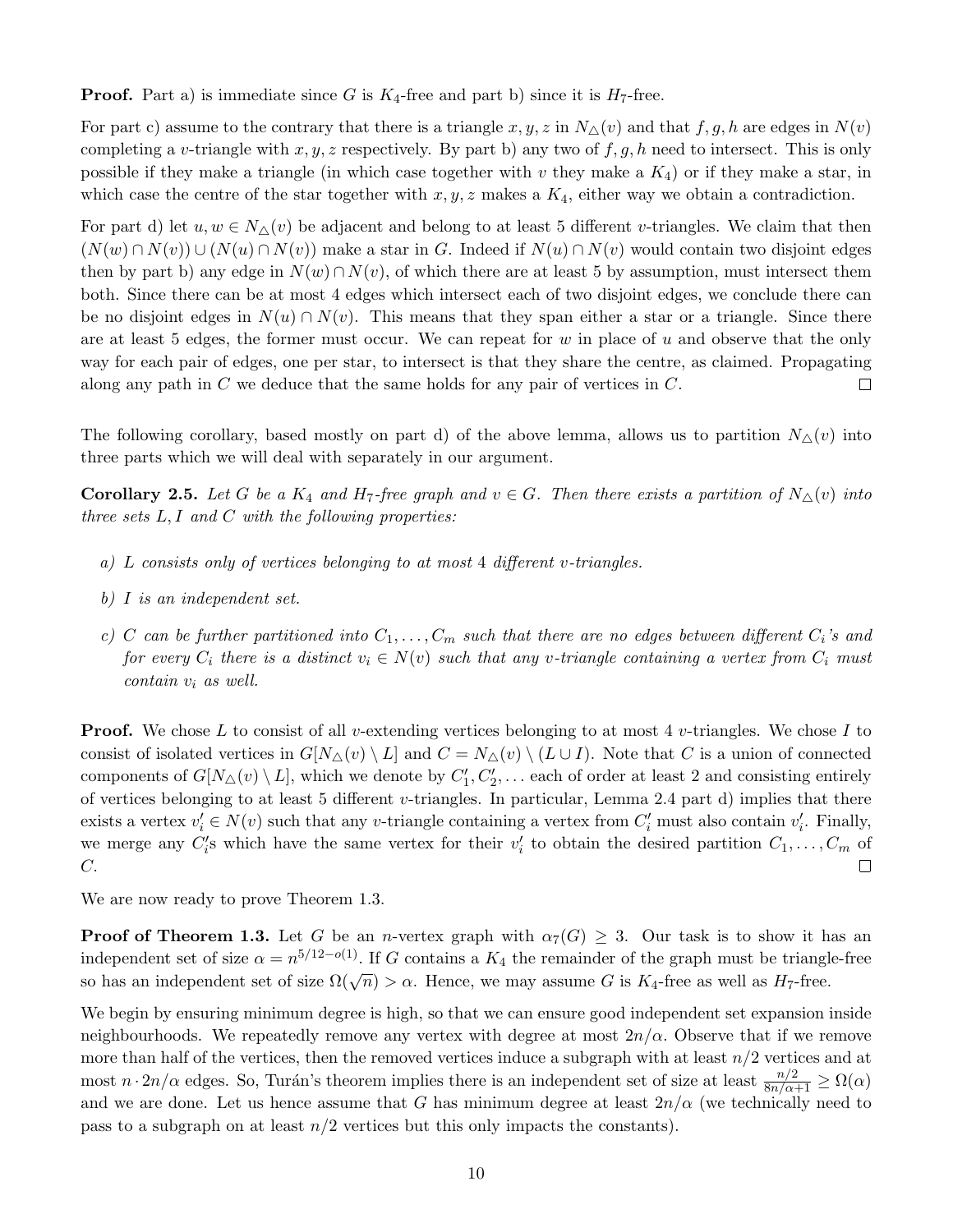Let us fix a vertex v and do the following. As long as we can, we find an independent set X inside  $N(v)$ , which has less than  $n/\alpha^2 \cdot |X|$  neighbours inside  $N(v)$ , we add X to our current independent set, remove its neighbours from  $N(v)$  and continue. We either find an independent set of size  $\alpha/2$  and are done or we have removed at most  $\alpha/2 + n/\alpha^2 \cdot \alpha/2 \le n/\alpha$  $\alpha/2 + n/\alpha^2 \cdot \alpha/2 \le n/\alpha$  $\alpha/2 + n/\alpha^2 \cdot \alpha/2 \le n/\alpha$  vertices from the neighbourhood. We direct<sup>2</sup> all edges from v towards the remaining vertices in  $N(v)$ . Note that  $d^+(v) \geq d(v)/2 \geq n/\alpha$  and inside  $N^+(v)$  independent sets expand by at least a factor of  $x := n/\alpha^2 \ge \Omega(n^{2/12})$ . We repeat for every vertex v, and note that some edges of G might be assigned both directions, while some none.

Our first goal is to show there are in total many v-triangles for which their edge in  $N(v)$  belongs to  $N^-(v)$ and the remaining two edges of the triangle are directed away from this edge. We will call such a v-triangle a directed v-triangle. In other words this counts the number of  $K_4$ 's minus an edge with the 4 edges incident to the missing edge all being directed towards vertices of the missing edge. We denote this count by  $T_4$ .

**Claim.** Unless  $\alpha(G) \geq \Omega(n^{5/12})$  we have  $T_4 \geq \Omega(n^2)$ .

**Proof.** We will show that for any vertex v with in-degree at least half the average we get at least  $\Omega(d^-(v)^2/n^{2/12})$  directed v-triangles. Let us for now assume this holds. Note that v with lower in-degree contribute at most half to the value of  $\sum_{v \in G} d^-(v) = \sum_{v \in G} d^+(v) \ge n^2/\alpha \ge \Omega(n^{19/12})$  (recall that  $d^+(v) \ge$  $n/\alpha$ ). An application of Cauchy-Schwarz implies there are at least  $\Omega((\sum_{v \in G} d^-(v))^2/n \cdot n^{-2/12}) \ge \Omega(n^2)$ directed triangles.

Let us now fix a vertex v with in-degree at least half the average, this in particular means  $d^-(v) \ge n/(2\alpha) \ge$  $n^{7/12}$ . We know that any vertex  $u \in N^-(v)$  has v as an out-neighbour which means that v, as a single vertex independent set, expands inside  $N^+(u)$ . So v has at least x neighbours inside  $N^+(u)$ , i.e. u has at least x out-neighbours inside  $N(v)$ . Since u was an arbitrary vertex in  $N^-(v)$  this means there are at least  $d^-(v)x \ge \Omega(n^{9/12})$  edges inside  $N(v)$  which are directed away from a vertex in  $N^-(v)$  (note that if an edge of G has both directions and is inside of  $N^-(v)$  it is counted twice and considered as 2 directed edges). Let us call the set of such directed edges M, so in particular  $|M| \geq d^-(v)x \geq \Omega(n^{9/12})$ . Note further that given such a directed edge  $uw \in M$ , since u has w as a single vertex independent set in its out-neighbourhood w expands there. This means that our edge lies in at least  $x$  v-triangles with both edges incident to  $u$  directed away from u. We call the third vertex of any such triangle uw-extending, note that it belongs to  $N_{\Delta}(v)$ . We are now going to assign types to edges in M according to where, inside  $N_{\Delta}(v)$ , we find the majority of their extending vertices.

Let us fix a partition of  $N_{\Delta}(v)$  into C, L and I, provided by Corollary [2.5.](#page-9-0) Given a directed edge  $uw \in M$ we say it is of type L or C if it has at least  $x/3$  extending neighbours in L or C, respectively. We say it is of type I if it was not yet assigned a type. In particular, an edge of type I also has at least  $x/3$  extending vertices in I (since we have shown above it has at least x in total), but we also know it has at most  $2x/3$ extending vertices in other parts of  $N_{\Delta}(v)$ .

**First case:** at least a third of the edges in  $M$  are of type  $C$ .

Any vertex in  $N(v)$  is adjacent to less than  $\alpha$  other vertices inside  $N(v)$  (since these vertices make an independent set as G is  $K_4$ -free). This means there is a matching M' of at least  $|M|/(\sqrt{6\alpha})$  edges of type C, as otherwise vertices making a maximal matching are incident to less than  $|M|/3$  edges so it can be extended. Let us denote by  $N_e$  the set of extending vertices of an edge  $e \in M'$  inside C. By assumption  $|N_e| \geq x/3$  and note that each  $N_e$  spans an independent set (being in a common neighbourhood of e). On the other hand we also claim  $N_e$ 's are disjoint. To see this suppose  $x \in N_e \cap N_{e'}$  for two distinct edges  $e, e' \in M'$ . By definition of  $N_e$  there is some i such that  $x \in C_i$  and by Corollary [2.5](#page-9-0) part c) we know that

<sup>&</sup>lt;sup>2</sup>The assignment of directions is simply a convenient way to encode the information about in what part of  $N(v)$  we know independent sets expand. An out-neighbour corresponds to an expanding neighbour in the previous argument.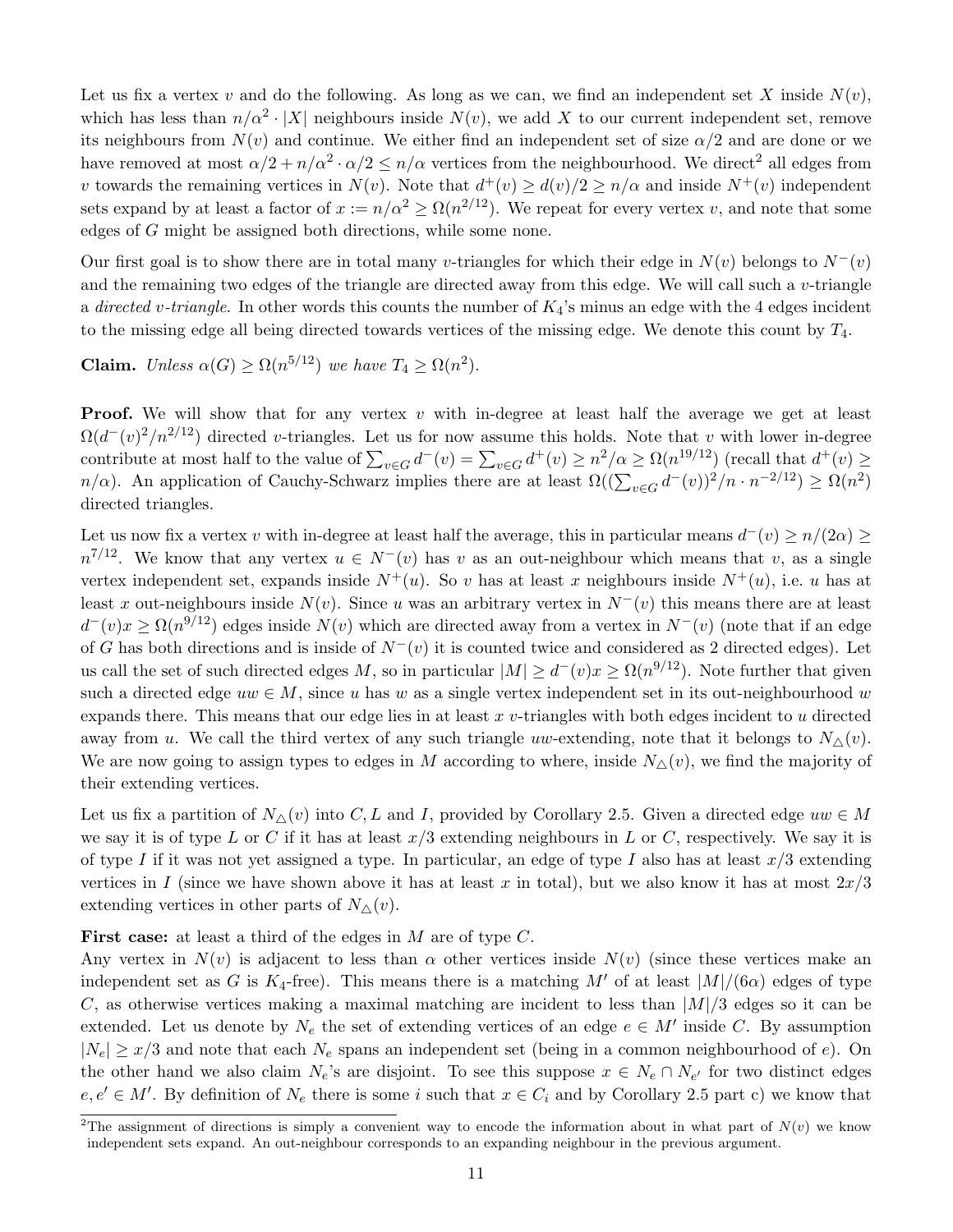$v_i \in e$  and  $v_i \in e'$ , a contradiction. Note also that there can be no edges between distinct  $N_e, N_{e'}$  or we find an  $H_7$ . This means that  $\bigcup_{e \in M'} N_e$  is an independent set of size at least  $x/3 \cdot |M|/(6\alpha) = \Omega(n^{6/12})$ .

**Second case:** at least a third of the edges in  $M$  are of type  $L$ .

Since any vertex in  $L$  belongs to at most 4 distinct v-triangles it can in particular be an extending vertex of at most 4 edges from M. Since every edge of type L has at least  $x/3$  extending vertices in L this means  $|L| \geq x|M|/12 \geq n^{11/12}/12$ . Now Lemma [2.4](#page-8-0) part c) implies  $L \subseteq N_{\Delta}(v)$  is triangle-free so there is an independent set of size at least  $\sqrt{|L|} \ge \Omega(n^{5.5/12})$ .

Third case: at least a third of the edges in M are of type I.

Let  $u \in N^-(v)$ . Let us denote by  $T_u$  the set of out-neighbours of u which together with u make an edge of type I. We know by the case assumption that  $\sum_{u\in N^-(v)} |T_u| \ge |M|/3$ . Note that  $T_u \subseteq N(v) \cap N^+(u)$  so must span an independent set (or we find a  $K_4$  in G) and hence expands inside  $N^+(u)$ . This means there are at least  $x|T_u|$  distinct vertices extending an out-edge of u of type I. Note however that we do not know that all of them must be in I. But since any edge of type I has at most  $2x/3$  extending neighbours outside of I this means that there are are least  $x|T_u/3$  vertices in I extending an out-edge of u. This in particular means that u sends at least  $x|T_u|/3$  edges directed towards I. By taking the sum over all u we obtain that the number of edges directed from  $N^-(v)$  to I is at least  $xM/9 \ge d^-(v)x^2/9 \ge \Omega(n^{11/12})$ .

Since I spans an independent set we may assume  $|I| < \alpha$ . Let  $S_u = N^-(v) \cap N^-(u)$  for any  $u \in I$ . Let  $s_u = |S_u|$  so we know that  $\sum_{u \in I} s_u \geq d^-(v)x^2/9 \geq \Omega(n^{11/12})$ . Let I' be the subset of I consisting of vertices u with  $s_u \geq 2\alpha$ . Since vertices of  $I \setminus I'$  contribute at most  $2|I|\alpha \langle n^{10/12}$  to the above sum, we still have  $\sum_{u\in I'} s_u \geq d^-(v)x^2/18$ . By Turán's theorem for any  $u \in I'$  there needs to be at least  $s_u^2/(4\alpha)$ (using that  $s_u \geq 2\alpha$ ) edges inside  $S_u$ , or we find an independent set of size  $\alpha$ . Each such edge gives rise to a directed v-triangle. Hence, using Cauchy-Schwarz, there are at least  $\sum_{u\in I'} s_u^2/(4\alpha) \ge \Omega(d^-(v)^2x^4/\alpha^2) \ge$  $\Omega(d^-(v)^2/n^{2/12})$  directed v-triangles, as desired.  $\Box$ 

Let us give some intuition on how we are going to use the fact that  $T_4$  is big. Let us denote by  $\overrightarrow{d_e}$  the number of common out-neighbours of vertices making an edge  $e$ . Recall that  $T_4$  can be interpreted as the number of  $K_4$ 's minus an edge with all its edges oriented away from the missing edge. We call the remaining edge (for which we are not insisting on the direction) the *spine*. Note that the number of our  $K_4$ 's minus an edge having some fixed edge e as spine is precisely  $\overrightarrow{d_e}$ . This means that  $T_4 = \sum_{e \in E(G)} \overrightarrow{d_e}$ . Our bound on  $T_4$  obtained above tells us that in certain average sense  $\overrightarrow{d_e}$ 's should be big.

Observe now that if one finds a star centred at v consisting of s edges each with  $\overrightarrow{d_e} \geq t$  then this means that the s leaves each have t out-neighbours inside  $N(v)$  (note that we are disregarding the information that they are in fact inside  $N^+(v)$ ). This will allow us to play a similar game as we did in the previous claim, indeed there we tackled the same problem with  $s = d^-(v)$  and  $t = x$  (which we obtained through expansion) with an important difference, namely that the star was in-directed. The bound on  $T_4$  tells us that there is such a star with larger (in certain sense) parameters  $s$  and  $t$  and the next claim shows how this gives rise to many of our  $K_4$ 's minus an edge, which we find in a different place (in particular they do not use the centre of the star since we do not know the direction of centre's edges).

For any  $v \in G$  let  $S_v$  be the star consisting of a centre v and all its edges in G. Let us also denote by  $s_v$  the total number of our  $K_4$ 's minus an edge with an edge of  $S_v$  as their spine, i.e.  $s_v = \sum_{e \in S_v} (\vec{\frac{d_e}{2}})$ . Summing over v we also have  $2T_4 = \sum_{v} \sum_{e \in S_v} \left(\frac{\overrightarrow{d_e}}{2}\right) = \sum_{v} s_v$ .

**Claim.** Unless  $\alpha(G) \ge n^{5/12-o(1)}$  and provided  $s_v \ge \frac{T_4}{n}$  there exist  $\frac{s_v^2}{n^{7/12+o(1)}}$  of our  $K_4$ 's minus an edge with their spine inside  $N(v)$ .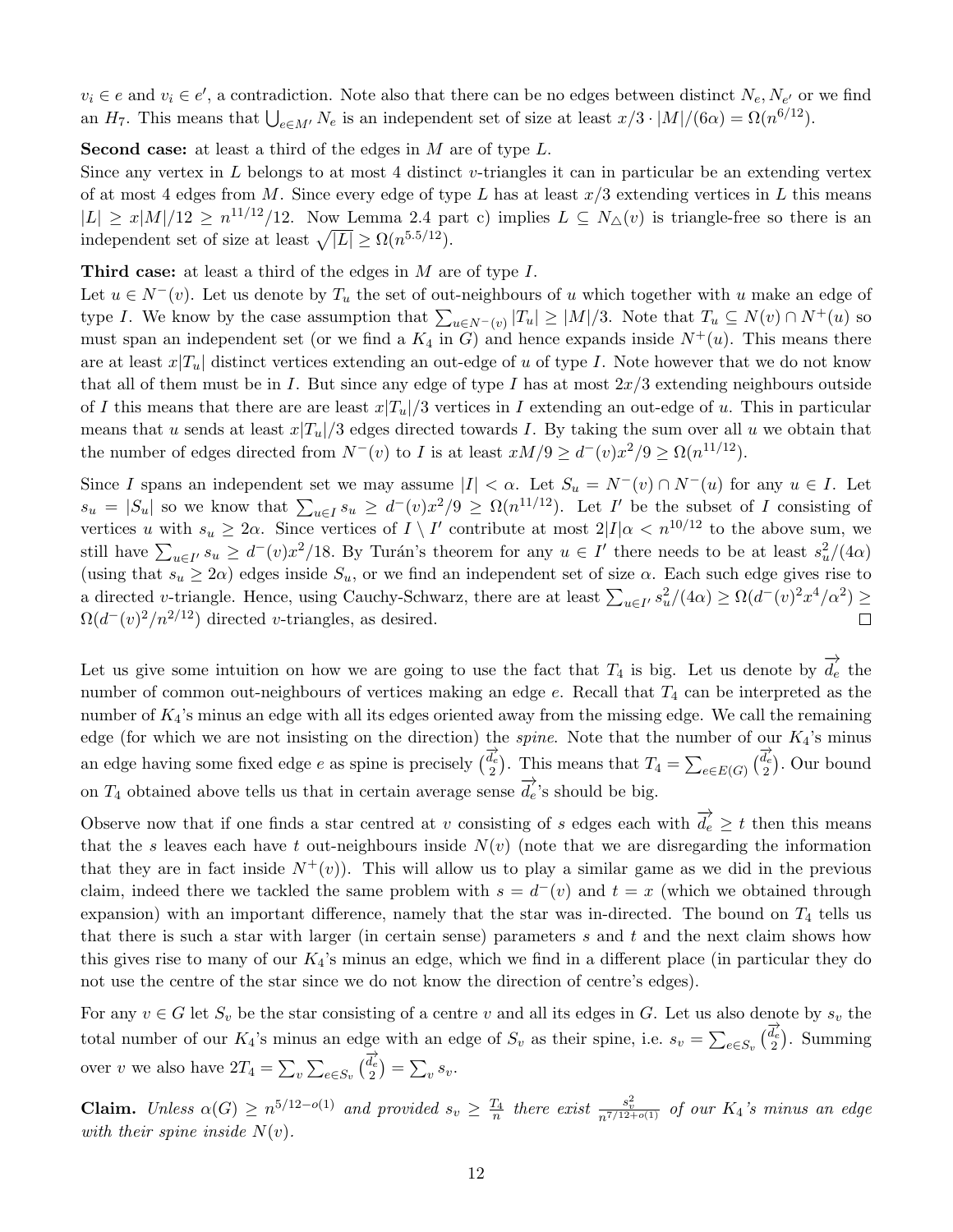**Proof.** Let us first "regularise"  $\overrightarrow{d_e}$ 's for  $e \in S_v$ . Let us partition these edges into at most log n sets with all edges belonging to a single set having  $\overrightarrow{d_e} \in [t, 2t]$  for some t. Since  $s_v = \sum_{e \in S_v} \begin{pmatrix} \overrightarrow{d_e} \\ 2 \end{pmatrix}$  and the edges in  $S_v$ are split into at most log n sets, we conclude that one set contributes at least  $\frac{s_v}{\log n}$  to this sum. I.e. edges in this set make a substar S of  $S_v$  consisting of s edges, each having  $t \leq \overrightarrow{d_e} \leq 2t$  for some s, t satisfying  $2st^2 \geq s\binom{2t}{2}$  $\frac{2t}{2}$   $\geq \frac{s_v}{\log n} \geq \frac{T_4}{n \log n} \geq n^{1-o(1)}$ .<sup>[3](#page-0-0)</sup> We may assume that  $t \leq n^{5/12}$  since  $\overrightarrow{d_e}$  counts the number of certain common neighbours of a fixed edge which must span an independent set (or there is a  $K_4$ ).

Similarly as in the previous claim we define M to be the set of directed edges inside  $N(v)$  with source vertex being a leaf of S. Now the fact that any edge  $e \in S$  has  $\overline{d_e} \ge t$  means that any leaf u of S is a source of at least t edges in M. Let us remove all but exactly t such edges from M, so in particular  $|M| = st$  (as before while some edges might be oriented both ways we treat this as two distinct directed edges). Let us denote by  $T_u$  the set of t out-neighbours of u which together with u make an edge in M. We know  $T_u$  is an independent set (it consists of common neighbours of the edge  $vu$ ). In particular, both  $T_u$  and any of its subsets expand inside  $N^+(u)$ . Let us consider an auxiliary bipartite graph with the left part being  $T_u$  and the right part being  $N_{\Delta}(v) \cap N^{+}(u)$ . We put an edge between two vertices if together with u they make a triangle in  $G$ . The expansion property translates to the fact that any subset of size  $t'$  of the left part has at least  $t'x$  distinct neighbours on the right. A standard application of Hall's theorem (to the graph obtained by taking x copies of every vertex on the left) tells us we can find t disjoint stars each of size  $x$  in this graph. Translating back to our graph, for each of the t edges incident to u in M we have found a set of x out-neighbours of u which extend it into a triangle. Moreover these sets are disjoint for distinct edges. We call these x vertices extending for the corresponding edge<sup>[4](#page-0-0)</sup>.

Once again let us take a  $C, L, I$  partition provided by Corollary [2.5](#page-9-0) and assign types  $C, L$  and I to edges in M, which have at least  $x/3$  extending neighbours in C, L and I, respectively. This is similar as in the previous except that we are using our new, slightly modified definition of extending vertices. We again split into three cases according to which type is in the majority.

#### **First case:** at least  $st/3$  edges in M are of type C.

As in 1. case of the previous claim we can find a matching M of at least  $st/(6\alpha)$  edges of type C (since vertices of M are incident to at most  $2|\mathcal{M}|\alpha$  edges inside  $N(v)$ ). Let us denote by  $N_e$  the set of extending neighbours of an edge  $e \in M$  inside C, so  $|N_e| \geq x/3$ . Again, as before, each  $N_e$  is independent (neighbours of the same edge), they are disjoint for different e (otherwise if a vertex belonging to two  $N_e$ 's belongs to  $C_i$ we get a contradiction to uniqueness of  $v_i$ ) and there are no edges between distinct  $N_e$ 's (or we find an  $H_7$ ). So their union makes an independent set of size at least  $stx/(18\alpha)$ . If  $t \leq n^{4/12}$  then  $st^2 \geq n^{1-o(1)}$  implies  $st \geq n^{8/12-o(1)}$  and our independent set is of size at least  $n^{5/12-o(1)}$ , as desired. So let us assume  $t \geq n^{4/12}$ .

Note that by Corollary [2.5,](#page-9-0) given an edge  $e \in M$  and its extending neighbour which belongs to some  $C_i$ we know that  $v_i \in e$  and  $v_i$  can be either source or sink of e. In the former case we say the neighbour is source-extending and in the latter sink-extending. We say e is of type C-source if it has at least  $x/6$ source-extending neighbours in C and of type C-sink if it has at least  $x/6$  sink-extending neighbours in C.

If there are at least  $st/6$  edges in M of type C-sink that means there is a leaf u of S which is a startpoint of at least  $t/6$  such edges. If uw is one of these  $t/6$  edges it has a set of at least  $x/6$  sink-extending neighbours which span an independent set (being common neighbours of an edge) and all belong to the same  $C_i$  (namely the one for which  $v_i = w$ ) and these  $C_i$ 's are distinct between edges. This means that these sets are disjoint between ones corresponding to distinct edges and span an independent set (there are no edges between distinct  $C_i$ 's) so we found an independent set of size at least  $tx/36 \ge \Omega(n^{6/12})$ .

<sup>&</sup>lt;sup>3</sup>We decided to pay the log n factor here for simplicity, it is possible to do the same argument more carefully and avoid it.

<sup>&</sup>lt;sup>4</sup>Note that this is a subset of what we considered to be extending vertices in the previous claim. Here it is important for us to fix the number of extending neighbours for every edge for certain regularity considerations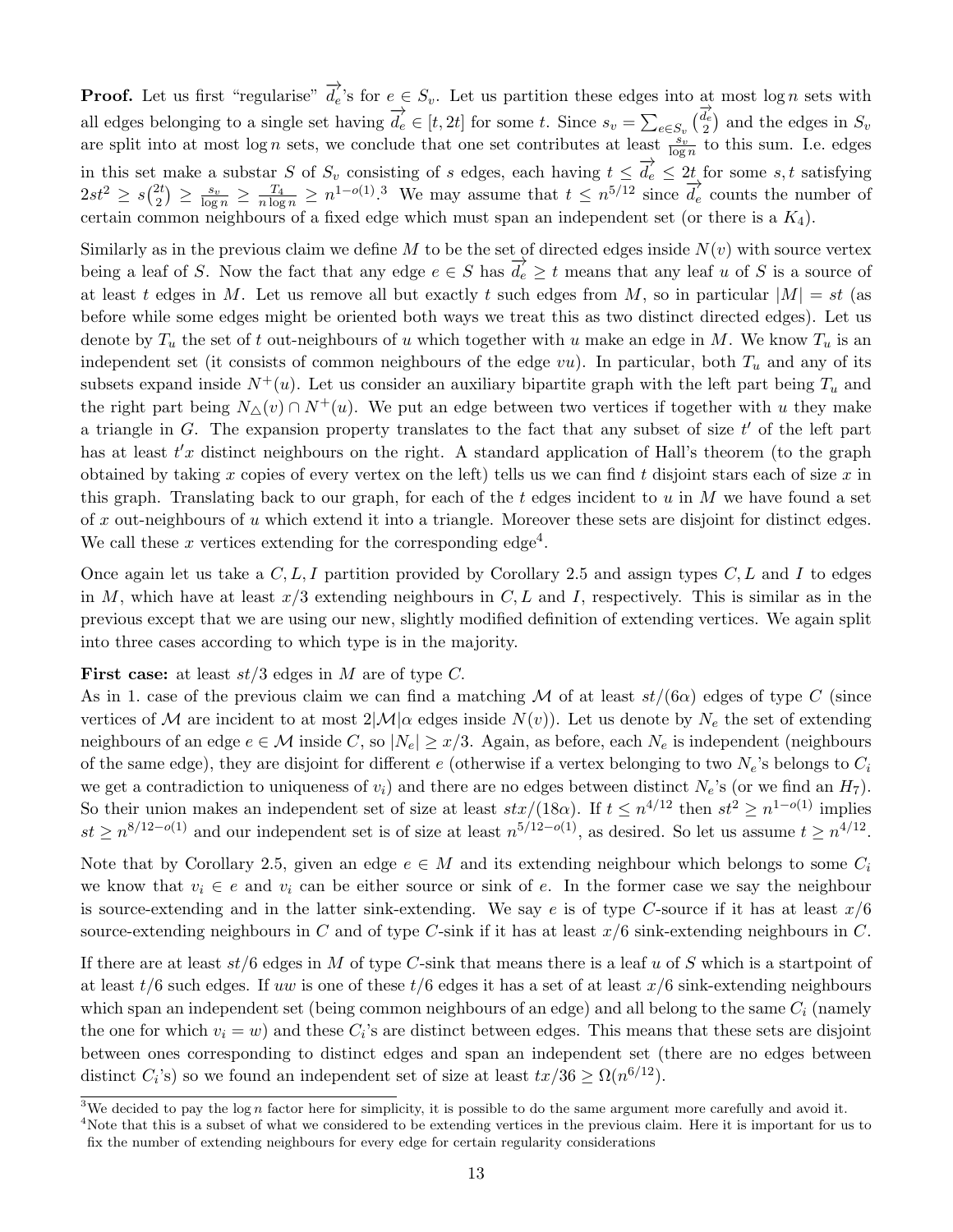If there are at least  $st/6$  edges in M of type C-source we need to be able to find  $s/12$  leaves of S incident to at least  $t/12$  such edges each (since we know that every leaf of S is incident to exactly t edges in M so otherwise, there would be less than  $s/12 \cdot t + s \cdot t/12 = st/6$  such edges in total). For any such leaf u this means we find  $\frac{t}{12} \cdot \frac{x}{6} \ge \frac{tx}{72}$  source-extending neighbours of its edges (using our preprocessing fact that extending neighbours of distinct edges incident to u are disjoint). By Lemma [2.4](#page-8-0) c) we know there that extending neighbours of distinct edges incident to a are disjoint). By Lemma 2.4 C we know there is an independent set of size  $\sqrt{tx}/9$  among these neighbours. Since these are source-extending neighbours we know they all belong to  $C_i$  for which  $v_i = u$ . In particular, for distinct u they belong to distinct  $C_i$ 's, meaning we obtain an independent set of size  $\Omega(s)$  $\sqrt{tx} = \Omega(st^2 \sqrt{x}/t^{3/2}) \ge n^{13/12 - o(1)}/t^{3/2} \ge n^{5.5/12 - o(1)},$ using  $t \leq n^{5/12}$ .

**Second case:** at least  $st/3$  edges in M are of type L.

Let us first assume  $s \geq t$ . We again find a matching of size  $st/(6\alpha)$  of edges of type L in M. Each edge e in the matching gives rise to a set  $N_e$  of  $x/3$  extending neighbours in L.  $N_e$  spans an independent set (being inside common neighbourhood of an edge) and there can be no edges between distinct  $N_e$ 's (or we find an  $H_7$ ). This means that union of  $N_e$ 's spans an independent set. Since any extending neighbour in this union can be extending for at most 4 edges (so belongs to at most 4 different  $N_e$ 's) this gives  $\alpha(G) \geq \frac{str}{(72\alpha)} \geq \frac{3r^2}{3x}$  (72 $\alpha$ )  $\geq n^{5/12-o(1)}$ , using  $s \geq t$  and  $st^2 \geq n^{1-o(1)}$ .

Let us now assume  $t \geq s$ . We can find at least s/6 leaves of S each being a start vertex of at least  $t/6$  edges in M of type L (otherwise there would be less than  $s/6 \cdot t + s \cdot t/6 = st/3$  edges in total). Given a directed edge  $uw \in M$  of type L with u being one of these  $s/6$  leaves we define  $A_{uw}$  as the set of extending vertices of uw belonging to L. We will now state some properties of these sets  $A_{uw}$  which will allow us to find a big independent set. Since this is the most technical part of the proof and once the appropriate properties are identified is independent of the rest of the argument we prove it as a separate lemma afterwards.

1.) No vertex belongs to more than 4 different  $A_{uw}$ 's. Since  $A_{uw} \subseteq L$  and by Corollary [2.5](#page-9-0) part b) any vertex in L belongs to at most 4 different v-triangles, this means it can belong to at most 4 different  $A_{uw}$ 's. 2.)  $|A_{uw}| \leq x$ . This follows since, by our definition, there are exactly x uw-extending vertices.

**3.**)  $\sum_{w} |A_{uw}| \geq tx/18$ . This follows since for any u there are at least  $t/6$  edges uw for which  $A_{uw}$  is defined and each such edge being of type L means there are at least  $x/3$  extending vertices, meaning  $|A_{uw}| \geq x/3$ . 4.) If uw and  $u'w'$  are independent then there can be no edges between  $A_{uw}$  and  $A_{u'w'}$ . Else, we find  $H_7$ .

This precisely establishes the conditions of Lemma [2.6,](#page-14-0) which provides us with an independent set of size  $\min(\Omega(s$ √  $\overline{tx}$ ),  $\Omega(s^{1/2}t^{3/4}x^{1/4})$ ,  $\Omega(s^{3/5}t^{3/5}x^{2/5})$ ). Each of the three expressions is minimised when t is as large as possible (under the assumption  $st^2 \geq n^{1-o(1)}$ ) so we may plug in  $t = n^{5/12}$  and  $s = n^{2/12-o(1)}$  in which case the first expression evaluates to  $n^{5.5/12-o(1)}$ , the second to  $n^{5.25/12-o(1)}$  and the third to  $n^{5/12-o(1)}$ .

Third case: there are at least  $st/3$  edges in M of type I.

Since I spans an independent set we know  $|I| < \alpha$ . Any directed edge uw in M of type I has at least  $x/3$  extending neighbours in I. Since these are distinct for different w's by our definition of an extending neighbour and since we insist that extending neighbours are out-neighbours of  $u$  this means that overall there are at least  $\frac{str}{9}$  edges directed from leaves of S to I.

This means that the average out-degree from  $S$  to  $I$  is at least  $tx/9$ . This together with a standard application of Cauchy-Schwarz implies there are  $\Omega(s(tx)^2) = n^{16/12-o(1)}$  (recall that  $st^2 \ge s_v/(2 \log n) \ge$  $n^{1-o(1)}$  out-directed cherries  $(K_{1,2}$ 's) with the centre in S. If we denote by P the set of pairs of vertices in I then  $|\mathcal{P}| = \binom{|I|}{2}$  $\binom{I}{2} \leq \alpha^2$ , let us also denote by  $d_p$  the number of common in-neighbours of a pair of vertices  $p \in \mathcal{P}$ . So in particular,  $\sum_{p \in \mathcal{P}} d_p = \Omega(s(tx)^2) = n^{16/12 - o(1)}$ . Pairs p with  $d_p < 2\alpha$  contribute at most  $|\mathcal{P}| \cdot 2\alpha \leq n^{15/12 - o(1)}$  to this sum so if  $\mathcal{P}' \subseteq \mathcal{P}$  denotes the set of pairs which have  $d_p \geq 2\alpha$  then also  $\sum_{p \in \mathcal{P}'} d_p = \Omega(s(tx)^2) = n^{16/12 - o(1)}$ . Applying Turán's theorem inside a common neighbourhood of  $p \in \mathcal{P}'$ we find there  $d_p^2/(4\alpha)$  edges (using that  $d_p \geq 2\alpha$ ) or there is an independent set of size  $\alpha$ . Note that any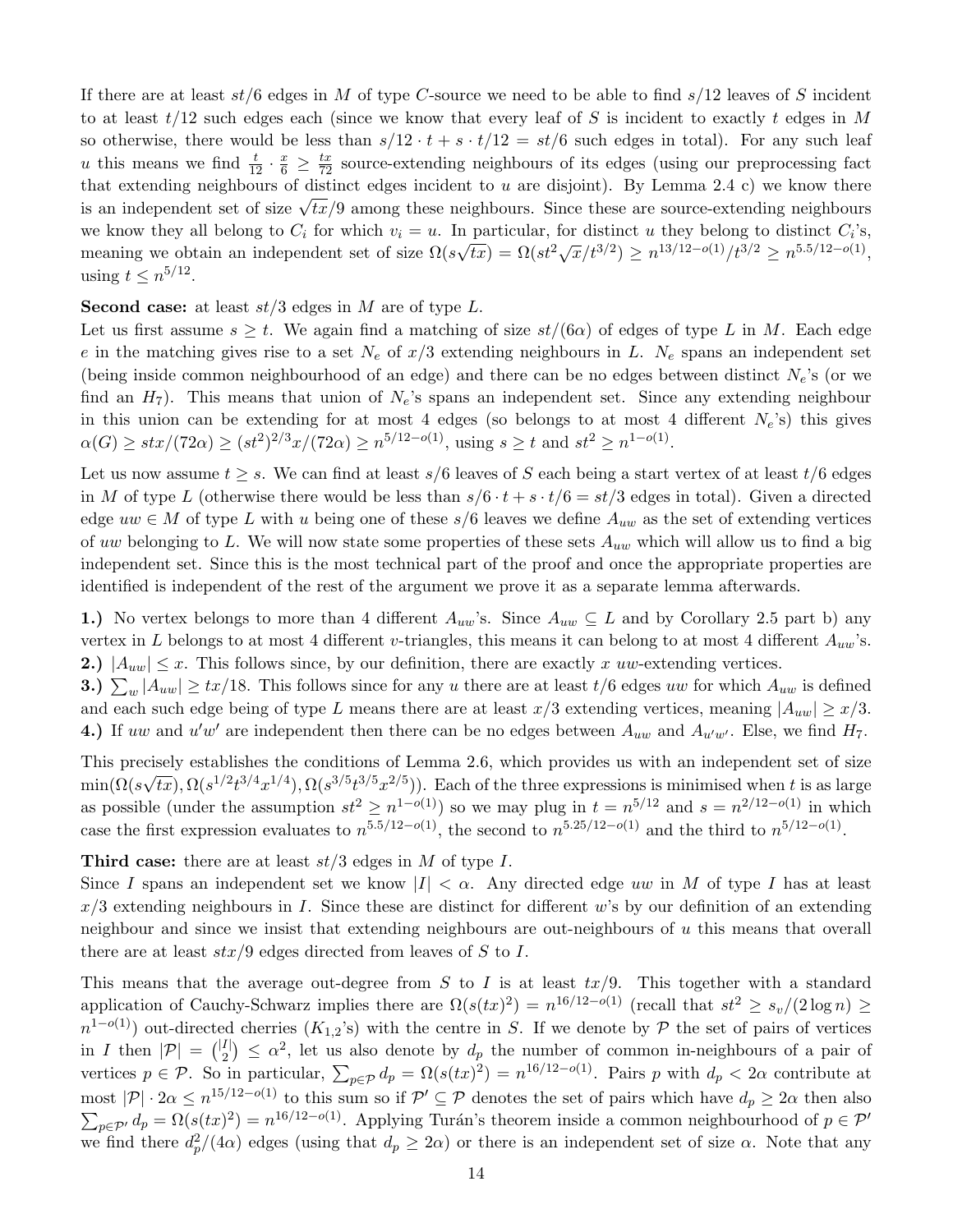edge we find inside this common in-neighbourhood gives rise to our desired  $K_4$  minus an edge. In particular,  $\frac{d_p^2}{4\alpha} \geq \frac{(\sum_{p \in \mathcal{P}'} d_p)^2}{4\alpha|\mathcal{P}'|}$  $\frac{q_0 \in \mathcal{P}'}{4\alpha|\mathcal{P}'|} \ge \Omega(s^2 (tx)^4/\alpha^3) \ge s_v^2/n^{7/12+o(1)}$  copies of using Cauchy-Schwarz we find at least  $\sum_{p \in \mathcal{P}'}$ our desired  $K_4$  minus an edge, as claimed.  $\Box$ 

Recall that  $2T_4 = \sum_{v} s_v$ . Note also that stars with  $s_v \geq T_4/n$  contribute at least  $T_4$  to this sum. Hence, taking the sum over v of the number of copies of our  $K_4$ 's minus an edge with spine in  $N(v)$  we obtain at least  $\sum s_v^2/n^{7/12+o(1)} \ge T_4^2/n^{19/12+o(1)} \ge T_4 n^{5/12-o(1)}$ , where we used Cauchy-Schwarz in the first inequality and our bound  $T_4 \geq \Omega(n^2)$ , from the first claim in the second. Note however that certain copies of our  $K_4$ 's minus an edge got counted multiple times. But, for every v that counted our  $K_4$  minus an edge we know it had its spine inside  $N(v)$ . This means that a single copy could be counted at most  $\alpha(G)$  times since the spine (being an edge in G) can have at most  $\alpha(G)$  neighbours, as they span an independent set. In particular, unless  $\alpha(G) \ge n^{5/12-o(1)}$ , this shows that there are more than  $T_4$  distinct copies of our  $K_4$ 's minus an edge, contradicting the definition of  $T_4$  and completing the proof.  $\Box$ 

We now prove the lemma we used in the proof above. Let us first attempt to help the reader parse the statement. It says that if we can partition vertices of G into a grid of subsets each of size at most x (so each cell of the grid contains at most  $x$  vertices), such that  $G$  only has edges between vertices in the same row or column of the grid and we additionally know that there is a large number of vertices in each row then we can find a big independent set in the whole graph.

<span id="page-14-0"></span>**Lemma 2.6.** Let G be a triangle-free graph with vertex set  $\bigcup_{i,j} A_{ij}$  where  $i \in [s], j \in \mathbb{N}$ . If

- 1. no vertex appears in more than 4 different  $A_{ij}$ 's;
- 2.  $|A_{ii}| \leq x$ , for any i, j;
- 3. for some  $t \geq s$  and any  $i \in [s]$  there are at least tx vertices in  $\cup_i A_{ij}$ ;
- 4. there are no edges of G between  $A_{ij}$  and  $A_{k\ell}$  for any  $i \neq k$  and  $j \neq \ell$

then  $\alpha(G) \geq \min(\Omega(s))$ √  $\overline{tx}), \Omega(s^{1/2}t^{3/4}x^{1/4}), \Omega(s^{3/5}t^{3/5}x^{2/5})).$ 

**Proof.** Let us first replace any vertex which appears in multiple  $A_{ij}$ 's with distinct copies of itself, one per  $A_{ij}$  it appears in. Our new graph has all  $A_{ij}$  disjoint and satisfies the same conditions as the original. In addition the independence number went up by at most a factor of 4 so showing the result for our new graph implies it for the original. So let us assume that sets  $A_{ij}$  actually partition the vertex set of G.

Let  $\alpha = \alpha(G)$ . We will call  $\cup_i A_{ij}$  a row of our grid,  $\cup_i A_{ij}$  a column and each  $A_{ij}$  a cell. Let us first clean-up the graph a bit. As long as we can find an independent set I of size more than  $2\alpha/s$  using vertices from at most  $t/s$  cells inside some row, we take I, delete rest of the row and all the columns containing a vertex of I from G. If we repeat this at least  $s/2$  many times we obtain an independent set of size larger than  $\alpha$ which is impossible. This means that upon deleting at most  $s/2$  many rows and at most  $(t/s) \cdot s/2 = t/2$ many columns we obtain a subgraph for which in any row any  $t/s$  cells don't contain an independent set of size at least  $2\alpha/s$ . This subgraph still satisfies all the conditions of the lemma with  $t := t/2$  and  $s := s/2$ . The only non-immediate condition is 3, it holds since we deleted at most  $t/2$  cells in any of the remaining rows, so in total at most  $tx/2$  vertices in that row altogether, using that any cell contains at most x vertices. From now on we assume our graph G satisfies the property that in any row any  $t/s$  cells don't contain an independent set of size  $2\alpha/s$ 

Let us delete vertices from our graph until we have exactly  $tx$  in every row. Let n denote the number of vertices of G, so  $n = str$ . Observe that at least half of the vertices of G have degree at least  $n/(4\alpha)$  as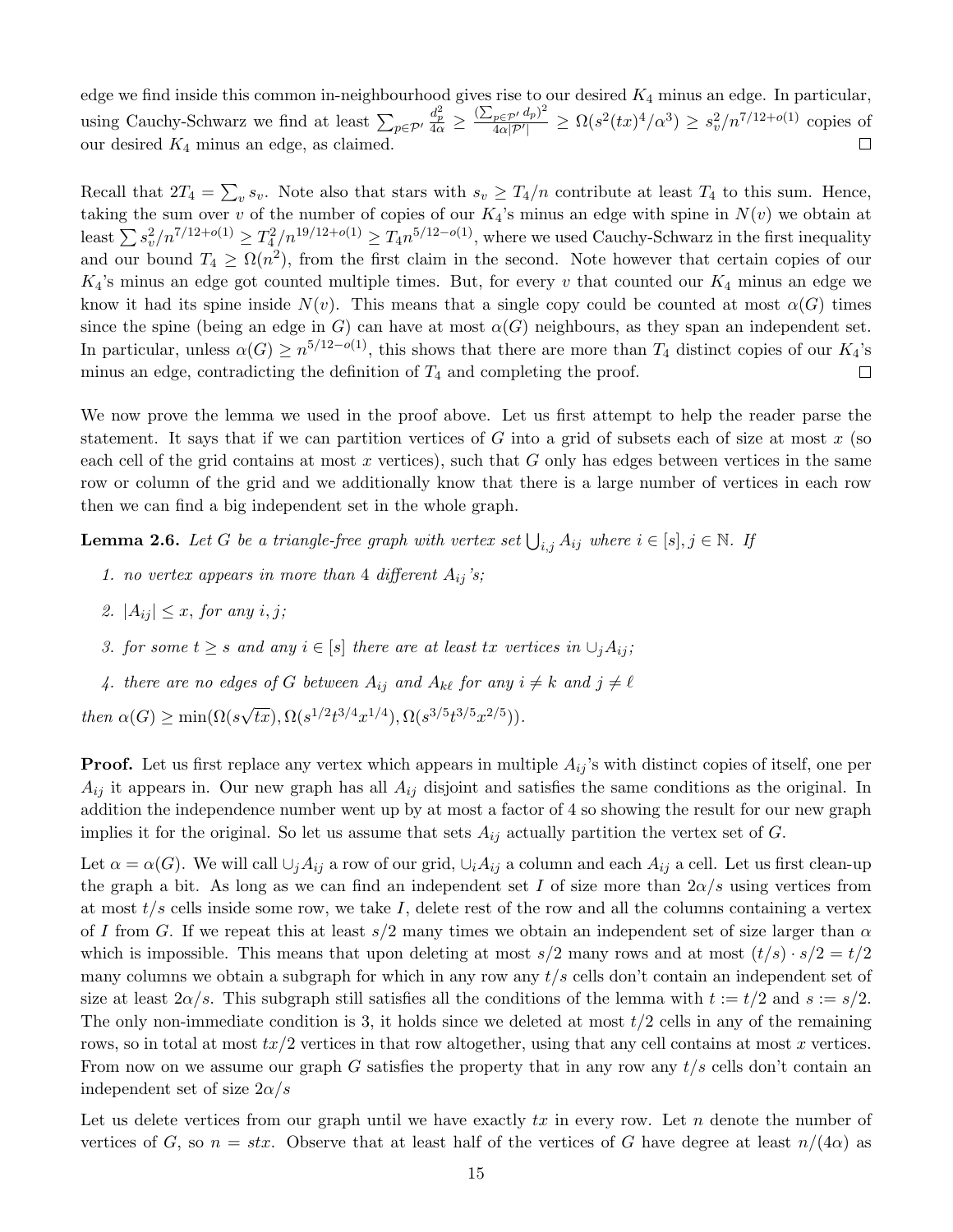otherwise vertices with degree lower than this induce a subgraph which has an independent set of size at least  $\alpha$  by Turán's theorem. Condition 4 ensures each such vertex either has at least  $n/(8\alpha)$  neighbours in its row or  $n/(8\alpha)$  neighbours in its column. In particular, at least a quarter of vertices of G fall under one of these cases. Since  $G$  is triangle-free, neighbourhood of any vertex is an independent set. We conclude that either there are at least  $s/4$  rows containing an independent set of size  $n/(8\alpha)$  or there are  $t/4$  columns containing an independent set of size  $n/(8\alpha)$ .

Let us first consider the latter case. Let U be the union of our  $t/4$  independent sets of size at least  $n/(8\alpha)$ , belonging to distinct columns, so consisting of at least  $tn/(32\alpha)$  vertices. Let  $a_i$  denote the number of vertices of U in row *i*. Then  $\sum_{i=1}^{s} a_i \ge \frac{tn}{32\alpha}$  and each  $a_i \le tx$  (since we removed all but tx vertices in any row). On the other hand since  $G$  is triangle-free we know that in each row we can find an independent subset of U of size  $\sqrt{a_i}$ . In particular, since U was constructed as a union of independent set in columns (and all edges of G are either within columns or within rows) this means that U contains an independent set of size  $\sum_{i=1}^{s} \sqrt{a_i} \ge \frac{tn}{32\alpha \cdot tx} \cdot \sqrt{tx} = \Omega(st^{3/2}x^{1/2}/\alpha)$  (where we used  $n = stx$  and the standard fact that sum of roots is minimised, subject to constant sum, when as many terms as possible are as large as possible). In other words we showed  $\alpha \geq \Omega(st^{3/2}x^{1/2}/\alpha)$  giving us the second term of the minimum.

Moving to the former case let us again take a union U of our  $s/4$  independent sets of size at least  $n/(8\alpha)$ , belonging to distinct rows, so again  $|U| \geq sn/(32\alpha)$ . Call a cell  $A_{ij}$  full if it contains at least  $4\alpha/t$  vertices of U. There are less than  $t/(2s)$  full cells in any row, since otherwise, U restricted to  $\lceil t/(2s) \rceil$  full cells gives us an independent set of size at least  $2\alpha/s$  using at most  $\lceil t/(2s)\rceil \leq t/s$  cells (using  $t \geq s$ ), which contradicts our property from the beginning. Using this and once again the property from the beginning we conclude there can be at most  $2\alpha/s$  vertices of U in full cells of any fixed row. If  $2\alpha/s \ge n/(16\alpha)$  then  $\alpha^2 \geq \Omega(ns) \geq \Omega(s^2tx)$ , so first term of the minimum is satisfied. So we may assume  $2\alpha/s \leq n/(16\alpha)$ . Hence, by removing from  $U$  any vertex belonging to a full cell we remove at most half the vertices of  $U$ (since U had at least  $n/(8\alpha)$  vertices in every row). Now, finally denote by  $a_i$  the number of vertices of U belonging to the column *i*. So  $\sum_{i=1}^{s} a_i = |U| \geq sn/(64\alpha)$  and  $a_i \leq s \cdot 4\alpha/t$ , since all the remaining vertices of U belong to non-full cell. As before  $\alpha \ge \sum_{i=1}^s \sqrt{a_i} \ge \frac{sn/(64\alpha)}{4s\alpha/t} \cdot \sqrt{4s\alpha/t} \ge \Omega(s^{3/2}t^{3/2}x/\alpha^{3/2})$  giving us the third term of the minimum.  $\Box$ 

### 3 2-density and local independence number

In this section we show our upper bounds on the maximum possible  $\alpha(G)$  in a graph G satisfying  $\alpha_m(G) \geq r$ . In order to do this we need to exhibit a graph with no large independent set in which any m-vertex subgraph contains an independent set of size r. As discussed in the introduction the natural candidates are random graphs and the answer is controlled by  $M(m, r)$  which is defined to be the minimum value of the 2-density over all graphs H on m vertices having  $\alpha(H) \leq r - 1$ . It will be convenient to define  $d_2(H) = \frac{e(H)-1}{|H|-2}$  so that the 2-density is simply the maximum of  $d_2(H')$  over subgraphs  $H'$  of order at least 3, from now on whenever we consider 2-density we will implicitly assume the subgraphs we take have at least 3 vertices. We begin by proving Proposition [1.4.](#page-2-0)

**Proposition 1.4.** Let m, r be fixed,  $m \geq 2r - 1 \geq 3$  and  $M = M(m, r)$ . Then for any n there exists an *n*-vertex graph G with  $\alpha_m(G) \geq r$  and  $\alpha(G) \leq n^{1/M + o(1)}$ .

**Proof.** A graph H is said to be *strictly* 2-balanced if  $m_2(H) > m_2(H')$  for any proper subgraph H' of H. I.e., if H itself is the maximiser of  $d_2(H)$  among its subgraphs and in particular  $m_2(H) = d_2(H) = \frac{e(H)-1}{|H|-2}$ . Let  $\mathcal{H} = \{H_1, \ldots, H_t\}$  be a collection of strictly 2-balanced graphs such that any m-vertex H with  $\alpha(H) \leq$  $r-1$  contains some  $H_i$  as a subgraph. We can trivially obtain it by replacing any H in our family which is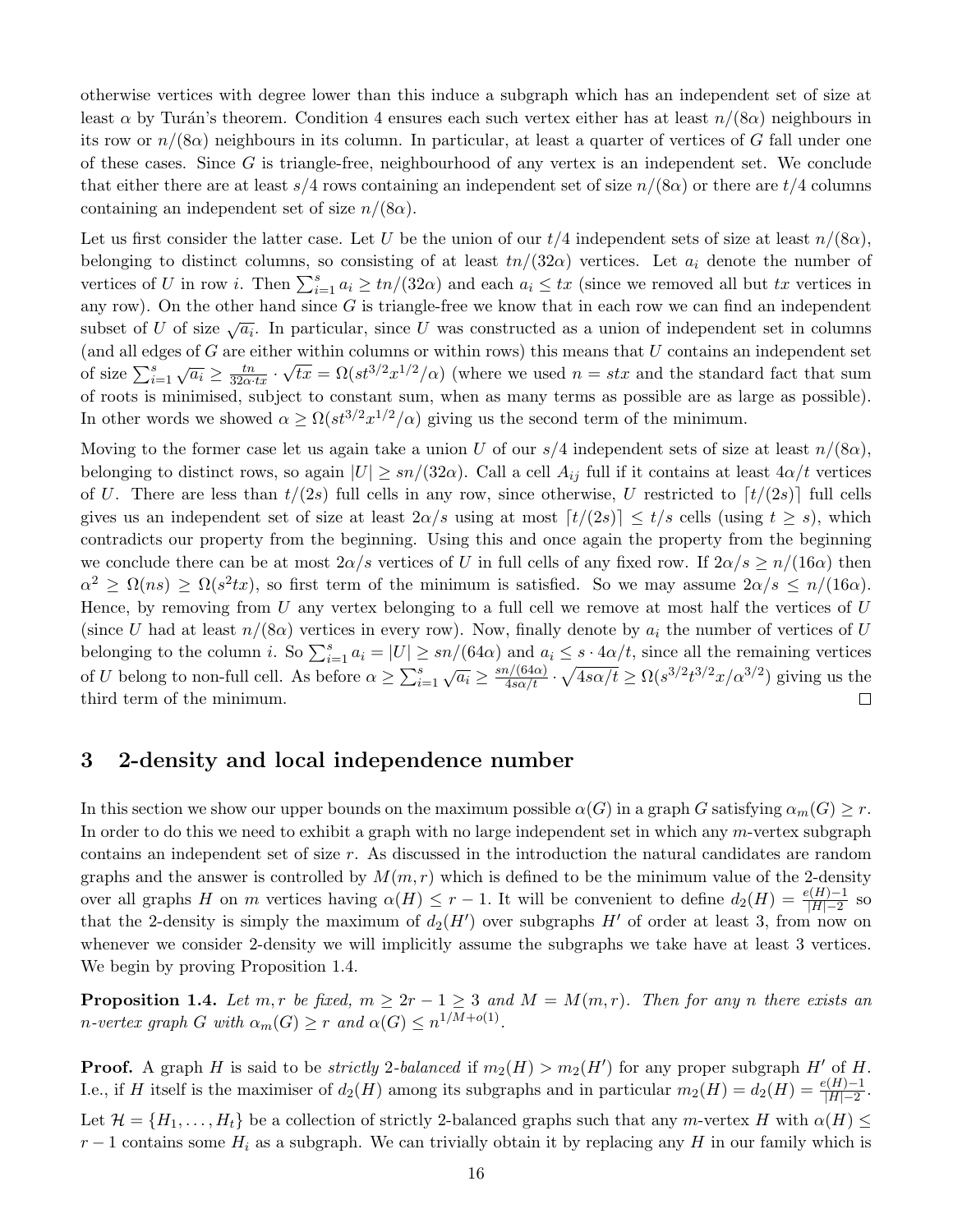not strictly 2-balanced by its subgraph  $H'$  which maximises  $d_2(H')$ . In particular,  $\mathcal H$  is a family of strictly balanced 2-graphs H satisfying  $m_2(H) = d_2(H) \geq M$ , with at most m vertices and with the property that if a graph is H-free then it satisfies  $\alpha_m \geq r$ . Note that  $t \leq 2^{\binom{m}{2}}$ , so is in particular bounded by a constant (depending on  $m$ ).

Let  $G \sim \mathcal{G}(n, p)$ , where we choose  $p := 1/(48tn^{1/M})$  and will be assuming n to be large enough throughout. Let  $A_K$  denote the event that a subset  $K \subseteq V(G)$ , consisting of  $k := \frac{8 \log n}{p} + 2 = O(n^{1/M} \log n)$  vertices, spans an independent set. In particular, we have  $\mathbb{P}(A_k) = (1-p)^{k \choose 2}$ . Let  $B_j^i$  denote the event that we find a copy of  $H_i$  at j-th possible location (so fixing the subset of vertices of G where we could find  $H_i$  and the labellings of vertices). In particular,  $\mathbb{P}(B_j^i) = p^{e(H_i)}$ . Our goal is to show that with positive probability none of the events  $A_K$  or  $B_j^i$  occur, which implies that there is an H-free graph with no independent set of size  $O(n^{1/M} \log n)$  as desired. We will do so by using the asymmetric version of the Lovász local lemma (see Lemma 5.1.1 in [\[3\]](#page-24-11)). In order to apply the lemma we first need to understand how many dependencies there are between different types of events. In particular, given  $A_K$  it depends only on  $\binom{k}{2}$  $_{2}^{k}$ ) edges of  $G$ , so in particular it is mutually independent of all events  $B_i^j$  which do not contain one of these edges. In particular, it is mutually independent from all but at most  $k^2 n^{|H_i|-2}$  events  $B_i^j$  $i$  and at most  $n^k$  other events  $A_{K'}$  (since there are at most this many such events in total). Similarly, any  $B_j^i$  is mutually independent of all but at most  $e(H_i)n^{|H_{i'}|-2} \leq m^2 n^{|H_{i'}|-2}$  events  $B_i^{i'}$  $j^{i'}$  for a fixed i' and at most  $n^k$  events  $A_k$ .

We now need to choose parameters x (corresponding to events of type  $A_K$ ) and  $y_i$  (corresponding to events of type  $B_i^j$  $i)$  such that

$$
\mathbb{P}(A_K) \leq x \cdot (1-x)^{n^k} \cdot \prod_i (1-y_i)^{k^2 n^{|H_i|-2}} \quad \text{and} \quad \mathbb{P}(B_i^j) \leq y_i \cdot (1-x)^{n^k} \cdot \prod_{i'} (1-y_{i'})^{m^2 n^{|H_{i'}|-2}}
$$

which will complete the proof. We choose  $x = 1/n^k$  so that in particular  $(1-x)^{n^k} \ge 1/3$  (as n is large) and  $y_i = p/(8tn^{|H_i|-2}) \leq 1/2$  so that in particular  $(1 - y_i)^{n^{|H_i|-2}} \geq e^{-p/(4t)}$  (using  $1 - a \geq e^{-2a}$  for  $a \leq 1/2$ ). With these choices we obtain

$$
x \cdot (1-x)^{n^k} \cdot \prod_i (1-y_i)^{k^2 n^{|H_i|-2}} \ge \frac{1}{n^k} \cdot \frac{1}{3} \cdot e^{-pk^2/4} \ge e^{-2k \log n - pk^2/4} = e^{-p {k \choose 2}} \ge (1-p)^{{k \choose 2}} = \mathbb{P}(A_K) \text{ and}
$$
  

$$
y_i \cdot (1-x)^{n^k} \cdot \prod_{i'} (1-y_{i'})^{m^2 n^{|H_{i'}|-2}} \ge \frac{p}{8tn^{|H_i|-2}} \cdot \frac{1}{3} \cdot e^{-m^2 p/4} \ge \frac{p}{48t \cdot n^{\frac{|H_i|-2}{e(H_i)-1} \cdot (e(H_i)-1)}} \ge \frac{p}{(48tn)^{\frac{1}{M} \cdot (e(H_i)-1)}}
$$
  

$$
\ge p^{e(H_i)} \ge \mathbb{P}(B_i^j)
$$

where in the second inequality we used the fact that m is a constant while  $p \to 0$  so  $m^2p \to 0$  and in particular  $e^{-m^2 p/4} \leq 1/2$  (since *n* is large) in the third inequality we used  $n^{-\frac{|H_i|-2}{e(H_i)-1}} \geq n^{-\frac{1}{M}}$  which follows since M is equal to the minimum of  $\frac{e(H_i)-1}{|H_i|-2}$  over  $H_i$  (and we used  $|H_i|\geq 3$  to put the 48t factor under the exponent).  $\Box$ 

Remark. This result seems to be the best one can get using random graphs, up to the polylog factor. The polylog factor can likely be slightly improved compared to the above argument by using the  $H$ -free process (see e.g. [\[32\]](#page-25-20) for more details about this process).

If we replace  $m_2(H)$  in the definition of  $M(m,r)$  with  $d_2(H) = \frac{e(H)-1}{|H|-2}$  the problem of determining  $M(m,r)$ would reduce to the classical Turán's theorem. Indeed, since the number of vertices is fixed, minimising  $d_2(H)$  is tantamount to minimising the number of edges in an m-vertex graph with  $\alpha(H) < r$  and upon taking complements we reach the setting of the classical Turán's theorem. This is why it is natural to call our problem of determining  $M(m, r)$  the 2-density Turán problem. Note that since  $m_2(H) \geq d_2(H)$  the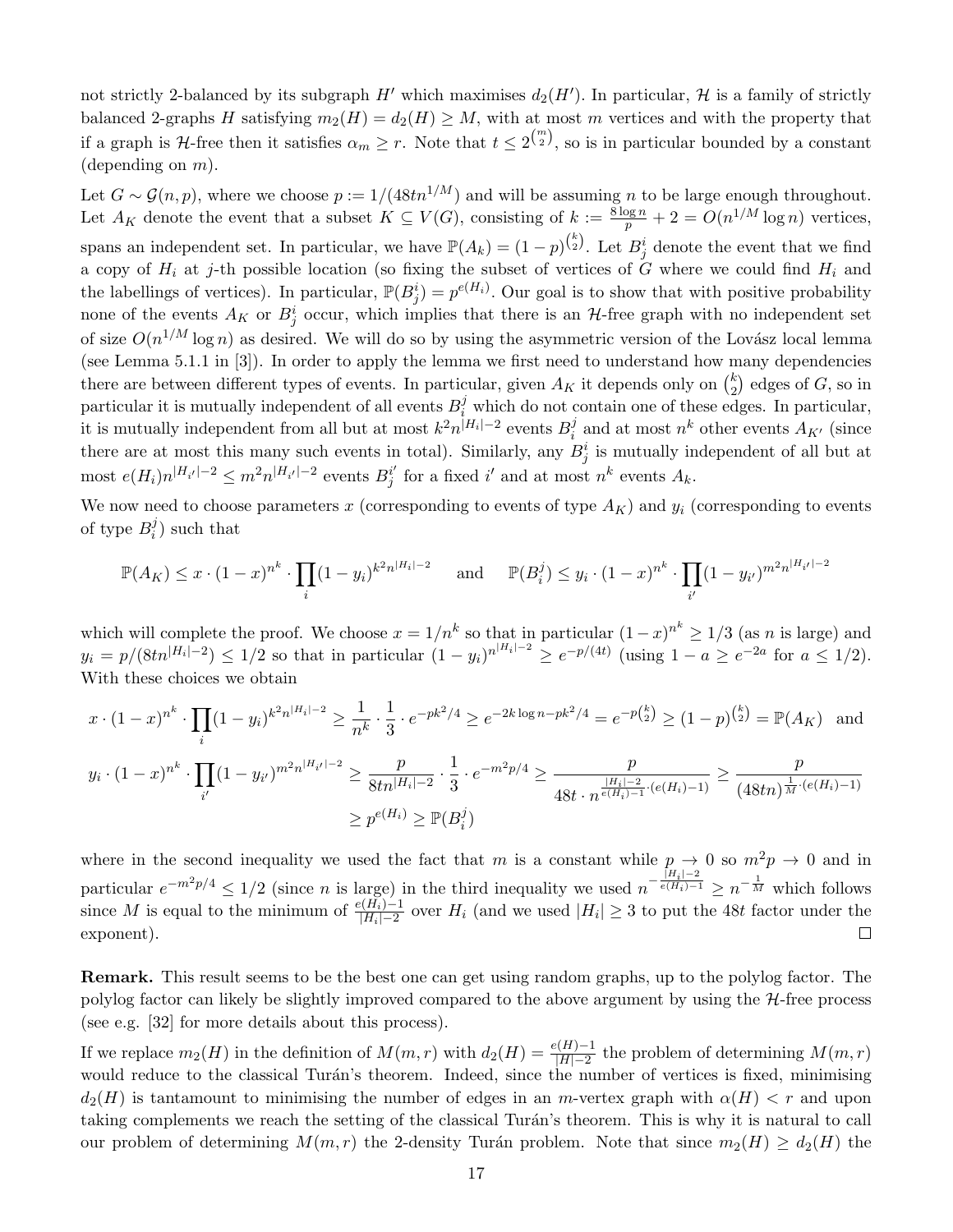proposition also holds if we replace M with  $\min d_2(H)$ . This essentially recovers the argument of Linial and Rabinovich [\[30\]](#page-25-6). However, it turns out one can in many cases do much better by using the actual 2-density.

### 3.1 The 2-density Turán problem

In this subsection we show our results concerning the 2-density Turán problem of determining  $M(m, r)$ which together with Proposition [1.4](#page-2-0) give upper bounds in the local to global independence number problem mentioned in the introduction.

#### 3.1.1 Triangle-free case

Here we show our bounds for the case  $k = 3$ . This means that m and r satisfy  $2r - 1 \le m \le 3r - 3$  and as expected the behaviour will be very different at the beginning and end of the range. Our first observation determines  $M(2r-1, r)$ .

**Proposition 3.1.** Let  $r \ge 2$ . Then  $M(2r-1,r) = m_2(C_{2r-1}) = 1 + \frac{1}{2r-3}$ .

**Proof.** Since  $C_{2r-1}$  is a  $2r-1$  vertex graph with no independent set of size r we obtain  $M(2r-1,r) \leq$  $m_2(C_{2r-1})$ . For the lower bound let G be a graph on  $2r-1$  vertices with  $\alpha(G) \leq r-1$ , our goal is to show  $m_2(G) \geq m_2(C_{2r-1})$ . If G contains a cycle of length  $\ell$  then  $m_2(G) \geq m_2(C_{\ell}) \geq m_2(C_{2r-1})$  where in the last inequality we used  $\ell \leq 2r - 1$  since G has only  $2r - 1$  vertices. If G contains no cycles it is a forest so in particular it is bipartite. One part of the bipartition must have at least r vertices giving us an independent set of size at least  $r$ , which is a contradiction.  $\Box$ 

Turning to the other end of the range we show.

**Theorem 3.2.** For  $r \ge 2$  we have  $M(3r-4, r) \ge \frac{5}{3} - \frac{1}{r-2}$ .

**Proof.** Let G be a graph on  $m = 3r - 4$  vertices with  $\alpha(G) \leq r - 1$ . If G contains a triangle then  $m_2(G) \geq 2$  and we are done. If G contains a subgraph G' on m' vertices with minimum degree at least 4 then  $m_2(G) \geq d_2(G') \geq \frac{2m'-1}{m'-2} > 2$  so again we are done. In particular, we may assume that G is 3-degenerate. These conditions allow us to apply a modification of a result of Jones [\[21\]](#page-25-15) (see Appendix [A](#page-26-0) for more details about the modification) which tells us that  $e(G) \geq 6m - 13(r - 1) - 1 = 5r - 12$ . This implies  $m_2(G) \ge d_2(G) \ge \frac{5r-13}{3r-6} = \frac{5}{3} - \frac{1}{r-2}$  as claimed.  $\Box$ 

This is close to best possible, for example the chain graph  $H_r$  (see [\[21\]](#page-25-15) for more details) has  $3r - 4$  vertices, no independent set of size r and  $m_2(H_r) = \frac{5}{3} - \frac{1}{9}$  $\frac{1}{9} \cdot \frac{1}{r-2}$ . We believe that, as in the problem of [\[21\]](#page-25-15), these graphs should be optimal, it is not hard to verify that this is indeed the case for first few values of  $r$  and one can improve our result above by repeating more carefully the stability type argument from [\[21\]](#page-25-15) for our graphs.

In the above result we did not look at the very end of the range for  $k = 3$ , namely  $m = 3r - 3$ . The reason is that it seems to behave differently. Of course  $M(3r-3, r) \geq M(3r-4, r)$  so the same bound as above applies, however it seems possible that a stronger bound is the actual truth, it is even possible that the answer jumps to  $M(3r-3, r) \geq 2$ .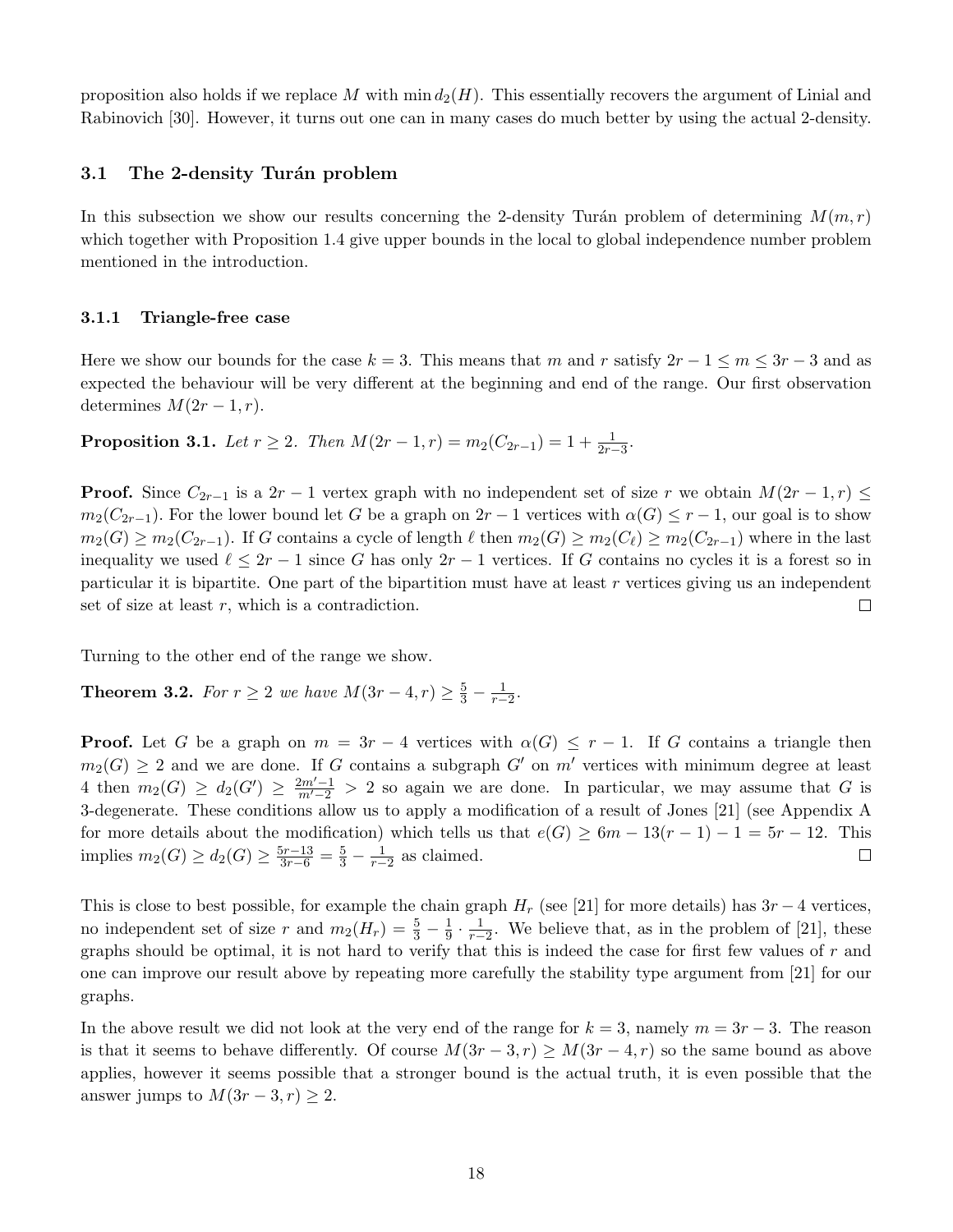#### 3.1.2 Independence number two.

In this subsection we solve the 2-density Turán problem for graphs with no independent sets of size 3. The behaviour depends on parity of m, we begin with the easier case when m is even.

<span id="page-18-1"></span>**Lemma 3.3.** For any  $k \ge 2$  we have  $M(2k, 3) \ge (k + 1)/2$ .

**Proof.** Let G be a graph on 2k vertices with  $\alpha(G) \leq 2$ . This condition implies that for any vertex v of G the set of vertices not adjacent to v must span a clique, since otherwise the missing edge together with v makes an independent set in G of size 3. On the other hand, if we can find  $K_k \subseteq G$  then  $m_2(G) \ge m_2(K_k) = \frac{k+1}{2}$ and we are done. So we may assume G is  $K_k$ -free. Combining these two observations implies every vertex has at most  $k-1$  non-neighbours and in particular  $\delta(G) \geq 2k-1-(k-1) = k$ . This in turn implies  $m_2(G) \geq \frac{e(G)-1}{|G|-2} \geq \frac{k^2-1}{2k-2} = (k+1)/2$  completing the proof.  $\Box$ 

We now turn to the more involved case of odd  $m = 2k - 1$ . The increase in difficulty is partially due to the fact that the answer becomes very close (but not equal) to  $m_2(K_k)$  which we have seen above is the answer for graphs with one more vertex. So the bound we need to show is much stronger in the odd case. We begin with the following lemma which is at the heart of our argument. We state it for the complement of our actual graphs for convenience.

<span id="page-18-0"></span>**Lemma 3.4.** Let  $k \geq 5$  and  $1 \leq t < \sqrt{(k-1)/2}$ . Let G be a triangle-free graph on  $2k-1$  vertices with the property that any k of its vertices span at least  $t + 1$  edges. Then  $e(G) \leq (k-1)^2 - t^2 + 1$ .

Proof. The following easy claim will be used at various points in the proof. It also provides an illustration for the flavour of the more involved arguments we will be using later.

**Claim.** If there are 2 vertex disjoint independent sets of order  $k-1$  then  $e(G) \leq (k-1)^2 - t^2 + 1$ .

**Proof.** Let v be the (only) vertex not belonging to either of the independent sets, which we call L and R. Let i denote the number of neighbours of v in L and j in R. Observe first that  $v \cup L$  and  $v \cup R$  are both sets of k vertices so need to span at least  $t + 1$  edges, by our main assumption on G. Since all edges in these sets are incident to v (L and R are both independent sets) we conclude that  $i, j \geq t + 1$ . Note further that since G is triangle-free there can be no edges between neighbours of  $v$ , which means that there can be at most  $(k-1)^2 - ij$  edges in  $L \cup R = G \setminus v$ . Adding the  $i + j$  edges incident to v we obtain  $e(G) \leq i + j + (k - 1)^2 - ij = (k - 1)^2 + 1 - (i - 1)(j - 1) \leq (k - 1)^2 + 1 - t^2$ .  $\Box$ 

We now proceed to obtain some information on structure of  $G$ . Observe first that by our assumption on t we have  $(k-1)^2 - t^2 + 1 > (k-1)^2 - (k-1)/2 + 1 = k^2 - 5k/2 + 5/2$  so if we can show  $e(G) \leq k^2 - 5k/2 + 5/2$  we are done. So let us assume  $e(G) \geq k^2 - 5k/2 + 3$ , which will suffice to give us some preliminary information about G.

Since G is triangle-free, neighbours of any vertex span an independent set. By our main assumption on G there can be no independent set of order k so  $\Delta(G) \leq k-1$ . On the other hand, we have  $\Delta(G)$  $2e(G)/(2k-1) \ge (2k^2 - 5k + 6)/(2k-1) > k-2$ , so  $\Delta(G) = k-1$ . In particular, there exists a vertex with k−1 neighbours, which means that there is an independent set R of size  $k-1$  in G. If every vertex in R has degree at most  $k-3$  then the sum of degrees in G is at most  $k(k-1)+(k-1)(k-3) = 2k^2-5k+3 < 2e(G)$ . So there is a vertex in R with degree at least  $k-2$  and in particular there exist an independent set of size at least  $k-2$  disjoint from R. In other words  $L := G \setminus R$  contains an independent set of size  $k-2$  and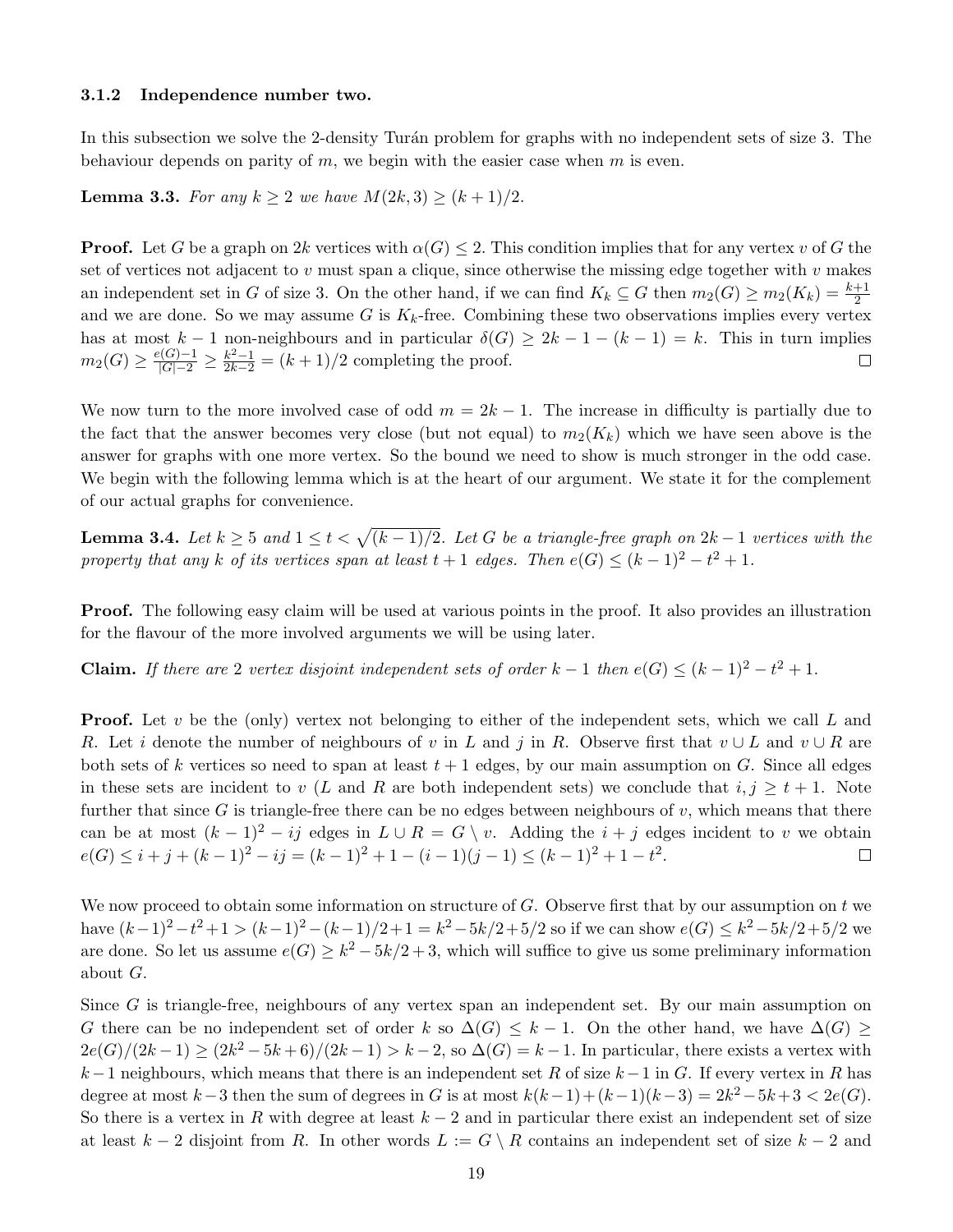<span id="page-19-0"></span>

**Figure 4:** Initial structure for  $k = 6$ , dotted lines depict missing edges.



**Figure 5:** Blow-up of  $C_5$  structure, dashed lines denote only possible locations of edges, there can be no edges between nonadjacent parts or inside parts, apart from those belonging to S.

two remaining vertices, say v and u (see Figure [4](#page-0-0) for the illustration of the current state). Let us w.l.o.g. assume that v has at most as many neighbours in  $L$  as  $u$ .

This almost gives us the situation in the claim above. In particular by the claim, we may assume that both u and v have at least one neighbour in  $L \setminus \{u, v\}.$ 

We now proceed to obtain more detailed information on how G should look like. Denote by  $L_2 := N(v) \cap$  $L, R_2 := N(v) \cap R, L_1 = L \setminus (L_2 \cup \{v\})$  and  $R_1 := R \setminus R_2$ . Note that all edges within  $L_1 \cup L_2$  must touch u so  $L_1 \cup L_2$  induces a star S with a centre at u, say of size s. Note further that no edges in  $R_2 \cup L_2 = N(v)$ can exist as  $G$  is triangle-free. Putting these observations together we conclude that  $G$  without edges of  $S$ is a subgraph of a blow-up of  $C_5$  with parts  $\{v\}, R_2, L_1, R_1$  and  $L_2$  in order (see Figure [5](#page-19-0) for an illustration in the case when  $u \in L_1$ ).

This means that v contributes  $|L_2| + |R_2|$  edges while the remaining edges all come between  $L_1 \cup L_2$  and  $R_1 \cup R_2$  and S. Since  $|R_1 \cup R_2| = |L_1 \cup L_2| = k-1$  and there can be no edges between  $R_2$  and  $L_2$  there are  $(k-1)^2-|L_2||R_2|-X$  edges between  $L_1\cup L_2$  and  $R_1\cup R_2$  where X counts the number of non-edges between  $R_2$  and  $L_1$ ,  $L_1$  and  $R_1$ , and  $R_1$  and  $L_2$ . In total we have  $e(G) = |L_2| + |R_2| + (k-1)^2 - |L_2||R_2| - X + s$ . Let us denote by  $i = |R_2|$  and  $j = |L_2|$  so  $k-1-j = |L_1|$ ;  $k-1-i = |R_1|$  and  $e(G) = i+j+(k-1)^2-ij-X+s =$  $(k-1)^2 + 1 - (i-1)(j-1) - X + s$ . Since by our main assumption on G there needs to be at least  $t + 1$ edges among the k vertices  $v \cup R_1 \cup R_2$  and we know there are exactly  $|R_2| = i$  edges in this set  $(R_1 \cup R_2)$ is an independent set) we conclude that  $i \geq t+1$ . Similarly, we know  $s + j \geq t+1$  as otherwise  $v \cup L_1 \cup L_2$ make a k-vertex subset with  $|L_2| + s \leq t$  edges in total. Note that since we observed by the claim that both v and u need to have a neighbour inside  $L\setminus\{u, v\}$  we must have  $j, s \geq 1$ , while by our choice of v as having less neighbours in L than u we have  $j \leq s$ .

We distinguish two cases depending on whether  $v \sim u$  or not (i.e. whether  $u \in L_1$  or  $u \in L_2$ ). Let us deal with the case  $u \in L_2$  first. There can be no edges within  $L_2 = N(v)$  so all leaves of S must be in  $L_1$ . u must have at least  $t + 1$  neighbours within  $R_1 \cup R_2$  (otherwise  $u \cup R_1 \cup R_2$  are k vertices with at most t edges) so there must be at least  $s(t + 1)$  edges missing between  $R_1 \cup R_2$  and  $L_1$ , i.e.  $X \geq s(t + 1)$ . In particular,  $e(G) \leq (k-1)^2 + 1 - (i-1)(j-1) + s - s(t+1) \leq (k-1)^2 + 1 - t(j-1) - ts \leq (k-1)^2 + 1 - t^2$ , (where we used  $j \ge 1$  and  $i \ge t + 1$  in the second inequality and  $j - 1 + s \ge t$  in the third), as desired.

In the remaining case  $u \in L_1$ . Let's say  $s_1$  leaves of S are in  $L_1$  and  $s_2$  in  $L_2$ . Let  $x \geq t+1$  be the number of neighbours of u in  $R_1 \cup R_2$  we know as before there must be  $xs_1 + (k-1-x)$  non-edges between  $L_1$  and  $R_1 \cup R_2$  and at least  $(x - |R_2|)s_2 = (x - i)s_2$  non-edges between  $R_1$  and  $L_2$ . In total we have  $X \geq xs_1 + (k-1-x) + \max(x-i,0) \cdot s_2 = k-2+s+(x-1)(s-1) - \min(x,i) \cdot s_2$ . If we denote by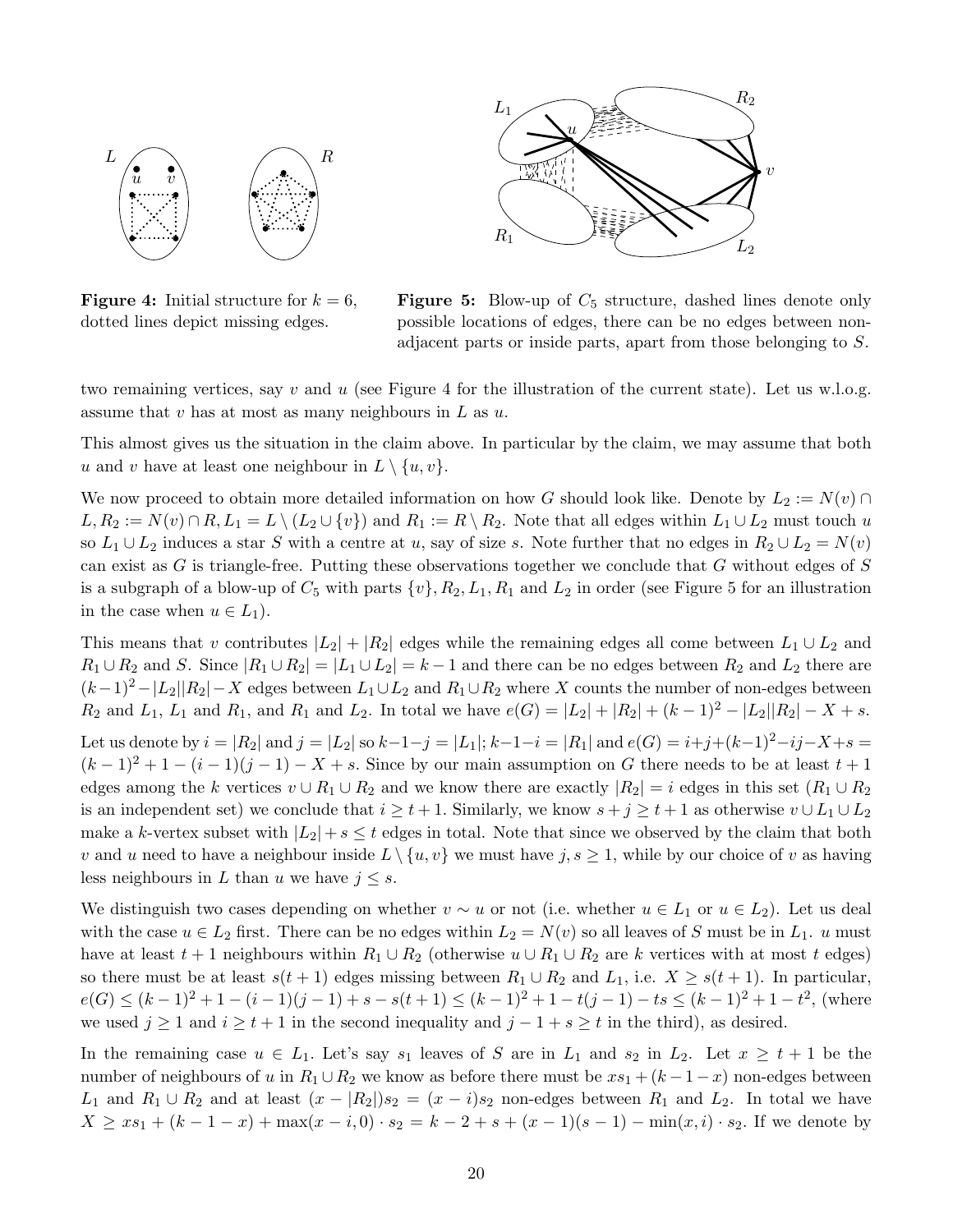$m := \min(x, i)$  we get

$$
e(G) \le (k-1)^2 + 1 - (k-2) - (i-1)(j-1) - (x-1)(s-1) + m \cdot s_2
$$
  
\n
$$
\le (k-1)^2 + 1 - (k-2) - (m-1)(s+j-2) + m \cdot s_2
$$
  
\n
$$
\le (k-1)^2 + 1 - (k-2) - (m-1)(s+s_2-2) + m \cdot s_2
$$
  
\n
$$
= (k-1)^2 + 1 - (k-4) - (m-2)(s-2) - s_1
$$

Where we used  $i, x \geq m$  in the second inequality and  $j \geq s_2$  (since  $s_2$  leaves live inside  $L_2$  of size j) in the third. The term  $(m-2)(s-2)+s_1$  is non-negative provided  $s \geq 2$ , since  $m = \min(x, i) \geq t + 1 \geq 2$ . So if  $s \ge 2$  we have  $e \le (k-1)^2 + 1 - (k-4) \le (k-1)^2 + 1 - t^2$  where we used  $t < \sqrt{(k-1)/2} \implies t^2 \le k-4$ , which holds for  $k \geq 5$  (using integrality of t for  $k = 5, 6$ ). If  $s = 1$  we must also have  $j = 1$  (since  $j \leq s$ and  $j \ge 1$ ) and in turn  $j + s \ge t + 1$  implies  $t = 1$ . If  $s_2 = 0$  the first inequality above (and  $k \ge 3$ ) gives  $e(G) \leq (k-1)^2 = (k-1)^2 - t + 1$  and we are done. If  $s_2 = |L_2| = 1$  then  $s_1 = 0$  and removing the single vertex in  $L_2$  removes all neighbours of v, u in L and gives us again the situation from the claim.  $\Box$ 

We are now ready to deduce our bound on  $M(2k-1,3)$ .

<span id="page-20-0"></span>**Theorem 3.5.** Let 
$$
k \ge 4
$$
 then  $M(2k-1,3) \ge \frac{k+1}{2} - \max_{1 \le t \le k-2} \min\left(\frac{t}{k-2}, \frac{(k+1)/2 - (t-1)^2}{2k-3}\right)$ .

**Proof.** Let G be a graph with  $2k - 1$  vertices and  $\alpha(G) \leq 2$ . If  $k = 4$  the desired bound evaluates to 2. Since in this case G does not satisfy the 7-local 3-independence property by Lemma [3.6](#page-21-0) it contains either a  $K_4$  or an  $H_7$  as a subgraph. Since  $m_2(K_4) = 5/2 > 2$  and  $m_2(H_7) \ge \frac{e(H_7)-1}{|H_7|-2} = 2$  (since  $e(H_7) = 11$  and  $|H_7| = 7$ ) we deduce that in either case  $m_2(G) \geq 2$  as desired. Let us now assume  $k \geq 5$ .

Let  $m(t) = \min\left(\frac{t}{k-2}, \frac{(k+1)/2 - (t-1)^2}{2k-3}\right)$  $\frac{(2-(t-1)^2}{2k-3}$ . Observe that if we choose  $t = \sqrt{(k-1)/2}$  we obtain  $\frac{(k+1)/2-(t-1)^2}{2k-3}$  $\frac{t^2+1-(t-1)^2}{2k-3} = \frac{2t}{2k-3} < \frac{t}{k-2}$ . Let a be the maximiser of  $m(t)$ .

If  $m(a) = \frac{a}{k-2}$  then by above observation we must have  $a < \sqrt{(k-1)/2}$  (since the first term of the minimum is increasing and the second is decreasing in t). We may assume that among any  $k$  vertices there are at least  $a + 1$  missing edges, as otherwise the induced subgraph on these k vertices implies  $m_2(G) \ge (k+1)/2 - a/(k-2) = (k+1)/2 - m(a)$  and we are done. This allows us to apply Lemma [3.4](#page-18-0) to the complement of G to deduce G must have at least  $\binom{2k-1}{2}$  $\binom{n-1}{2} - ((k-1)^2 + 1 - a^2) = k(k-1) + a^2 - 1$ edges. This in turn implies  $m_2(G) \ge \frac{k(k-1)+a^2-2}{2k-3} = (k+1)/2 - \frac{(k+1)/2-a^2}{2k-3} \ge (k+1)/2 - m(a)$ , where the last inequality follows since otherwise  $m(a) < \frac{(k+1)/2-a^2}{2k-3}$  which implies  $m(a) < m(a+1)$  (since also  $\frac{a+1}{k-2} > \frac{a}{k-2} = m(a)$ , which contradicts maximality of  $m(a)$  (note that  $a+1 < \sqrt{(k-1)/2} + 1 \le k-2$  for  $k \geq 5$ ).

If on the other hand  $m(a) = \frac{(k+1)/2 - (a-1)^2}{2k-3}$  we may assume  $a \geq 2$  (since  $\frac{1}{k-2} < \frac{(k+1)/2}{2k-3}$  $\frac{(k+1)/2}{2k-3}$  for  $k \ge 5$ ). So we must have  $m(a) \geq \frac{a-1}{b-2}$  $\frac{a-1}{k-2}$  (otherwise since the second term in the definition of  $m(t)$  is decreasing in t we conclude  $m(a-1) > m(a)$  and get a contradiction). As in the previous case this means that any k vertices must miss at least a edges, or we are done. We also know that  $m(a-1) = (a-1)/(k-2)$  (as otherwise again  $m(a-1) > m(a)$  so again as in the previous case by our initial observation we must have  $a-1 < \sqrt{(k-1)/2}$ and we may apply Lemma [3.4](#page-18-0) with  $t = a - 1$  to complement of G to obtain  $e(G) \ge k(k-1) + (a-1)^2 - 1$ . This implies

$$
m_2(G) \ge \frac{k(k-1) + (a-1)^2 - 2}{2k - 3} = \frac{k+1}{2} - \frac{(k+1)/2 - (a-1)^2}{2k - 3} = \frac{k+1}{2} - m(a),\tag{3}
$$

as desired.

 $\Box$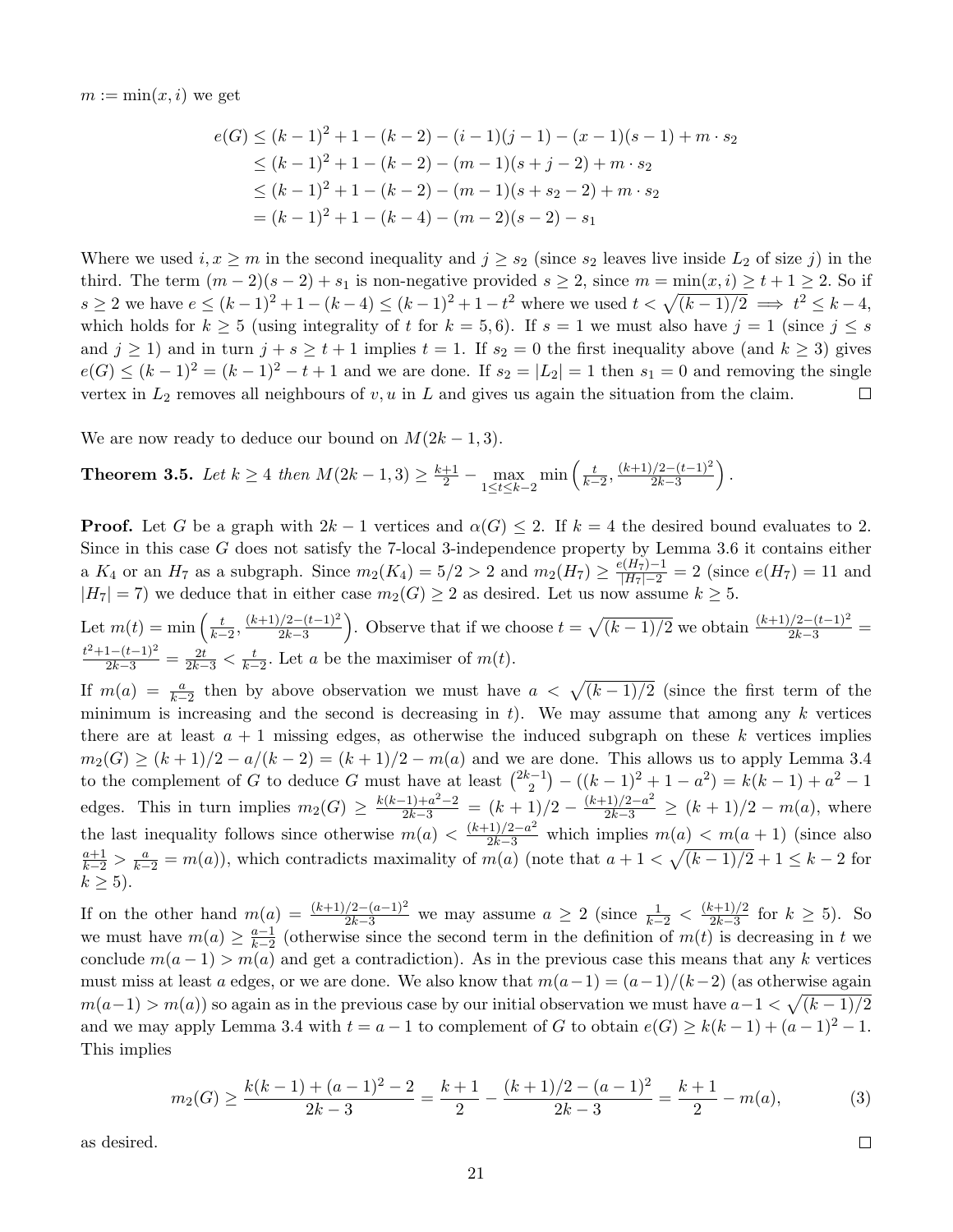<span id="page-21-0"></span>We now prove the lemma which we used for  $k = 4$  case in the above theorem and mentioned in Section [2.](#page-4-0)

**Lemma 3.6.** Any  $K_4$  and  $H_7$ -free graph G satisfies  $\alpha_7(G) \geq 3$ .

**Proof.** It is enough to show that any 7 vertex graph G which is  $K_4$ -free and has no  $I_3$  (independent set of size 3) must contain  $H_7$ . First observe that  $\delta(G) \geq 3$  as otherwise there is a vertex with 4 non-neighbours who must span a  $K_4$ , in order to avoid  $I_3$ . Note also that  $\Delta(G) \leq 5$  as if a vertex v had degree 6 then by  $R(3,3) = 6$  in its neighbourhood we find an  $I_3$  or a  $K_3$  which together with v makes a  $K_4$ . Since G has odd size it must contain a vertex  $v$  of degree exactly 4.

Our goal is to find two vertex disjoint triangles in G. If some vertex  $v$  has degree 3 then its non-neighbours span a triangle and since its neighbours don't span an  $I_3$  the edge among them together with v give us our second triangle. If all vertices have degree at least 4 then by pigeonhole principle any two adjacent vertices lie in a triangle. If we take v as our guaranteed vertex of degree 4, let  $u, w$  be its non-neighbours. Then  $u \sim w$  and u and w lie in some triangle. Removing it leaves us with v and 3 of its neighbours, so we again find a second triangle.

So we can always find a pair of vertex disjoint triangles  $xyz$  and abc. Let v be the remaining vertex of G. v can send at most 2 edges towards each of the triangles. If it sends exactly 2 to both then the non-neighbours of v must be adjacent and we found our H<sub>7</sub>. If it sends 2 to xyz, say  $v \sim x, y$  of them but only one to abc say  $v \sim a$  then replacing v with z we find disjoint triangles xyv and abc such that z sends 2 edges towards each ( $v \approx z, b, c$  implies  $z \sim b, c$ ) so we are back in the first case and are done.  $\Box$ 

Combining Lemma [3.3](#page-18-1) and Theorem [3.5](#page-20-0) with Proposition [1.4](#page-2-0) we obtain Theorem [1.6.](#page-3-0) Both above results are tight. Since we only needed above lower bounds for Theorem [1.6](#page-3-0) we will only describe our tightness examples here and postpone (the somewhat tedious) computation of their 2-density to Appendix [C.](#page-30-0)

If  $m = 2k$  then our example is simply a vertex disjoint union of 2 cliques on k vertices. This graph clearly has no independent set of size 3 and it is not hard to see that its 2-density is equal to  $m_2(K_k) = \frac{k+1}{2}$  (see Lemma [C.2\)](#page-30-1). If  $m = 2k - 1$  the answer is more complicated since it needs to match the somewhat messy bound of Theorem [3.5.](#page-20-0) The examples however still arise naturally from looking at the proof and will be a blow-ups of  $C_5$  with cliques placed into parts which we choose to have sizes  $1, a, k - 1 - a, k - 1 - a, a$  in order around the cycle, where  $a$  is the optimal choice of  $t$  in Theorem [3.5.](#page-20-0) Complement of any such graph is an actual blow-up of  $C_5$  so is triangle-free and for the computation of its 2-density see Lemma [C.3.](#page-31-0)

### 3.1.3 General Turán 2-density problem

In this section we show our general bounds on  $M(m, r)$ . Combining the following proposition with Proposition [1.4](#page-2-0) we obtain Theorem [1.7.](#page-3-1)

**Proposition 3.7.** Let  $k = \lceil m/(r-1) \rceil$ . Provided m is sufficiently larger than r we have  $M(m,r) \geq \frac{k+1}{2} - \frac{c_r}{\sqrt{k}}$ , where  $c_r > 0$  is a constant depending only on r.

**Proof.** Let G be an m-vertex graph with  $\alpha(G) \leq r-1$ , our task is to show  $m_2(G) \geq \frac{k+1}{2} - \frac{c_r}{\sqrt{k}}$ , where  $k = \lceil \frac{m}{r-1} \rceil$ , under the assumption that m is large.  $\alpha(G) \leq r-1$  implies that G's complement  $\overline{G}$  is  $K_r$ -free. Let  $t = t_{r-1}(m) - e(\overline{G})$ , where  $t_{r-1}(m)$  denotes the Turán number for K<sub>r</sub>-free graphs on m vertices. If  $t \geq \frac{3}{2}m$  then we get

$$
m_2(G) \ge \frac{e(G)-1}{|G|-2} = \frac{\binom{m}{2}-t_{r-1}(m)+t}{m-2} \ge \frac{\frac{m^2}{2(r-1)}+t-m/2}{m} \ge \frac{m}{2(r-1)}+1 \ge \frac{1}{2} \cdot (k-1)+1 = \frac{k+1}{2},
$$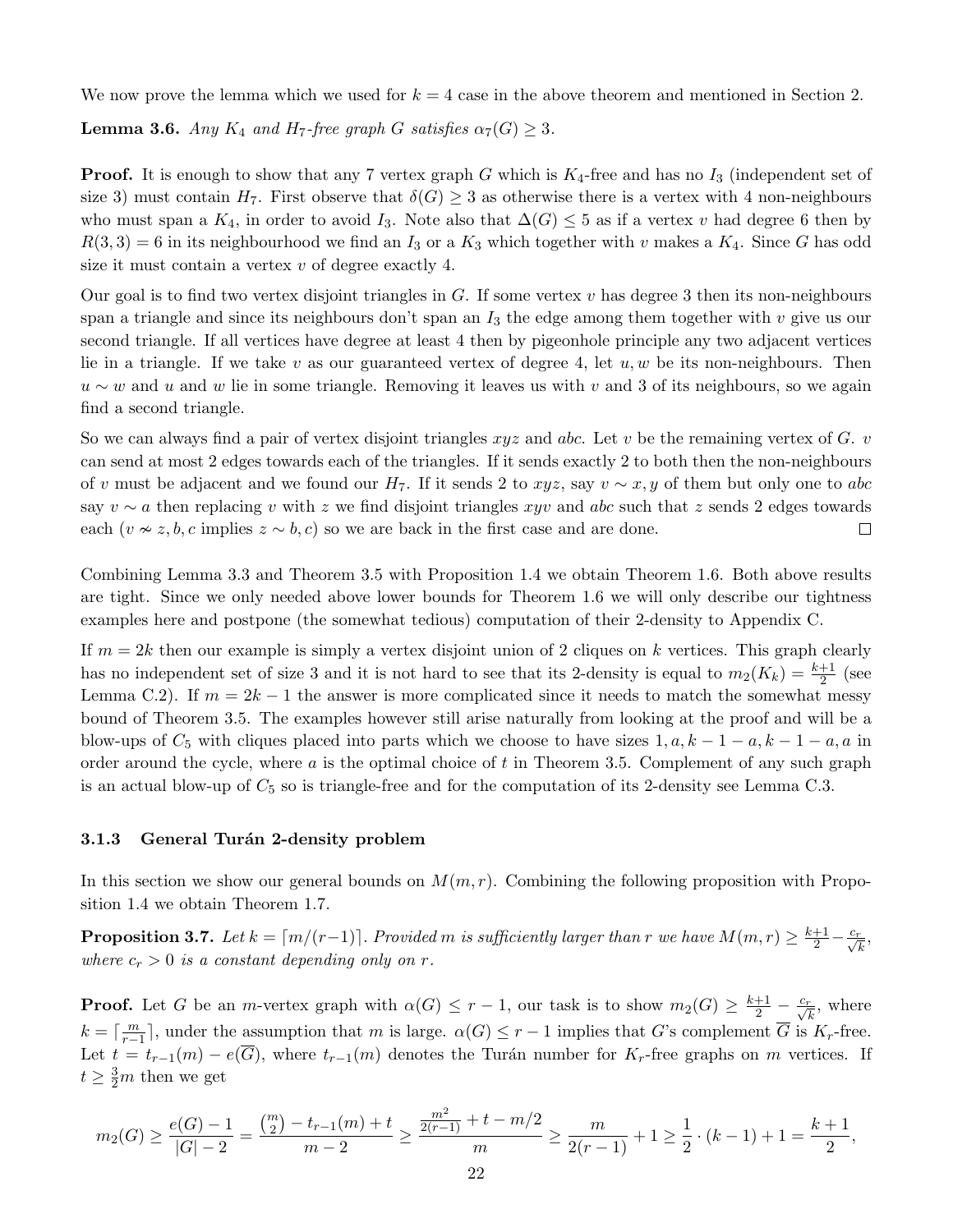where in the second inequality we used the standard bound  $t_{r-1}(m) \leq \left(1 - \frac{1}{r-1}\right) \frac{m^2}{2}$  $\frac{n^2}{2}$ .

So we are done unless  $t < \frac{3}{2}m$ . Since  $\overline{G}$  is  $K_r$ -free and has  $t_{r-1}(m) - t$  edges a stability theorem (see Theorem 1.3 in [\[6\]](#page-24-12)) implies that  $\overline{G}$  can be made  $r-1$ -partite by removing at most  $\frac{rt^{3/2}}{2m}$  edges (being crude and using that m is sufficiently larger than r). Translating this to G we conclude G is a vertex disjoint union of  $r-1$  cliques missing a few edges, in total at most  $\frac{rt^{3/2}}{2m} \leq r\sqrt{m}$  edges. At least one of these "cliques" needs to have size  $s \geq k$ . In particular if take a subset of k vertices of this "clique" it still misses at most meeds to have size  $s \ge \kappa$ . In particular in take a subset of  $\kappa$  vertices of this  $r\sqrt{m}$  edges. In particular, it has 2-density at least  $\frac{k+1}{2} - \frac{r\sqrt{m}}{k-2} \ge \frac{k+1}{2} - \frac{c_r}{\sqrt{k}}$ .

Remark. The stability result we used above was also independently discovered in [\[33\]](#page-25-23) (in an asymptotic form), we used the variant from [\[6\]](#page-24-12) since it is explicit. Our problem seems to be closely related to this type of stability problems for Turán's theorem. For example the bipartite variant, which was precisely solved in [\[14\]](#page-25-16), has the same form of optimal examples as we found for  $M(2k-1,3)$ . This was recently generalised to r-partite graphs in [\[23\]](#page-25-24) which might be helpful for studying  $M(m, r)$  for larger r.

Note that for the special case of  $r = 3$  and m odd this result matches (up to a constant factor in front of the lower order term) our bound in Theorem [3.5](#page-20-0) and is hence almost best possible in this case by Lemma [C.3.](#page-31-0) On the other hand if  $m$  is even it is some way off. This seems to happen in general, we found examples (disjoint unions of our examples for the  $r = 3$  case) which show that above bound is tight up to the constant factor in front of the lower order term provided m (mod  $r - 1$ ) is between 1 and  $(r - 1)/2$ . This condition ensures that in the Turán K<sub>r</sub>-free graph on m vertices there is more small parts (of size  $k-1$ ) which allows us to pair up small and big parts and place there a copy of our example from the  $r = 3$  case, we once again relegate the details to Appendix [C.](#page-30-0) It seems that as m (mod  $r-1$ ) approaches r stronger bounds should hold and ultimately if  $m \mid (r-1)$  the lower order term disappears completely as it did in the  $r = 3$  case.

Theorem [1.7,](#page-3-1) while being close to best possible, unfortunately requires  $m$  to be somewhat large (compared to r) which misses many interesting instances of the problem. The following result illustrates some of our ideas for obtaining results which hold for any choice of parameters. We restrict attention to the divisible case  $m = k(r - 1)$  to keep the argument as simple as possible.

#### **Proposition 3.8.** Let  $r \geq 3$  and  $m = k(r-1)$  then we have  $M(m,r) \geq \frac{k}{2} + \frac{k-1}{m-2}$  $rac{k-1}{m-2}$ .

**Proof.** We will prove the result by induction on r while keeping k fixed. For the base case of  $r = 3$  we have  $k = m/2$  and the statement matches precisely Lemma [3.3.](#page-18-1)

Let G be a graph on m vertices having  $\alpha(G) \leq r-1$ . If G has a vertex v of degree less than k then removing  $v \cup N(v)$  from G we obtain a graph G' on at least  $m - k = k(r - 2)$  vertices which has  $\alpha(G') \leq r - 2$ , since v extends any independent set we can find in  $G'$ . This implies by the inductive assumption for  $r-1$  that  $m_2(G) \geq m_2(G') \geq M(m-k, r-1) \geq \frac{k}{2} + \frac{k-1}{m-k-2} \geq \frac{k}{2} + \frac{k-1}{m-2}$  with room to spare. Hence, we may assume  $\delta(G) \ge k$  which implies  $m_2(G) \ge d_2(G) \ge \frac{mk/2-1}{m-2} = \frac{k}{2} + \frac{k-1}{m-2}$  $\frac{k-1}{m-2}$ .

The above proof clearly leaves quite some room for improvement. However, it (combined with  $M(m, r)$ ) being increasing in m to capture the non-divisible cases) already suffices to improve the bound of Linial and Rabinovich for all values of m and r with  $k \geq 4$ . It also suffices to obtain a significant improvement in the benchmark case  $m = 20, r = 5$  of  $M(20, 5) \ge 49/18$  over the previously best bound of 43/18 of Kostochka and Yancey [\[24\]](#page-25-11). We have more involved ideas which allow one to improve on the above bound quite substantially. In particular, we manage to resolve the benchmark case and show  $M(20, 5) = 3$ . Since that argument is somewhat more involved and its generalisations become even more complicated, while ultimately still falling short of the asymptotic result of Theorem [1.7,](#page-3-1) we relegate it to Appendix [B.](#page-27-0)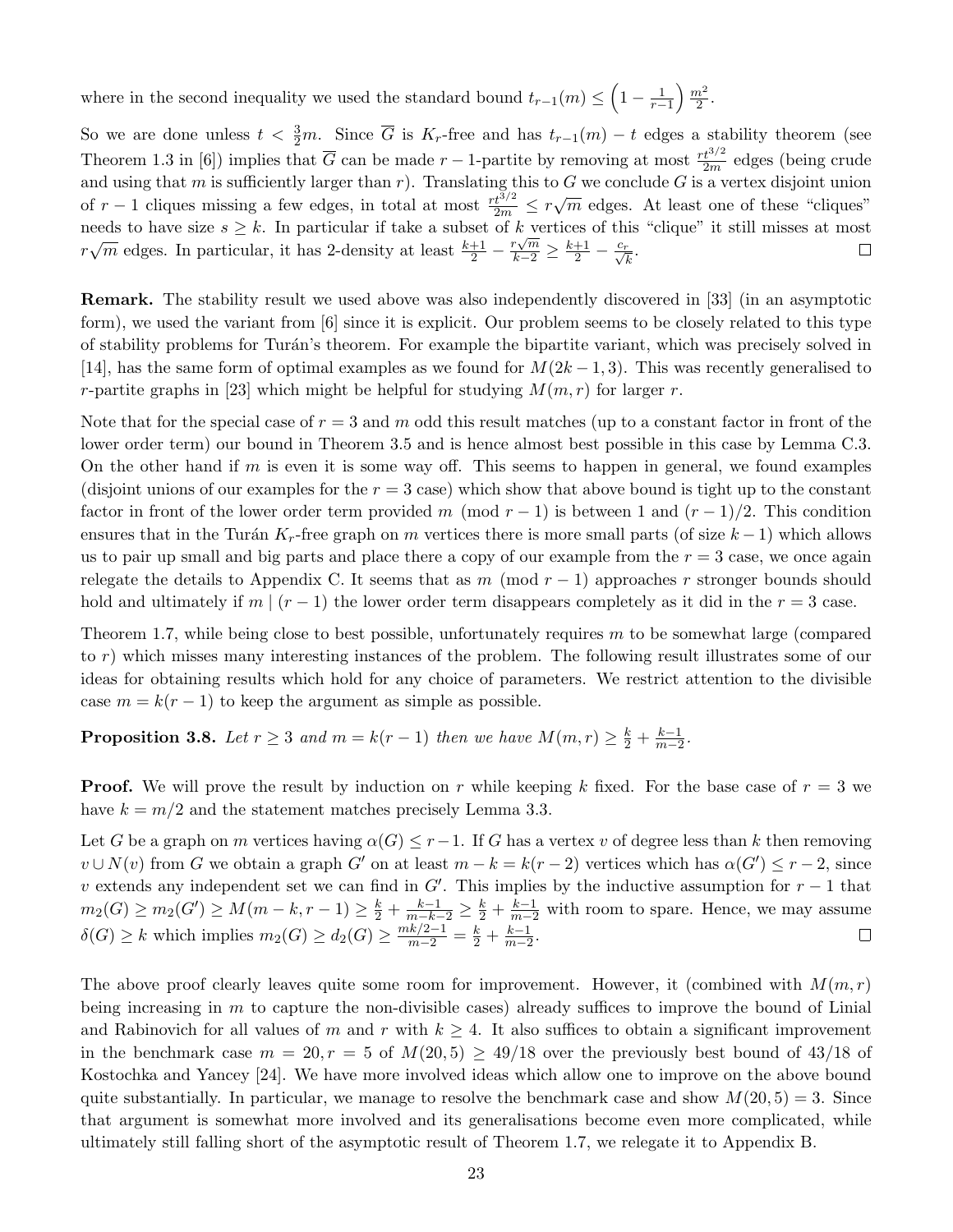# 4 Concluding remarks and open problems

In this paper we study the local to global independence number problem, i.e. how big an independent set one finds in a graph with the property that any  $m$  vertices contain an independent set of size  $r$ . While many of our results break previous barriers on this problem, there is still room for improvement and we believe we have not fully exhausted the potential of our ideas.

In terms of lower bounds we improve previously best bounds for about half of the possible choices of  $m$ and r. It would be interesting to obtain a similar improvement for the whole, or at least most of the range. Our argument here relied on improving the bounds for  $r = 3$  which then generalised through Lemma [2.1.](#page-4-1) One can follow our approach for  $r \geq 4$  as well. Lemma [2.1](#page-4-1) easily generalises so for example if one improves bounds say for  $m = 3k - 1$ ,  $r = 4$  this leads to improvement for about 2/3 of the possible values in general. For  $r = 3$  our arguments relied on a Ramsey result for graphs  $H_{2k-1}$  which were certain blow-ups of  $C_5$ . We believe similar story should happen for larger  $r$ , in the initial cases role of  $C_5$  seems to be taken by the chain graphs (see graphs  $H_k$  in [\[21\]](#page-25-15)) and to obtain a general result for fixed r one should prove a Ramsey bound for appropriate blow-ups of these chain graphs. This should lead to an improvement for essentially all values of m and r except when  $r - 1 \mid m$  which seems more difficult. In fact using a minor modification of Lemma [2.1](#page-4-1) if one improves the bounds in such a "divisible" case, say  $m = 2k$  and  $r = 3$  this immediately improves the bounds for any choice of m and r with  $r - 1 \nmid m$  (and most divisible cases as well). Here a good starting point seems to be the case  $m = 8, r = 3$ .

### **Question 4.1.** Does any graph with an independent set of size 3 among any 8 vertices have  $\alpha(G) \ge n^{1/3+\varepsilon}$ ?

The reason we raise the  $(8,3)$  case instead of  $(6,3)$  is that the latter is easily seen to be essentially equivalent to the problem of how large independent sets we find in triangle-free graphs. Since the answer to this classical problem is known up to a constant factor [\[7,](#page-24-8) [17,](#page-25-17) [34\]](#page-25-13) the same holds for our problem. This raises the possibility that the  $(8, 3)$  case is essentially equivalent to the same problem for  $K_4$ -free graphs which is open and believed hard. It turns out however that this is not the case since for example square of  $C_8$ is an 8 vertex K<sub>4</sub>-free graph with no independent set of size 3 and could play the role of our  $H_{2k-1}$ 's as the intermediate forbidden graph in this case. In fact it is the only possible candidate, as can be seen by looking at optimal examples for  $R(4,3)$  [\[31\]](#page-25-25) which show that property  $\alpha_8 \geq 3$  is essentially equivalent to graph being  $K_4$ -free and  $C_8^2$ -free.

In terms of improving our new bounds a good starting place are graphs in which every 7 vertices have an independent set of size 3. We showed such graphs must have  $\alpha(G) \geq n^{5/12-o(1)}$  proving a conjecture of Erdős and Hajnal. Here the natural limit for our methods is actually  $n^{3/7}$  and most of our argument works up to this point. It should be possible to push our methods at least beyond 5/12. On the other hand breaking  $3/7$  seems to require new ideas. The main question here is whether it is possible to reach  $1/2$ , namely whether the second conjecture of Erdős and Hajnal holds.

Question 4.2. Does any graph with an independent set of size 3 among any 7 vertices have  $\alpha(G)$  $n^{1/2-o(1)}$ ?

Lemma [3.6](#page-21-0) shows that this is in some sense equivalent to a Ramsey problem of our graph  $H_7$  vs an independent set, with the added benefit that we know the graph is  $K_4$ -free, which however seems to be a weaker condition than being  $H_7$ -free, so it is unclear if it is actually needed at all. The above bound for  $m = 7, r = 3$  is stronger than our general bound which makes it likely that the general bound can be further improved.

Let us now turn to the upper bounds. Our bounds all arise from our results on the Turán 2-density problem and the main open problem is to solve this problem precisely for all choices of parameters.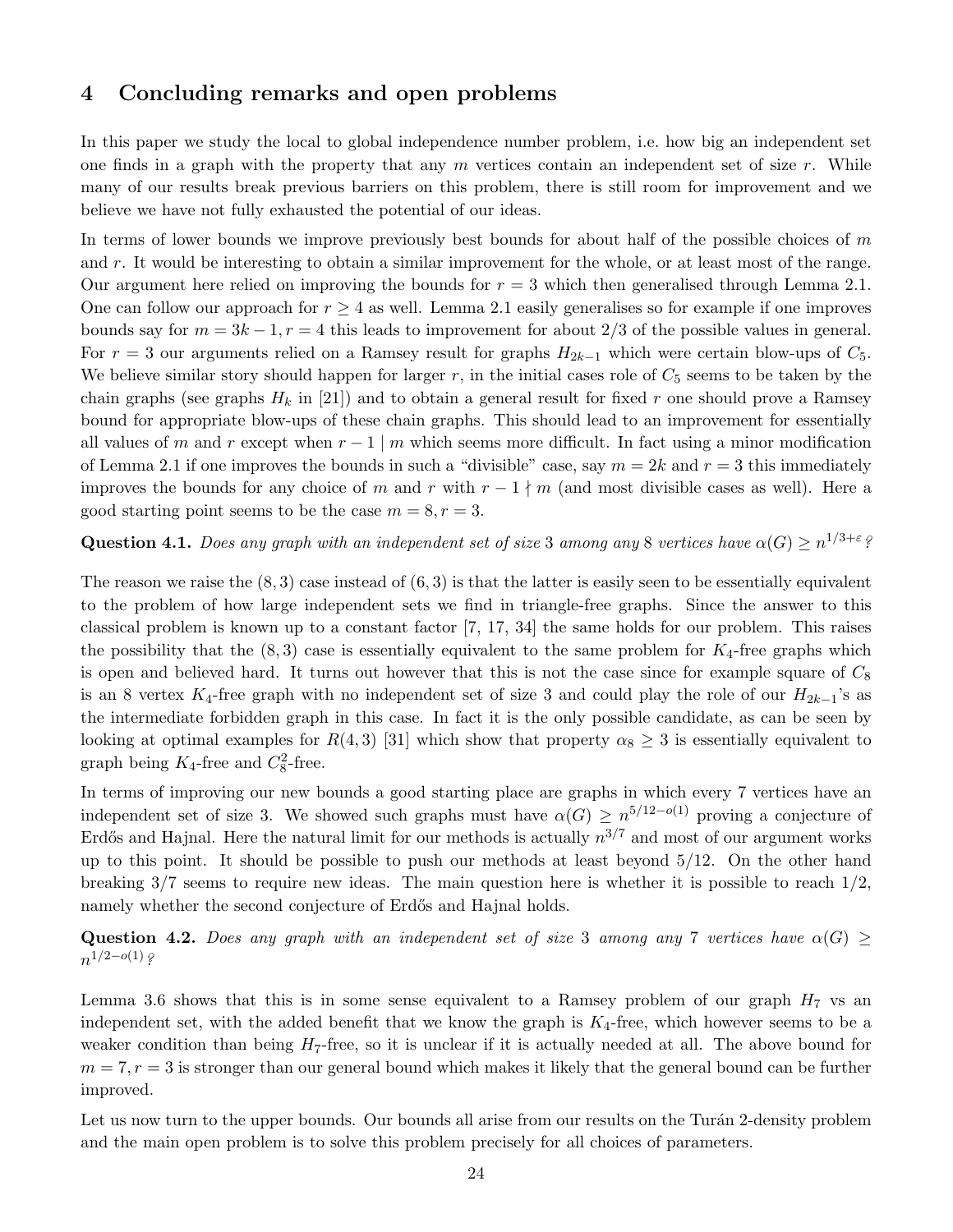Question 4.3. What is the minimum value of the 2-density of a graph on m vertices having no independent set of size r?

We defined the answer to be  $M(m, r)$  and determine it precisely for  $r = 3$ , for ends of the range with  $k = 3$ (for  $m = 2r - 1$  and up to lower order term for  $m = 3r - 4$ ), for certain small cases such as  $m = 20, r = 5$ and determine it up to  $O_r(1/\sqrt{m})$  in general. While the parameter  $k = \lceil \frac{m}{r-1} \rceil$  seems to control the rough behaviour of  $M(m, r)$ , in order to obtain precise results one needs to take into account the residue of m modulo  $r - 1$ . We have seen this in the  $r = 3$  case with the distinction between even and odd cases. This is also evident in the  $k = 3$  case from our results for the ends of this range. The behaviour for  $k = 3$  across the whole range also seems interesting and may be a good starting point for obtaining precise general results.

In general we can show that for the smaller half of the non-zero residues the  $O_r(1/\sqrt{m})$  term is needed. It could be interesting to determine what happens for the remaining half of the residues and in particular when  $r-1 \mid m.$  Based on our results for  $r = 3$  and  $m = 20, r = 5$ , it seems plausible that  $M(m,r) = m_2(K_k) = \frac{k+1}{2}$ for any r and  $m = k(r - 1)$ .

Acknowledgments. We would like to thank Alexandr Kostochka for helping us find [\[21\]](#page-25-15) and Michael Krivelevich for useful comments.

# References

- <span id="page-24-6"></span>[1] M. Ajtai, J. Komlós, and E. Szemerédi, A note on Ramsey numbers, J. Combin. Theory Ser. A 29 (1980), no. 3, 354–360.
- <span id="page-24-7"></span>[2] M. Albertson, B. Bollobas, and S. Tucker, The independence ratio and maximum degree of a graph, Proceedings of the Seventh Southeastern Conference on Combinatorics, Graph Theory, and Computing (Louisiana State Univ., Baton Rouge, La., 1976), 1976, pp. 43–50. Congressus Numerantium, No. XVII.
- <span id="page-24-11"></span>[3] N. Alon and J. H. Spencer, The probabilistic method 4th edition, John Wiley & Sons, 2016.
- <span id="page-24-5"></span>[4] N. Alon and B. Sudakov, On graphs with subgraphs having large independence numbers, J. Graph Theory 56 (2007), no. 2, 149–157.
- <span id="page-24-4"></span>[5] S. Arora, L. Lovász, I. Newman, Y. Rabani, Y. Rabinovich, and S. Vempala, *Local versus global* properties of metric spaces, SIAM J. Comput. 41 (2012), no. 1, 250–271.
- <span id="page-24-12"></span>[6] J. Balogh, F. C. Clemen, M. Lavrov, B. Lidicky, and F. Pfender, *Making K<sub>r+1</sub>-free graphs r-partite*, preprint arXiv:1910.00028 (2019).
- <span id="page-24-8"></span>[7] T. Bohman and P. Keevash, *The early evolution of the H-free process*, Invent. Math.  $181$  (2010), no. 2, 291–336.
- <span id="page-24-9"></span>[8] , Dynamic concentration of the triangle-free process, preprint arXiv:1302.5963 (2013).
- <span id="page-24-0"></span>[9] B. Bollob´as and H. R. Hind, Graphs without large triangle free subgraphs, Discrete Math. 87 (1991), no. 2, 119–131.
- <span id="page-24-1"></span>[10] A. Dudek, T. Retter, and V. Rödl, On generalized Ramsey numbers of Erdős and Rogers, J. Combin. Theory Ser. B 109 (2014), 213–227.
- <span id="page-24-2"></span>[11] A. Dudek and V. Rödl, On the function of Erdős and Rogers, Ramsey theory, Progr. Math., vol. 285, Birkhauser/Springer, New York, 2011, pp. 63–76.
- <span id="page-24-3"></span>[12] P. Erdős, *Problems and results in combinatorial analysis and combinatorial number theory*, Graph theory, combinatorics, and applications, Vol. 1 (Kalamazoo, MI, 1988), Wiley-Intersci. Publ., Wiley, New York, 1991, pp. 397–406.
- <span id="page-24-10"></span>[13] P. Erdős, R. J. Faudree, C. C. Rousseau, and R. H. Schelp, On cycle-complete graph Ramsey numbers, J. Graph Theory 2 (1978), no. 1, 53–64.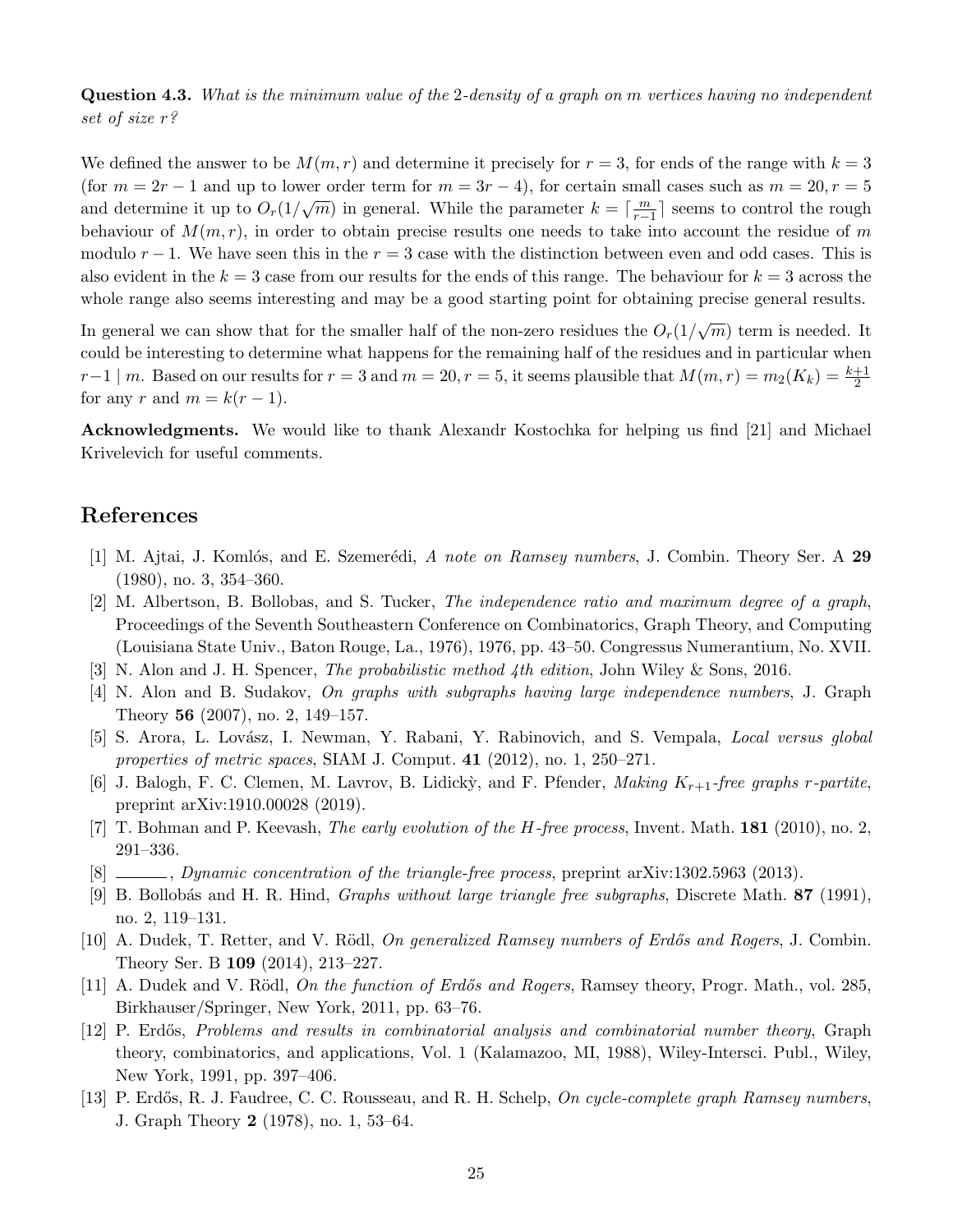- <span id="page-25-16"></span>[14] P. Erdős, E. Győri, and M. Simonovits, *How many edges should be deleted to make a triangle-free*  $graph\ bipartite$ ?, Sets, graphs and numbers (Budapest, 1991), Colloq. Math. Soc. János Bolyai, vol. 60, North-Holland, Amsterdam, 1992, pp. 239–263.
- <span id="page-25-0"></span>[15] P. Erdős and C. A. Rogers, *The construction of certain graphs*, Canadian J. Math. **14** (1962), 702–707.
- <span id="page-25-12"></span>[16] P. Erdös and G. Szekeres, A combinatorial problem in geometry, Compositio Math. 2 (1935), 463–470.
- <span id="page-25-17"></span>[17] G. Fiz Pontiveros, S. Griffiths, and R. Morris, The Triangle-Free Process and the Ramsey Number  $R(3, k)$ , Mem. Amer. Math. Soc. 263 (2020), no. 1274, v+125.
- <span id="page-25-7"></span>[18] M. Gromov, Local and global in geometry, preprint [www.ihes.fr/~gromov/wp-content/uploads/](www.ihes.fr/~gromov/wp-content/uploads/2018/08/1107.pdf) [2018/08/1107.pdf](www.ihes.fr/~gromov/wp-content/uploads/2018/08/1107.pdf) (2018).
- <span id="page-25-8"></span>[19] H. Hasse, Darstellbarkeit von Zahlen durch quadratische Formen in einem beliebigen algebraischen *Zahlkörper*, J. Reine Angew. Math.  $153$  (1924), 113–130.
- <span id="page-25-1"></span>[20] O. Janzer and W. T. Gowers, *Improved bounds for the Erdős-Rogers function*, Adv. Comb. **3** (2020).
- <span id="page-25-15"></span>[21] K. F. Jones, Independence in graphs with maximum degree four, J. Combin. Theory Ser. B 37 (1984), no. 3, 254–269.
- <span id="page-25-18"></span>[22] N. Kamčev, M. Krivelevich, N. Morrison, and B. Sudakov, The König graph process, preprint arXiv:1906.04806 (2019).
- <span id="page-25-24"></span>[23] D. Korándi, A. Roberts, and A. Scott, *Exact stability for Turán's theorem*, arXiv preprint arXiv:2004.10685 (2020).
- <span id="page-25-11"></span>[24] A. Kostochka and M. Yancey, Ore's conjecture on color-critical graphs is almost true, J. Combin. Theory Ser. B 109 (2014), 73–101.
- <span id="page-25-2"></span>[25] M. Krivelevich,  $K^s$ -free graphs without large  $K^r$ -free subgraphs, Combinatorics, Probability and Computing 3 (1994), no. 3, 349–354.
- <span id="page-25-10"></span> $[26]$  , On the minimal number of edges in color-critical graphs, Combinatorica 17 (1997), no. 3, 401–426.
- <span id="page-25-19"></span>[27] M. Krivelevich, M. Kwan, P.-S. Loh, and B. Sudakov, The random k-matching-free process, Random Structures Algorithms 53 (2018), no. 4, 692–716.
- <span id="page-25-21"></span>[28] Y. Li and W. Zang, The independence number of graphs with a forbidden cycle and Ramsey numbers, J. Comb. Optim. 7 (2003), no. 4, 353–359.
- <span id="page-25-9"></span>[29] N. Linial, Local-global phenomena in graphs, Combin. Probab. Comput. 2 (1993), no. 4, 491–503.
- <span id="page-25-6"></span>[30] N. Linial and Y. Rabinovich, Local and global clique numbers, Journal of Combinatorial Theory, Series B 61 (1994), no. 1, 5–15.
- <span id="page-25-25"></span><span id="page-25-20"></span>[31] B. McKay, Database of Ramsey graphs, <http://users.cecs.anu.edu.au/bdm/data/ramsey.html>.
- [32] D. Osthus and A. Taraz, Random maximal H-free graphs, Random Structures Algorithms 18 (2001), no. 1, 61–82.
- <span id="page-25-23"></span>[33] A. Roberts and A. Scott, Stability results for graphs with a critical edge, European J. Combin. 74 (2018), 27–38.
- <span id="page-25-13"></span>[34] J. B. Shearer, A note on the independence number of triangle-free graphs. II, J. Combin. Theory Ser. B 53 (1991), no. 2, 300–307.
- <span id="page-25-14"></span>[35] W. Staton, Some Ramsey-type numbers and the independence ratio, Trans. Amer. Math. Soc. 256 (1979), 353–370.
- <span id="page-25-22"></span>[36] B. Sudakov, A note on odd cycle-complete graph Ramsey numbers, Electron. J. Combin. 9 (2002), no. 1, Note 1, 4.
- <span id="page-25-3"></span>[37]  $\ldots$ , Large K<sub>r</sub>-free subgraphs in K<sub>s</sub>-free graphs and some other Ramsey-type problems, Random Structures Algorithms 26 (2005), no. 3, 253–265.
- <span id="page-25-4"></span>[38]  $\ldots$ , A new lower bound for a Ramsey-type problem, Combinatorica 25 (2005), no. 4, 487–498.
- <span id="page-25-5"></span>[39] G. Wolfovitz,  $K_4$ -free graphs without large induced triangle-free subgraphs, Combinatorica 33 (2013), no. 5, 623–631.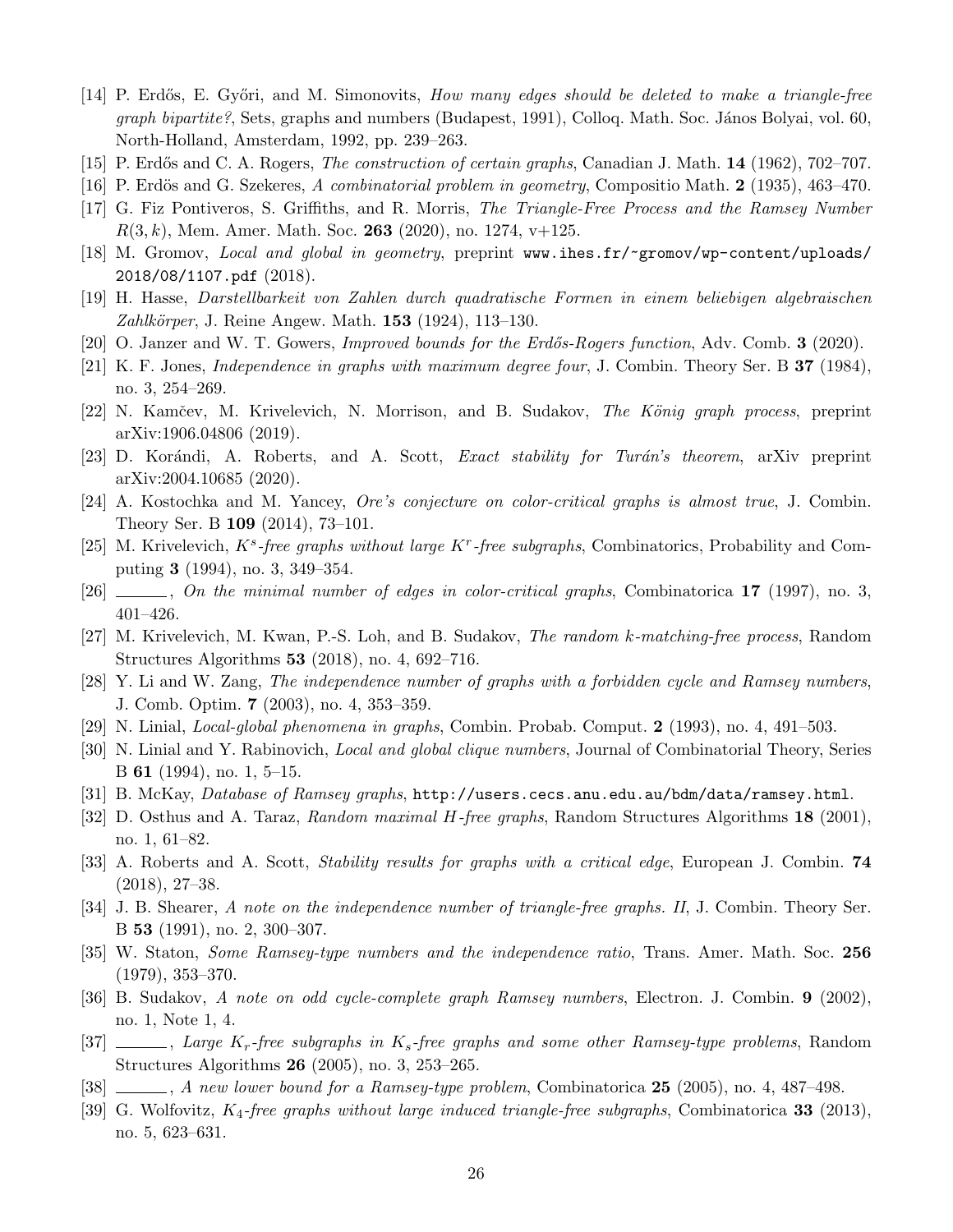# <span id="page-26-0"></span>A Independence number in sparse triangle-free graphs

**Theorem A.1.** Any 3-degenerate, triangle-free graph  $G$  with m vertices and no independent set of size  $r$  $has e(G)$  ≥ 6m – 13r – 1.

**Proof.** Our proof is by induction on m. We will actually prove a slightly stronger result. We will show that  $e(G) \geq 6m - 13r - 1 + I$ , where I is equal to 1 if  $\delta(G) < 3$  and equal to 0 otherwise.

For the base case we show the result for  $m \leq 5$  and any r. If  $m \leq 2$  the result is immediate since the desired bound follows from  $e(G) \geq 0$  if  $m \geq 3$  since the graph is triangle-free we must have  $r \geq 2$  so the bound again follows for  $m \leq 4$  immediately and if  $r \geq 3$  also for  $m = 5$ , while if  $r = 2$  then G must be  $C_5$  and the bound again holds.

Now let us assume  $m \geq 6$  and that the result holds for any graph on at most  $m-1$  vertices satisfying our conditions. If there is an isolated vertex in G then removing it we obtain a graph on  $m-1$  vertices with independence number at most  $r-1$  which implies  $e(G) \geq 6(m-1) - 13(r-1) - 1 \geq 6m - 13r + 6 \geq$  $6m - 13r - 1 + I$ . Similarly if there is a vertex of degree 1 removing it and its neighbour leaves us with a graph on  $m-2$  vertices with independence number at most  $r-1$  giving us the bound  $e(G) \geq$  $6(m-2) - 13(r-1) - 1 \geq 6m - 13r \geq 6m - 13r - 1 + I$ . So we may assume  $\delta(G) \geq 2$ .

If  $\delta(G) = 2$  let v be a vertex of degree 2, with neighbours u, w. If there are at most 2 vertices, other than v, adjacent to one of u or w then removing them and v, u, w leaves us with a graph on at least  $m-5$  vertices with independence number at most  $r-2$ . This leftover graph has at least  $6(m-5)-13(r-2)-1=6m-13r-5$ edges. On the other hand  $G$  in addition has at least 5 edges touching these 5 removed vertices since minimum degree is 2 giving us  $e(G) \geq 6m - 13r \geq 6m - 13r + I - 1$  as desired. So there are at least 3 vertices (other than v) adjacent to u or w and in particular  $v, u, w$  are incident to at least 5 edges. By removing v, u and w we obtain a graph on  $m-3$  vertices with independence number at most  $r-1$  which hence has at least  $6(m-3) - 13(r-1) - 1 = 6m - 13r - 6$  edges. Since  $v, u, w$  are incident to at least 5 edges we need to gain one more. Note first that  $G \setminus u, v, w$  must have minimum degree 3 or we gain one from its I term. Note also that either u or w must have degree 2 or  $v, u, w$  touch at least 6 edges and we gain. Say u is of degree 2, and w' is its neighbour other than w. w' must have degree at least 3 in  $G\setminus u, v, w$ so at least 4 in G. This means that  $u, v, w'$  touch at least 6 edges and repeating the above argument with  $u$  in place of  $v$  we are done.

Final case is if  $\delta(G) = 3$ . We may assume G is connected as otherwise we may apply induction on each of the components and are done. If G is 3-regular then the number of edges is  $e(G) = 3m/2$  and a result of Staton (see Theorem 6 in [\[35\]](#page-25-14)) on graphs with maximum degree 3 implies  $r \geq \frac{5}{14}m$  this implies  $e(G) = 3m/2 \geq 6m - 13r$  as desired. Hence, we may assume there is a vertex of degree at least 4 and in particular, since G is 3-degenerate that there exists a vertex v of degree 3 adjacent to a vertex  $u$  of degree 4. Let  $w, q$  be the remaining neighbours of v. Since  $\delta(G) = 3$  and  $d(u) = 4$  we know there are at least 10 edges touching v, u, w or q. Removing these 4 vertices we get a graph on  $m-4$  vertices with independence number at most  $r - 1$  so by induction it has at least  $6(m - 4) - 13(r - 1) + I' - 1 = 6m - 13r - 1 - 11 + I'$ edges, where  $I' = 1$  if the remainder graph has minimum degree at most 2. This means that we are done unless there are exactly 10 edges touching  $v, u, w, q$  and the remainder graph has minimum degree at least 3. w is a vertex of degree 3 with two neighbours in the remainder graph, so each having degree at least 3 there and at least 4 in G (since they are adjacent to w). This means that w and its neighbours touch at least 11 edges so repeating the argument as above with  $w$  in place of  $v$  we obtain the desired bound.  $\Box$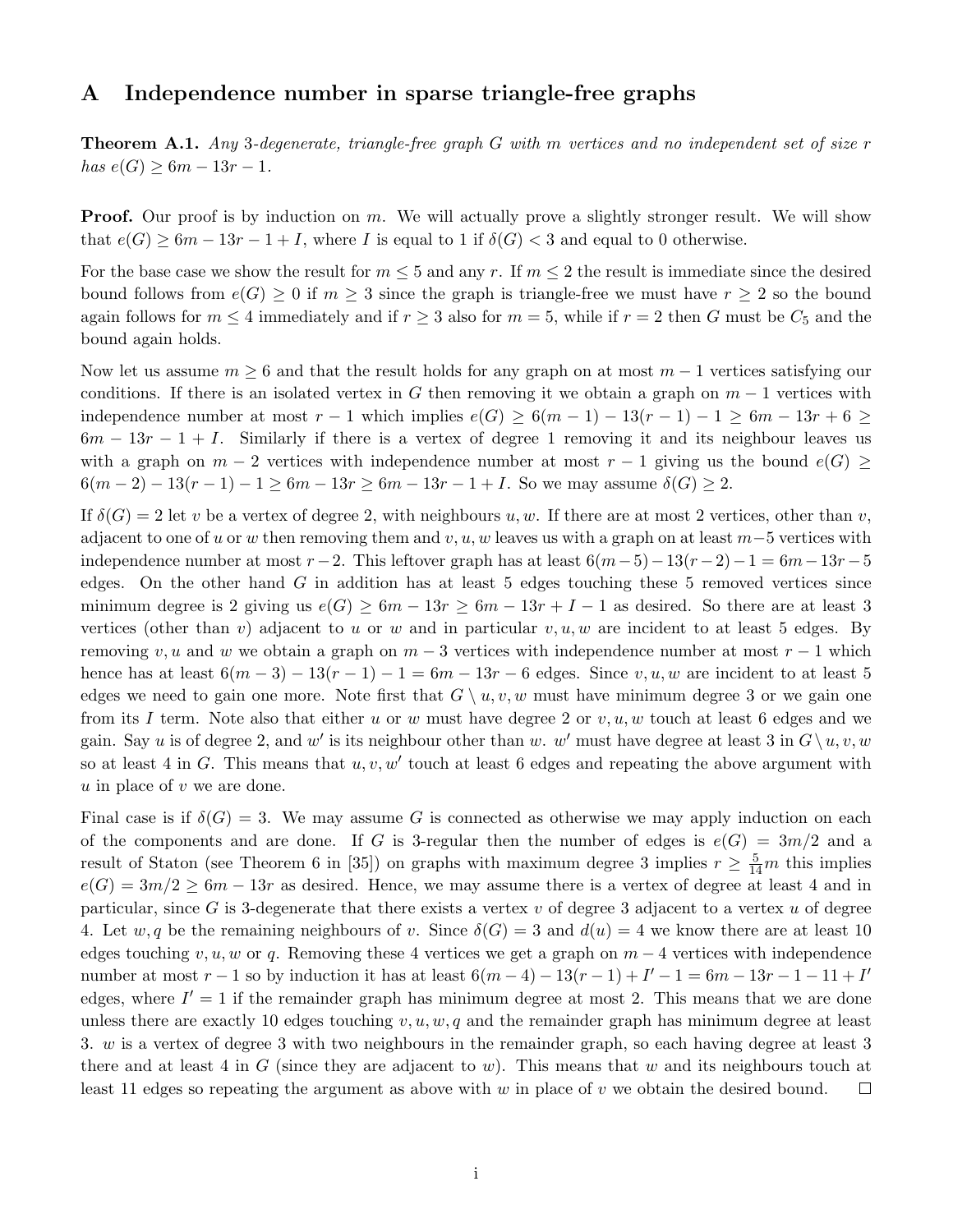# <span id="page-27-0"></span>B The  $M(20,5)$  case

In order to show  $M(20, 5) \geq 3$ , we will need a few intermediate results. Let us define  $e(m, r)$  to be the minimum possible number of edges in an m-vertex graph with independence number at most  $r-1$ , provided it has 2-density less than  $\frac{k+1}{2}$  (where  $k = \lceil m/(r-1) \rceil$ ). It can be thought of as the variant of determining  $M(m, r)$  where we care about the final number of edges instead of the 2-density, but we impose a restriction of not having too dense parts. For determining  $M(20, 5)$  we will need bounds on  $e(14, 4)$  and  $M(15, 4)$  for which in turn we will need  $e(9,3)$ .

<span id="page-27-1"></span>**Lemma B.1.**  $e(9,3) \ge 19$ .

**Proof.** Let G be a graph with 9-vertices with  $\alpha(G) \leq 2$  and  $m_2(G) \leq 3$ . If G has a vertex v of degree at most 3 then v has at least 5 non-neighbours which must span a clique (since  $\alpha(G) \leq 2$ ) which implies  $m_2(G) \geq m_2(K_5) = 3$ , a contradiction. If  $\delta(G) \geq 5$  then  $e(G) \geq 9 \cdot 5/2 > 19$ , and we are done. So  $\delta(G) = 4$ and there exists a vertex v with degree exactly 4. Let  $L = v \cup N(v)$  and  $R = G \setminus L$ , so  $|L| = 5$ ,  $|R| = 4$ . Since  $|L| = 5$  there must be a missing edge in L (or we find a  $K_5$  and have  $m_2(G) \geq 3$ ). Observe that vertices making a missing edge in L can not both be non-adjacent to the same vertex in R (or  $\alpha(G) \geq 3$ ) meaning they need to send at least 4 edges towards R. We obtain that there must be at least  $4+3\cdot4-3=13$  edges touching  $L$ , since there are 4 cross edges touching the missing edge, the remaining 3 vertices inside  $L$  each have degree at least  $\delta(G) = 4$  and we double counted only the edges between these 3 vertices, so at most 3. Now since R consists of non-neighbours of v it spans a  $K_4$  so there are 6 edges within R and in total we have the claimed  $13 + 6 = 19$  edges.  $\Box$ 

<span id="page-27-3"></span>**Lemma B.2.**  $e(14, 4) \geq 33$ .

**Proof.** Let G be a graph with 14-vertices with  $\alpha(G) \leq 3$  and  $m_2(G) < 3$ . If G has a vertex v of degree at most 3 then v has at least 10 non-neighbours which contain no independent set of size 2 so must have 2-density at least 3 by Lemma [3.3.](#page-18-1) If  $\delta(G) \geq 5$  then  $e(G) \geq 14 \cdot 5/2 > 33$  as desired. So  $\delta(G) = 4$  and there exists a vertex v with degree exactly 4. Let again  $L = v \cup N(v)$  and R be the rest of the graph. Note now that a missing edge in L must touch at least 5 edges going to R, as otherwise there are  $9 - 4 \geq 5$  common non-neighbours of the missing edge and they must span a clique. Similarly as in Lemma [B.1](#page-27-1) this means there needs to be 14 edges touching L. On the other hand  $G[R]$  is a 9-vertex graph with  $\alpha(G[R]) \leq 3$  (since v is a non neighbour to anyone in R) and it has  $m_2(G[r]) \leq m_2(G) < 3$  so Lemma [B.1](#page-27-1) applies implying there are at least 19 edges inside  $G[R]$  and giving us our claimed total.  $\Box$ 

Backtracking along the above proofs it is not hard to show that they are both optimal and even deduce a lot about the structure of the optimal examples. We are now ready to prove our final intermediate result which determines  $M(15, 4)$ .

<span id="page-27-2"></span>**Lemma B.3.**  $M(15, 4) = 3$ .

**Proof.** Let G be a graph with 15-vertices with  $\alpha(G) \leq 3$  and  $m_2(G) < 3$ . If there is a vertex of degree at most 4 removing it and its neighbourhood, similarly as above reduces to the case of  $M(10,3)$  which by Lemma [3.3](#page-18-1) is equal to 3. So  $\delta(G) \geq 5$ . If  $\delta(G) \geq 6$  then  $e(G) \geq 45$  and  $d_2(G) \geq \frac{45-1}{15-2} > 3$ . So let v be a vertex with degree exactly 5. Let  $L = v \cup N(v)$  and R be the rest of the graph.  $G[R]$  is a 9-vertex graph with  $\alpha(G[R]) \leq 2$  and it has  $m_2(G[r]) \leq m_2(G) < 3$ , so R spans at least 19 edges by Lemma [B.1.](#page-27-1) We claim there needs to be at least 21 edges touching  $L$ . If there were a triangle of missing edges inside  $L$  its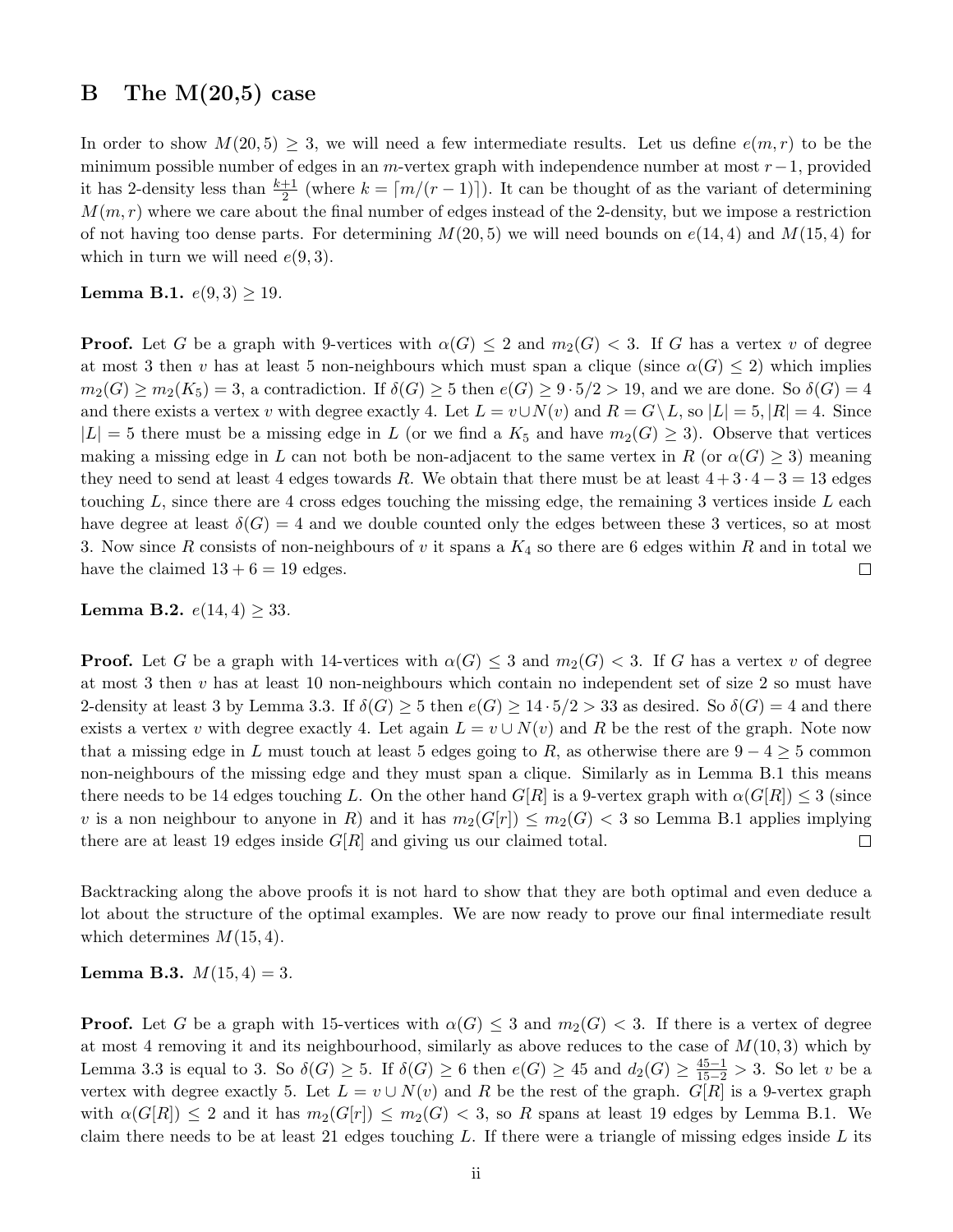vertices need to send at least 9 edges across (or we get  $\alpha(G) \geq 4$ ) so our usual calculation tells us there are  $9 + 3 \cdot 5 - 3 = 21$  edges touching L as desired. Note also that missing edges inside L can not span a star (or we can remove its centre and be left with a  $K_5$  inside L so there need to exist 2 disjoint missing edges. Each missing edge sends at least 5 edges across (or we find a  $K_5$  in their common non-neighbourhood) and since we are assuming there is no missing triangle inside  $L$  there needs to be 2 actual edges inside  $L$  between our missing pair. Putting these together we get  $2 \cdot 5 + 2 + 2 \cdot 5 - 1 = 21$  edges touching L as desired. So there are at least  $21 + 19 = 40$  edges in G and  $m_2(G) \geq 3$  as desired.  $\Box$ 

### **Theorem B.4.**  $M(20, 5) = 3$ .

**Proof.** Let G be a graph with 20-vertices with  $\alpha(G) \leq 4$  and  $m_2(G) < 3$ . If there is a vertex of degree at most 4 removing it and its neighbourhood, reduces to the case of  $M(15,4)$  solved in Lemma [B.3.](#page-27-2) So  $\delta(G) \geq 5$ . If there are more than 8 vertices of degree greater than 5 then  $e(G) \geq 55$  and  $d_2(G) \geq \frac{55-1}{20-2} = 3$ . So there are at least 12 vertices of degree 5. Let v be such a vertex and Let  $L = v \cup N(v)$  and R be the rest of the graph.  $G[R]$  is a 14-vertex graph with  $\alpha(G[R]) \leq 3$  and it has  $m_2(G[r]) \leq m_2(G) < 3$ , so R spans at least 33 edges by Lemma [B.2.](#page-27-3) If we find 22 edges touching L we obtain  $e(G) \geq 55$  and are done.

Note that any missing triangle in L sends at least 10 edges across (or the  $\geq$  5 common non-neighbours need to make a clique). So as in the previous lemma we obtain at least 22 edges touching  $L$  as desired. Once again the missing edges can not span a star or we find a  $K_5$  inside  $L$  so again we need to be able to find a disjoint pair of missing edges in  $L$ . Since again any missing edge must send at least 5 edges to  $R$  (or we reduce to the case of  $M(10,3) = 3$ ) and at least 2 actual edges must exist between the missing edges (or we find a missing triangle) so again we obtain  $2 \cdot 5 + 2 + 2 \cdot 5 - 1 = 21$  edges touching L.

This already implies  $M(20, 5) \geq 53/18$  but to obtain our best bound we need to work a little bit harder. In particular, if we do find only 21 edges touching  $L$  above we obtain a lot of structural information about  $L$ .

**Claim.** If there are 21 edges touching L then  $G[L]$  induces either:

- a) A  $K_3$  and a  $K_4$  intersecting in a single vertex and consisting entirely of vertices of degree 5 in G or
- b) Two  $K_4$ 's intersecting in an edge, one  $K_4$  consists of vertices of degree 5 and the remaining 2 vertices are of degree 6.

**Proof.** We have already observed that there are no missing triangles in L and that we can find 2 disjoint missing edges, which gave us at least 21 edges touching  $L$ . In order for this bound to be tight there needs to be exactly two actual edges in between them and in order to avoid missing triangles this means that the 4 vertices making these two edges span a missing  $C_4$  with both cross edges present. Each of the 4 missing edges making this  $C_4$  must send exactly 5 edges across (or we again gain) and every vertex of this  $C_4$  has at most 3 neighbours in L so has at least 2 neighbours outside. The only way this can happen is if 2 diagonal (so adjacent in G) vertices of L send 3 edges out (call them  $w_1, w_2$ ) and remaining 2 send 2 edges out (call them  $s_1, s_2$ ). By minimum degree in G being at least 5 we know that both  $s_i$  must be joined to both remaining vertices in L (v and call the final vertex  $u$ ). Since v is adjacent to everyone the only edges we don't have information about are  $uw_1, uw_2$ . If only  $uw_1$  is a missing edge then  $u, w_1$  must send at least 5 edges across and since  $w_1$  sends 3 u must send 2. But this would imply u is adjacent to  $v, w_2, s_1, s_2$  and these 2 outer vertices so have degree at least 6 and improve our bound. Therefore, there are only 2 options both  $uw_1$  and  $uw_2$  are edges, giving us the case b) or neither are edges, giving us case a). Note that we know  $u, v$  must be of degree 5 or we gain and since we know how many edges  $s_i$ 's and  $w_i$ 's send outside and how  $G[L]$  looks like we know degree's of everyone in  $G$ .  $\Box$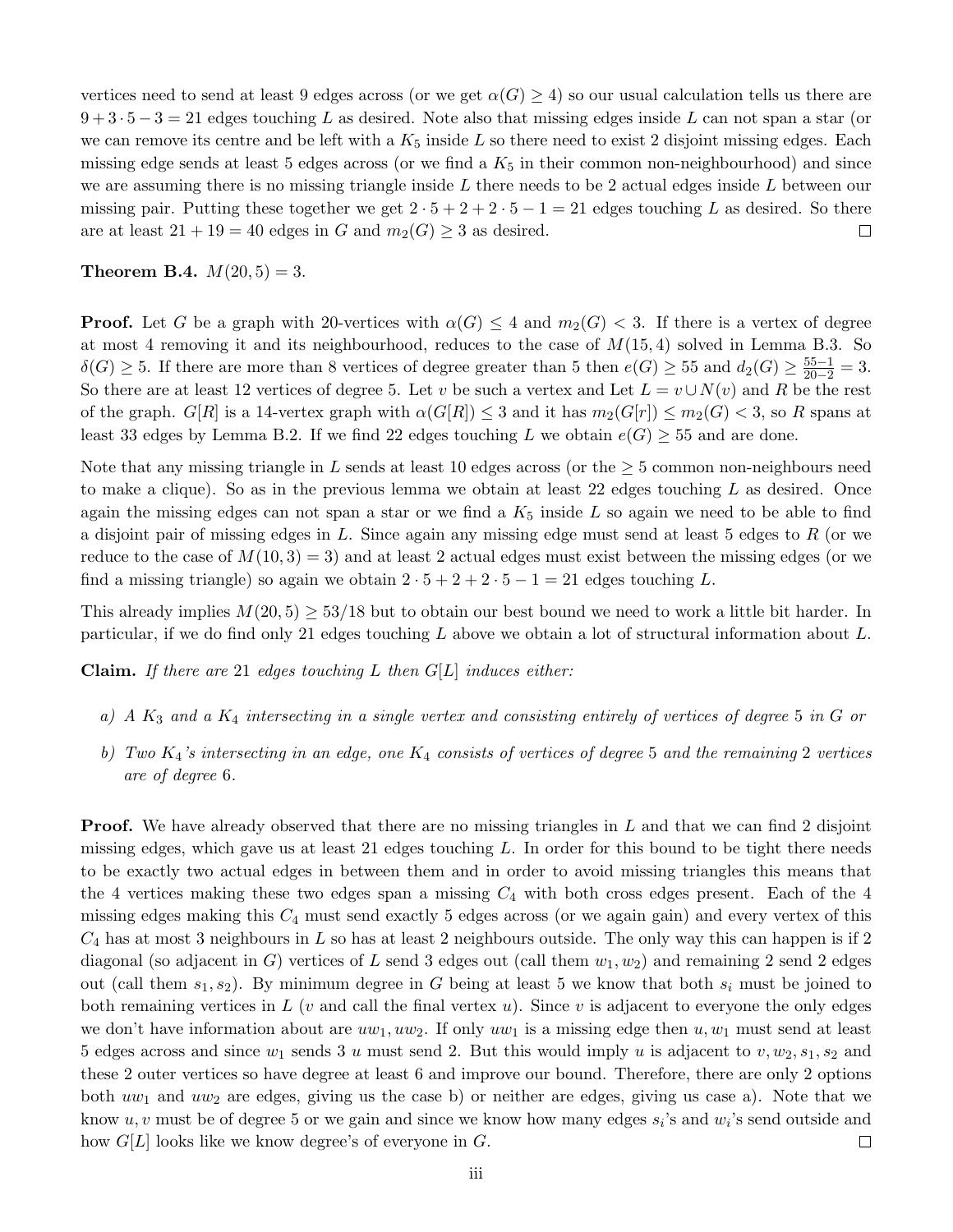<span id="page-29-0"></span>

Figure 6: Graph W. Figure 7: Graph H.

Observe that  $v$  was an arbitrary vertex of degree 5 so the above must hold for any such vertex.

Claim. Case b) happens for all vertices of degree 5.

**Proof.** Let us assume case a) happens for vertex v. In other words  $v \cup N(v)$  induces a triangle v, u, w and a  $K_4 = v \cup U_v$ . Observe that  $v \in N(u)$  and v is not adjacent to 3 vertices in  $N(u)$  outside  $N(v)$  (u has degree 2 in  $v \cup N(v)$  and degree 5 in G). This means  $u \cup N(u)$  must also fall under case a) since in case b) any vertex in  $G[u \cup N(u)]$  has at most 2 non-neighbours. So  $u \cup N(u)$  makes a triangle  $u, v, w$  plus  $K_4 = u \cup U_u$ (we know the triangles match since only the vertices of the triangle miss 3 edges in the neighbourhood, which means v is in the triangle and is only adjacent to  $u, w$ ). Analogously we obtain  $U_w$  with the same picture. So we find a graph W consisting of 3 vertex disjoint  $K_4$ 's each with a singled out vertex such that the singled out vertices make a triangle (see Figure [6](#page-0-0) for an illustration).

We know  $u, v, w$  have no further edges among vertices of W as they have degree 5 both in G and W. But we claim that also there are no edges between distinct  $U_v, U_u, U_w$ , meaning we find W as an induced subgraph. To see this if say  $x \in U_v, y \in U_u$  are adjacent then they can send at most 1 edge outside W (they have degree 5 in G and 4 in W). Since u and x are independent and there are at most 8 vertices adjacent to one of them  $(w, U_v, U_u$  and the potential neighbour of x outside W) this means that removing  $u, N(u), x, N(x)$ removes at most 10 vertices and leaves us with a 10 vertex graph which has no independent set of size 3 (or together with u and x we get a size 5 one in G) so this reduces to the  $M(10,3)$  case and we are done.

Observe that every vertex of  $U_v, U_w, U_u$  has degree 3 in W and 5 in G so sends exactly 2 edges to  $G \setminus W$ . If there is  $x \in U_u$  and  $y \in U_w$  which have a common neighbour outside W then there are at least 5 vertices outside of W which are not adjacent to either x or y. In particular, there is a missing edge among such vertices, which together with x, y and v makes an independent set of size 5. This means that  $N(U_u)$ ,  $N(U_w)$ and  $N(U_u)$  when restricted outside of W must be disjoint. In particular, since there are 8 remaining vertices there is one neighbourhood, say of  $U_v$  consisting only of 2 vertices. Since every vertex of  $U_v$  sends 2 edges outside W this means that  $U_v$  and these 2 vertices span a  $K_{3,2}$ . Finally, this means that for any vertex  $v'$ of  $U_v$  we have  $v' \cup N(v')$  induces a  $K_6$  minus a triangle, which falls under neither of our cases. This is a contradiction since  $v'$  has degree 5 in  $G$ .  $\Box$ 

Let H denote the graph consisting of two vertex disjoint  $K_4$ 's with two pairs of vertices, one pair per part joined by a  $K_{2,2}$ . See Figure [7](#page-29-0) for an illustration.

Claim. Any vertex of degree 5 lies in an induced copy of  $H$  in  $G$  where vertices of degree 3 in  $H$  have degree 6 in G.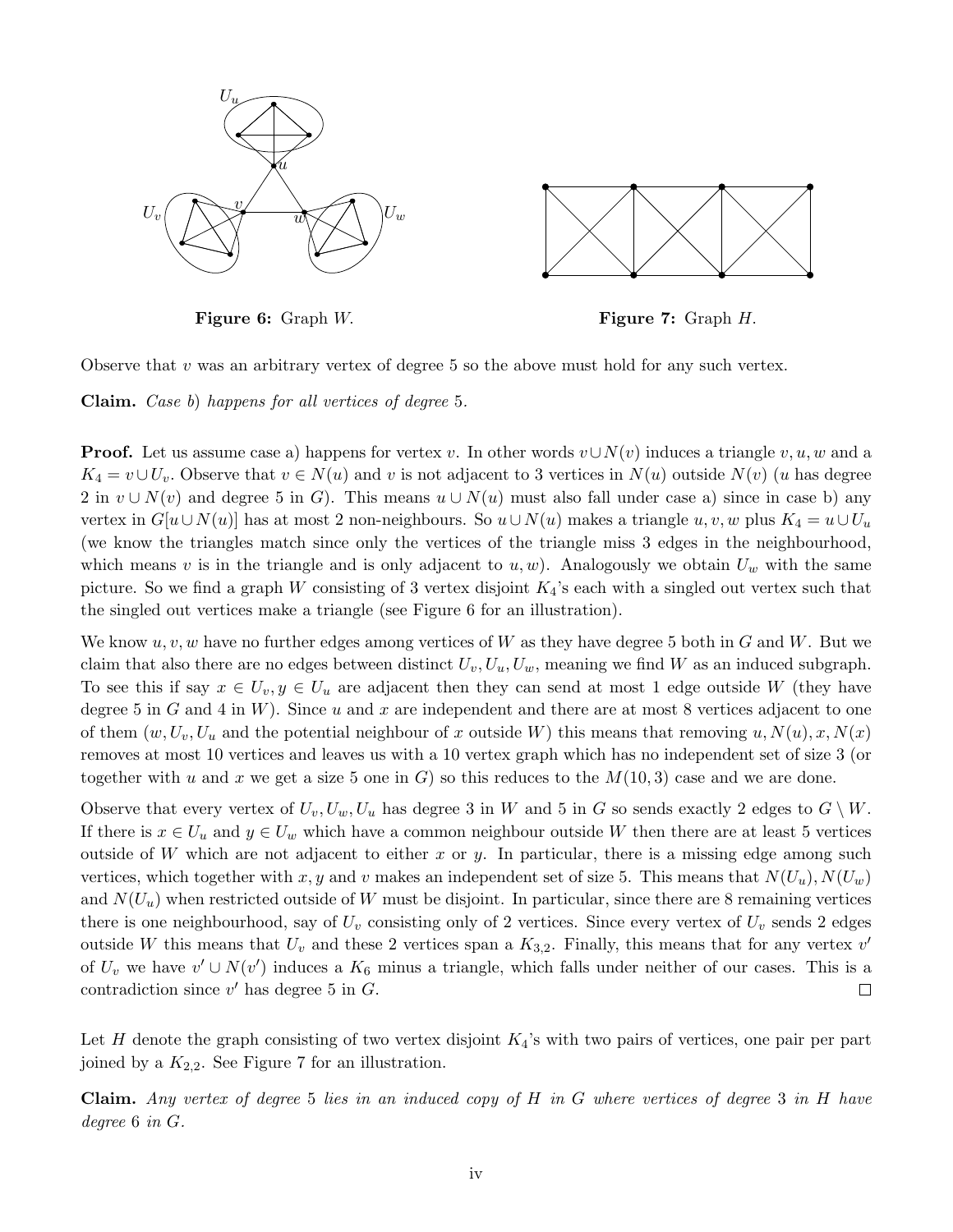**Proof.** Let v be a vertex of degree 5, since case b) occurs we obtain two  $K_4$ 's sharing an edge uv. One of the  $K_4$ 's consists only of vertices of degree 5 so  $u, v$  and call its remaining 2 vertices  $w, s$ . So by looking at the neighbourhood of w, since case b) must occur we deduce there is a  $K_4$  which intersects our two original cliques only in ws (since  $v, u$  would have too high degree if they were in the shared edge). This gives us a desired copy of  $H$  and it remains to be shown  $H$  is induced.

 $u, v, s, w$  all have degree 5 in H and 5 in G so they have no additional edges. If we had an edge between x and y, both of which are of degree 6 and which satisfy  $x \sim w, y \sim v$  then x has 4 edges in G[H] so sends at most 2 edges outside. Deleting these two edges and our copy of  $H$  we deleted at most 10 vertices among which we deleted  $x, N(x), v, N(v)$  and x and v are independent, so we again reduce to the  $M(10, 3)$  case and are done.  $\Box$ 

Claim. No two copies of H as in the previous claim can intersect.

**Proof.** The central  $K_4$  in any such copy of H consists of vertices of degree 5 in G and in H so they have to be disjoint between copies of H.

If a vertex x of degree 6 is shared by two copies  $H_1, H_2$  of H then x has either 6 distinct edges among  $H_1 \cup H_2$  or 5, but then  $|H_1 \cap H_2| \geq 2$ . Let us delete  $H_1, H_2$  and the potential external neighbour of x. In either case we deleted at most 15 vertices. Let us choose  $v_i \in H_i$  such that  $d(v_i) = 5$  and  $v_i \nsim x$ . This means  $x, v_1, v_2$  make an independent set and we deleted them and their neighbourhoods in  $G$ . This means that among remaining 5 vertices there can be no missing edges as any such edge together with  $x, v_1, v_2$ would span a  $K_5$ .  $\Box$ 

Finally this means that the copies of H we find should be vertex disjoint and since there are 12 vertices of degree 5 and each H contains 4 this means there should be at least 3 copies so at least 24 vertices in total giving us a contradiction and completing the proof.  $\Box$ 

# <span id="page-30-0"></span>C Upper bounds for the Turan 2-density problem

In this section we show our upper bounds on  $M(m, r)$ . We begin with some basic observations which will prove useful in computing 2-densities. We say two vertices  $v$  and  $u$  are *equivalent* if there is a transposition swapping vertices  $v$  and  $u$  in the automorphism group of  $G$ .

<span id="page-30-2"></span>**Lemma C.1.** Let H be the subgraph of G maximising  $d_2(G)$  which has as many vertices as possible. For any pair of equivalent vertices, H contains either both or none of them.

**Proof.** Let v and u be equivalent vertices and assume for the sake of contradiction that H contains v but not u. Let d denote the number of neighbours of v in H, in particular by equivalence u also has d neighbours in  $H \setminus \{v\}$ , so in particular at least d neighbours in H.

By maximality of H we must have  $\frac{e(H)-1}{|H|-2} \geq \frac{e(H)-d-1}{|H|-1-2} \implies d \geq \frac{e(H)-1}{|H|-2}$  $\frac{P(n-1)}{|H|-2}$  or  $H \setminus \{v\}$  would have larger 2-density. Similarly, by comparing with  $H \cup \{u\}$  we must have  $\frac{e(H)-1}{|H|-2} > \frac{e(H)+d-1}{|H|+1-2} \implies d < \frac{e(H)-1}{|H|-2}$  giving us a contradiction.  $\Box$ 

<span id="page-30-1"></span>**Lemma C.2.** For any  $k \geq 2$  we have  $M(2k, 3) \leq \frac{k+1}{2}$  $\frac{+1}{2}$ .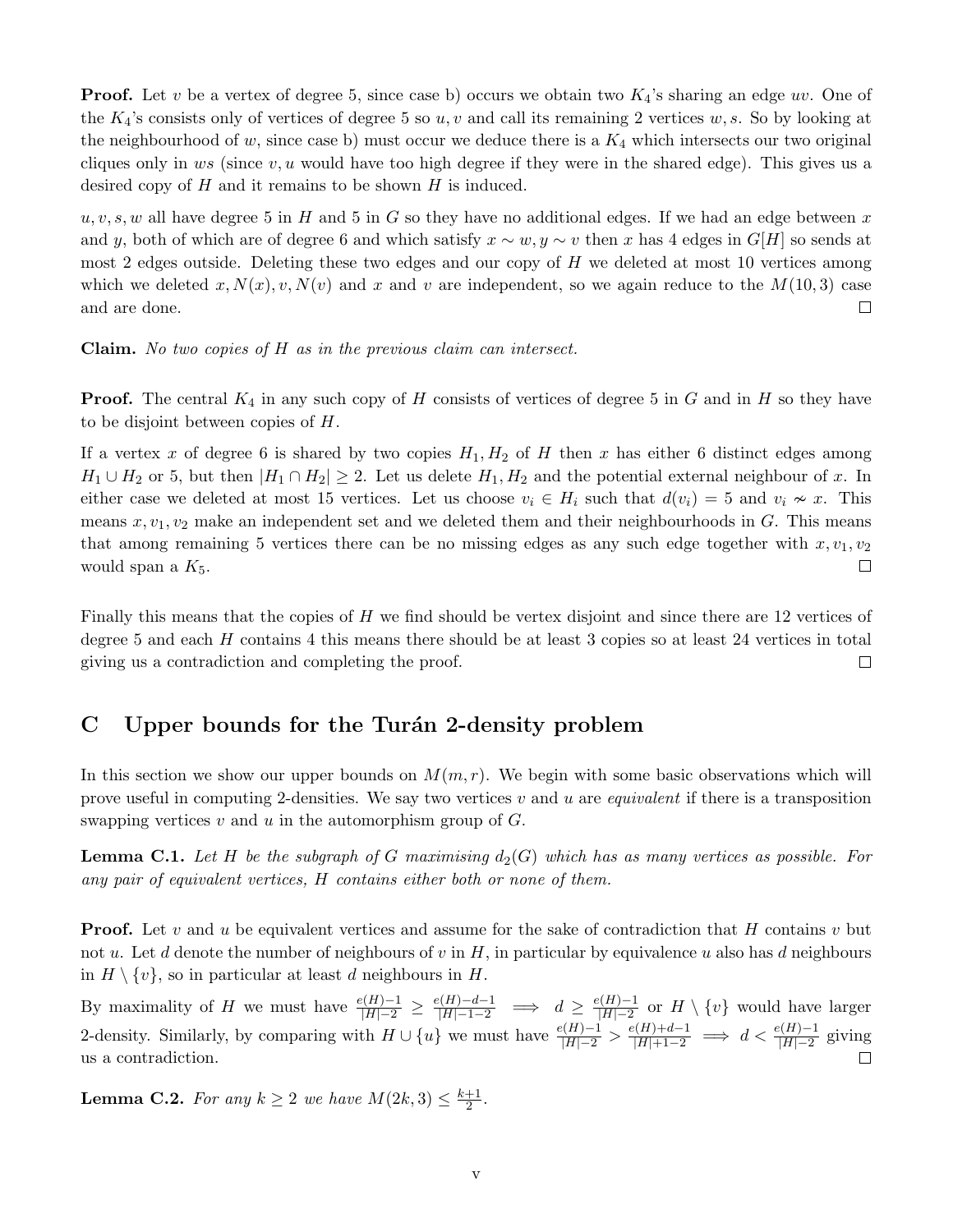**Proof.** We take G to be a disjoint union of two  $K_k$ 's. It is immediate that  $\alpha(G) \leq 2$  so we only need to show  $m_2(G) = m_2(K_k) = \frac{k+1}{2}$ . To this end let us take the subgraph H of G as in Lemma [C.1.](#page-30-2) Since all the vertices within a single clique are equivalent we deduce that H is either  $K_k$  or the whole graph. In the first case we are done immediately. In the second case we have  $m_2(G) = d_2(G) = \frac{k(k-1)-1}{2k-2} < \frac{k}{2} < \frac{k+1}{2}$  $\frac{+1}{2}$  giving us a contradiction.  $\Box$ 

**Remark.** There are more interesting examples, for example one can find tight examples which are  $K_k$ -free. If k is even one can take  $k/2$ -th power of the cycle on 2k vertices while for odd k one can find a different Cayley graph of the Cyclic group of order 2k.

<span id="page-31-0"></span>**Lemma C.3.** For any  $k \geq 4$  the bound in Theorem [3.5](#page-20-0) is tight.

**Proof.** Let  $m(t) = \min\left(\frac{t}{k-2}, \frac{(k+1)/2 - (t-1)^2}{2k-3}\right)$  $\frac{2k-2}{2k-3}$  and let a be the maximiser of this expression (over  $1 \le t \le$ k − 2), as in the proof of Theorem [3.5.](#page-20-0) Our goal is to find a graph G on  $2k-1$  vertices with  $\alpha(G) \leq 2$ which has  $m_2(G) \leq \frac{k+1}{2} - m(a)$ . We take G to be the blow-up of  $C_5$  with cliques placed inside of parts of size  $1, k - 1 - a, a, a, k - 1 - a$ , in order around the cycle. Since complement of G is an actual blow-up of  $C_5$  it is triangle-free so  $\alpha(G) \leq 2$ .

Observe first that  $e(G) = 2(k - 1 - a) + 2{k-1 \choose 2}$  $a<sup>-1</sup>$ ) +  $a<sup>2</sup> = k(k - 1) + (a - 1)<sup>2</sup> - 1$ , so

$$
\frac{e(G)-1}{|G|-2} = \frac{k+1}{2} - \frac{(k+1)/2 - (a-1)^2}{2k-3} \le \frac{k+1}{2} - m(a).
$$

Note that for  $k \geq 4$  we have  $\frac{(k+1)/2-(t-1)^2}{2k-3} \leq 1/2$  for any  $t \geq 1$ . This implies  $m(a) \leq 1/2$  and in particular since  $m_2(K_{k-1}) = k/2 \le (k+1)/2 - m(a)$  it is enough to consider only proper subgraphs of size at least k or more when computing  $m_2(G)$  (or the desired bound holds). Let H be the subgraph of G maximising  $d_2(H)$  as in Lemma [C.1.](#page-30-2) Since all vertices within a part are equivalent we know H must be a union of full parts. Above considerations tell us that  $H$  is not the whole graph and has at least  $k$  vertices.

Let us also observe that if  $\frac{a-1}{k-2} \geq 1/2$  the second term is smaller (or equal) in the minimum for both  $m(a-1)$ and  $m(a)$  as well as being decreasing in t which would make  $m(a - 1)$  larger than  $m(a)$ , a contradiction. Hence,  $a - 1 < (k - 2)/2$ , implying  $a \le (k - 1)/2$  and in particular  $k - 1 - a \ge a$ . This implies that  $\delta(G) = \min(2(k-1-a), k-1) \geq k-1$ . If H has  $2k-1-t$  vertices with  $1 \leq t \leq k-2$  we would have

$$
\begin{aligned} d_2(H) &= \frac{e(H)-1}{|H|-2} \le \frac{e(G)-t\delta(G)+\binom{t}{2}-1}{2k-t-3} \le \frac{k(k-1)+(a-1)^2-1-t(k-1)+\binom{t}{2}-1}{2k-t-3} \\ &= \frac{k+1}{2}+\frac{(a-1)^2-(k+1)/2-t(k-3)/2+\binom{t}{2}}{2k-t-3} \le \frac{k+1}{2}-\frac{(k+1)/2-(a-1)^2}{2k-3} \le \frac{k+1}{2}-m(a), \end{aligned}
$$

where in the first inequality we used the fact that  $H$  is obtained from  $G$  by removing a set of t vertices and hence, these t vertices are incident to at least  $\delta(G)t - \binom{t}{2}$  $_{2}^{t}$ ) edges.

Finally if H has exactly k vertices it is easy to see that it misses at least  $a$  edges (since it is union of parts of the blow-up and every part except the single vertex one has size at least  $a$ ) which implies  $\frac{e(H)-1}{k-2} \leq \frac{\binom{k}{2}-a-1}{k-2} = \frac{k+1}{2} - \frac{a}{k-2} \leq \frac{k+1}{2} - m(a)$ , completing the proof.  $\Box$ 

The following lemma will be useful in determining when it makes sense to take vertex disjoint unions of graphs in computation of  $m_2(G)$ . For two graphs G and H we will denote by  $G \sqcup H$  the graph obtained by taking a vertex disjoint union of  $G$  and  $H$ .